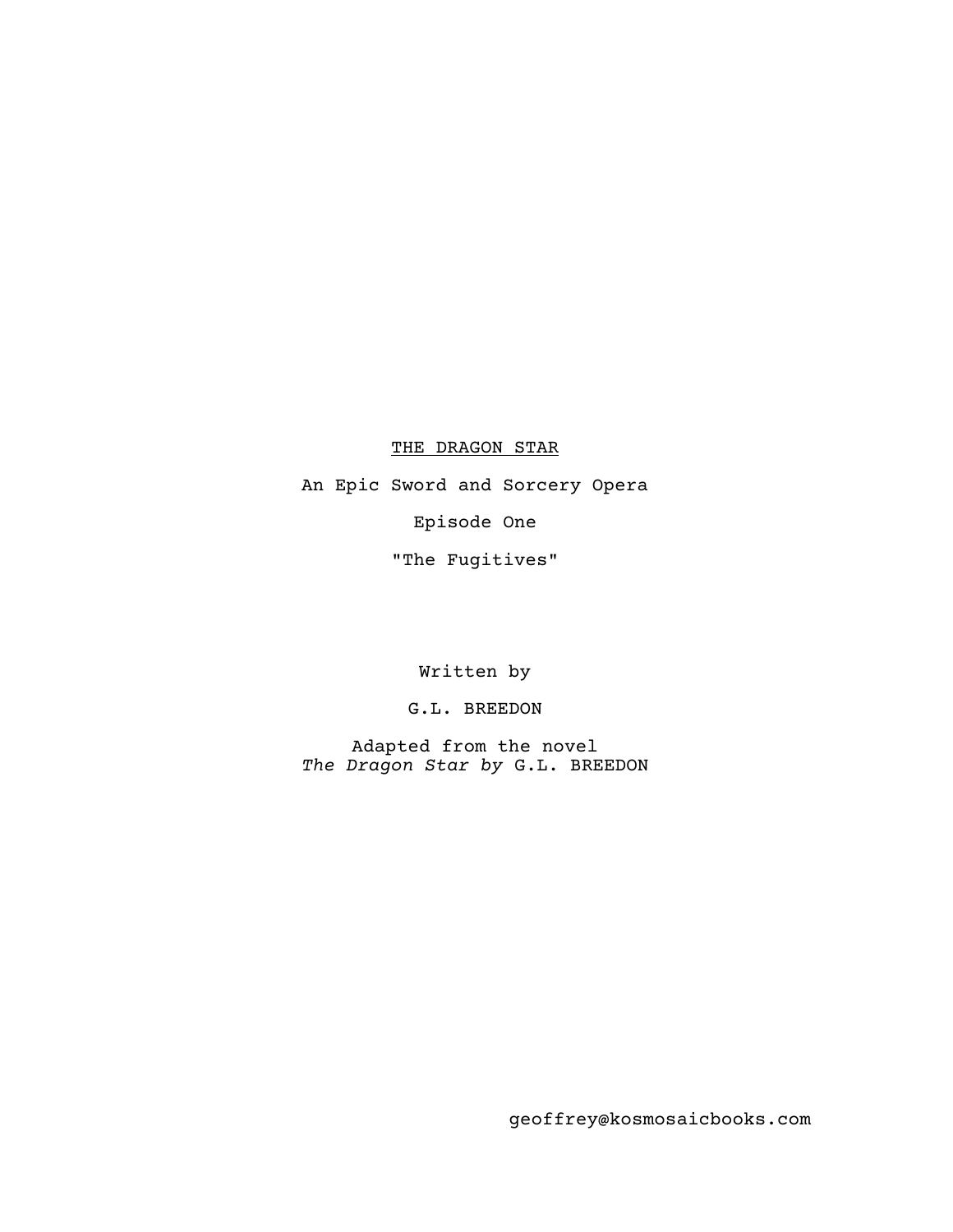### TEASER

EXT. TANSHEN FOREST - NIGHT

Dappled light from the sister moons -- one large, one small -- falls through wide branches. Two sleeping figures lean against a tree.

LEE-NIN. Early 30s. SAO-TAUNA. Seven years old. Both with chestnut skin and vaguely Asian features. Finely made dresses. Ragged hems. Dirty faces.

TITLES: The Tanshen Dominion

Lee-Nin's eyes snap awake. She looks around. Panicked.

She turns her head to the sound of a breaking twig. Footsteps. Men's low voices. The soft snuffling of dogs with noses close to the ground.

She nudges the girl awake. Sao-Tauna opens her eyes.

LEE-NIN The wardens are coming again.

She stands. Lifts Sao-Tauna. Holds the hem of her dress in one hand. The girl in the other arm. Picks her way quietly through the trees. Following a sound -- running water.

EXT. SIMPLE FARM - NIGHT

Steel bites into oak. A split log falls from a tree stump.

A man lowers an axe. SHA-KUTAN. Extremely large. Scarred face. Asian-Latino features. Mid 40s.

He looks across a moonlit field to the woods. Pensive.

SHA-KUTAN (V.O.) They come this way... *They cannot come here...* They come this way, nonetheless... *What will we do...?* We could hide... *Yes. Hide until they pass...*

Sha-Kutan picks up the axe. Looks again at the trees.

SHA-KUTAN (V.O.) (cont'd) But why do they pursue the woman...? *We cannot become entangled...* (MORE)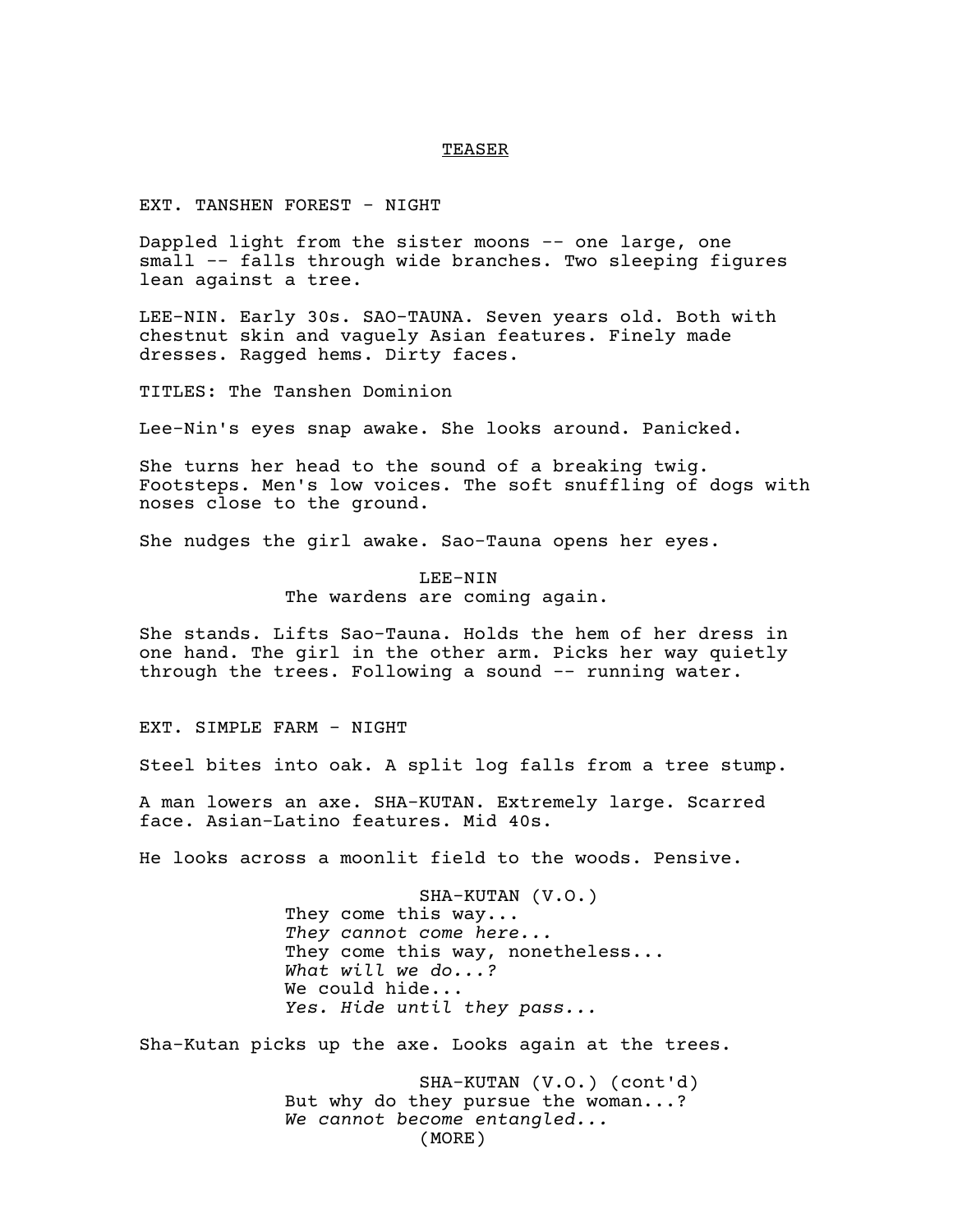No. No, we must not become SHA-KUTAN (V.O.) (cont'd) entangled... *We should hide...* Yes. Conceal ourselves until they are gone...

Sha-Kutan walks toward a stand of trees opposite the field. He glances back. Past a small house and barn.

> SHA-KUTAN (V.O.) (cont'd) And if they find us...? *Then we must pray..*. Yes. Pray we will not need to kill them...

Sha-Kutan disappears into the leaves. Axe on his shoulder.

# END OF TEASER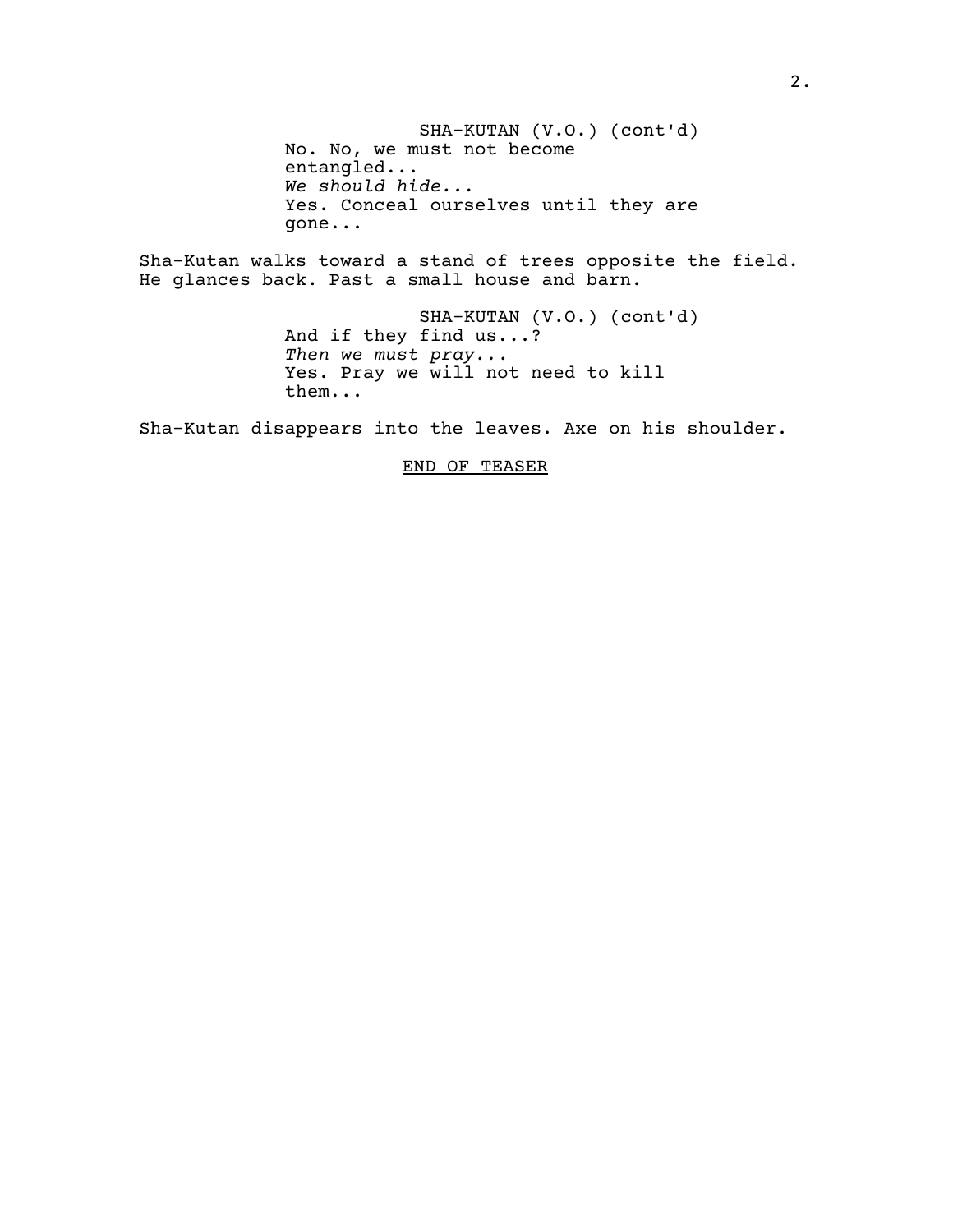# ACT ONE

EXT. TANSHEN FOREST RIVER - NIGHT

Fabric floats on water. Lee-Nin holds Sao-Tauna as she traverses a river. Her dress billows behind her. They come to a large, flat rock covered in moss. She puts Sao-Tauna down. Climbs out of the river. They cross the moss. Up the rock. Into the woods again. Pause. Lee-Nin wrings water from her dress. Sao-Tauna looks up at her.

> LEE-NIN The river loaned us some time. With luck, we might lose them tonight.

Lee-Nin looks through the trees across the river.

LEE-NIN (cont'd) At least for a day or so. Maybe we can find a road. And a wagon to hitch a ride on in the morning.

She smiles at the girl. Sao-Tauna blinks. Takes her hand. They walk deeper into the woods.

Shortly they come to a field of barley. Across the field sits the small farmhouse and barn. Sao-Tauna points.

> LEE-NIN (cont'd) Yes. I see. They might have food... Or coins.

A path leads through the field. They follow it to the farm.

EXT. SIMPLE FARM - NIGHT

Lee-Nin looks between the farmhouse and ramshackle barn.

# LEE-NIN Maybe they have a horse.

Lee-Nin releases Sao-Tauna's hand. Slowly...Quietly...Pulls open the barn door.

INT. BARN OF SMALL FARM - NIGHT

The light of the sister moons illuminates the interior of the barn. Three large pigs. A handful of chickens. A leanlooking goat. No horse. Lee-Nin closes the door.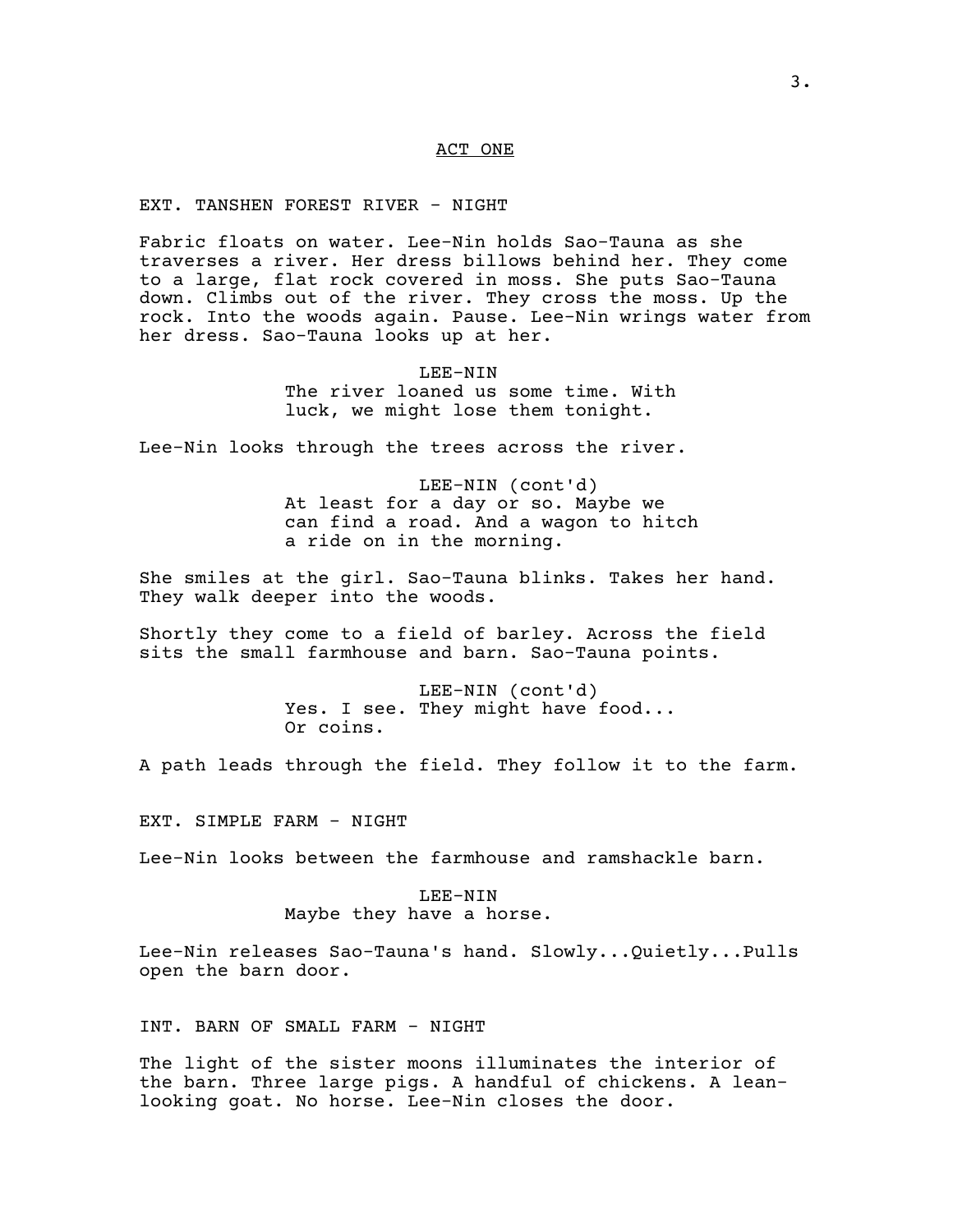EXT. SIMPLE FARM - NIGHT

Lee-Nin leads Sao-Tauna to the small farmhouse. They stand at the entrance. Listening. Lee-Nin gently opens the door.

EXT. FOREST BEHIND THE SIMPLE FARMHOUSE - NIGHT

Sha-Kutan stands hidden behind the branches of a low tree watching Lee-Nin and Sau-Tauna enter the farmhouse.

> SHA-KUTAN (V.O.) *What is she doing?* Robbing us if she is smart... *We should wait...* Wait until they leave... *But the men are close...* Close and coming closer still...

Sha-Kutan steps back and disappears into the leaves.

INT. FARMHOUSE - NIGHT

Lee-Nin and Sao-Tauna stand in the doorway. Moonlight seeps in. The one-room house is empty. A long oak table. Cooking counter. Wooden food pantry. Cold fireplace. Empty bed in the corner. Wooden trunk beside the bed. Lee-Nin pulls Sao-Tauna inside. Closes the door.

Lee-Nin fumbles in the dark. A flint sparks. Flame leaps to life on the wick of an oil lamp.

> LEE-NIN Looks like a lone farmer lives here. Wherever he is.

Lee-Nin spies a short stack of books on the table. A canvas bag on a chair. She grabs the bag. Goes to the pantry.

> LEE-NIN (cont'd) We'll just take a little food. Enough to help us get by. Some dinbao. Some cheese. Dried meat.

Sao-Tauna cocks her head at Lee-Lin.

LEE-NIN (cont'd) I know it's stealing, but we ran out of coins to repay the farmer. Maybe he has coins hidden.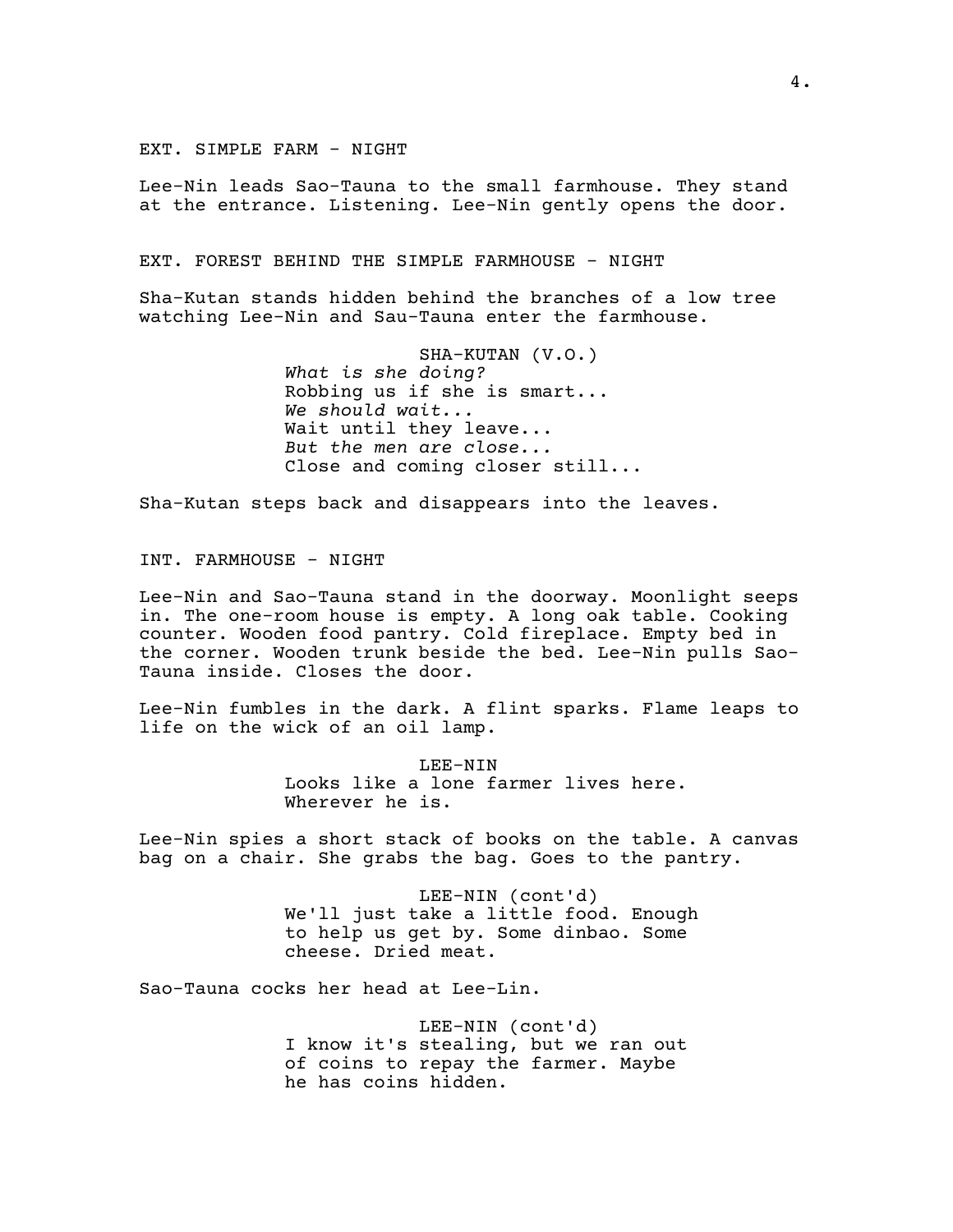Lee-Nin looks around the small house, then back to Sao-Tauna.

> LEE-NIN (cont'd) We'll only take what we need.

Sao-Tauna frowns. Then nods. Lee-Nin fills the canvas sack. Cheese. Dried meat. Root vegetables. Dinbao (flatbread).

Lee-Nin hands a scrap of dinbao to Sao-Tauna. She chews. Looks at the stack of books. Lee-Nin follows her eyes.

> LEE-NIN (cont'd) What sort of farmer keeps so many books? Maybe he was not always a farmer.

Lee-Nin touches the stack of books. Squints

LEE-NIN (cont'd) In Mumtiba not Shen. Pashist books? Heresy.

Lee-Nin looks around the room again. Blinks.

LEE-NIN (cont'd) We should leave. Now.

The thud of boot-steps outside the door. Lee-Nin rushes to Sao-Tauna. Looks at the table. A dull meat knife. Grabs it. Holds it up as the door opens.

Sha-Kutan steps into the light. His shoulders fill the door frame. He looks at Lee-Nin and Sao-Tauna. They stare back.

> SHA-KUTAN You should not be here.

Sha-Kutan lowers the axe. Steps inside. Closes the door.

EXT. TANSHEN FOREST RIVER - NIGHT

Boots stamp the sand of the riverbank. Dogs sniff the water's edge. Ten well-armed palace wardens on the hunt.

One watches the others. The Commander. ING-KU. Mid 30s. Tall. Euro-Asian features. He gestures to one of the men.

ING-KU

Med-Gan.

MED-GAN approaches. Mid 20s. Asian features. Arrogant.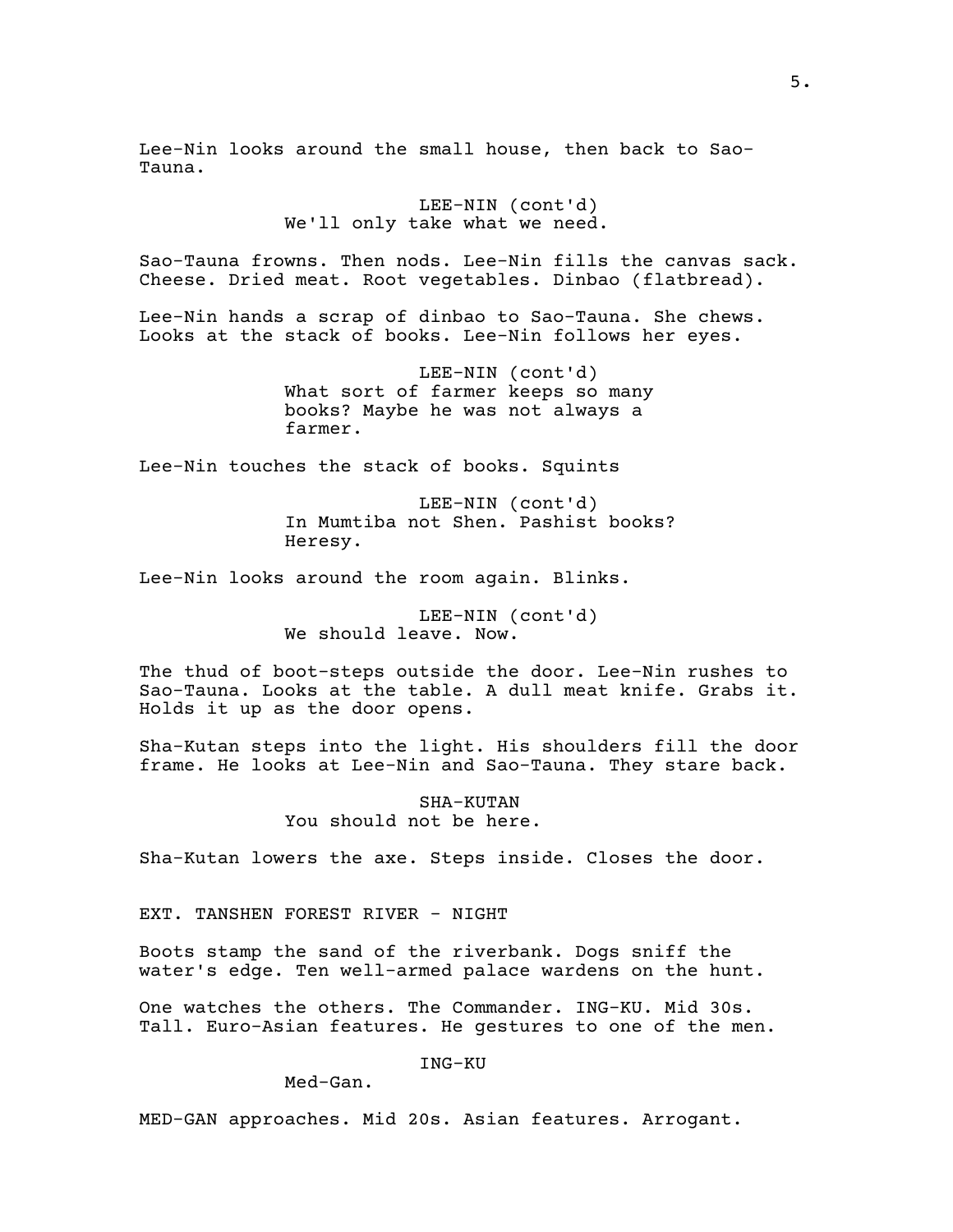MED-GAN

Yes, Commander.

### ING-KU

Take half of the company and follow the river east. A dog on either side. I will pursue in the opposite direction.

Med-Gan grins. Eager.

ING-KU (cont'd) One of us will find her. If it is you, do not hesitate to follow your orders. Kill the girl on sight.

Med-Gan nods. Serious.

## MED-GAN

Yes, Commander.

Ing-Ku steps closer.

# ING-KU

The girl is more dangerous than you know. Use arrows if you can. Take her from a distance. If you must close on her, do so with stealth, and attack without warning.

MED-GAN I understand, Commander.

Ing-Ku frowns.

ING-KU I very much doubt that, but I will trust you to follow your orders.

Med-Gan hesitates.

MED-GAN What about the woman?

Ing-Ku looks down the river. Then back.

ING-KU Bring her to me. Alive.

Med-Gan salutes. Fist to heart. He turns sharply. Calls to the other men. Takes four. Heads east along the river. Ing-Ku watches for a moment. Calls to the remaining four men. Heads west.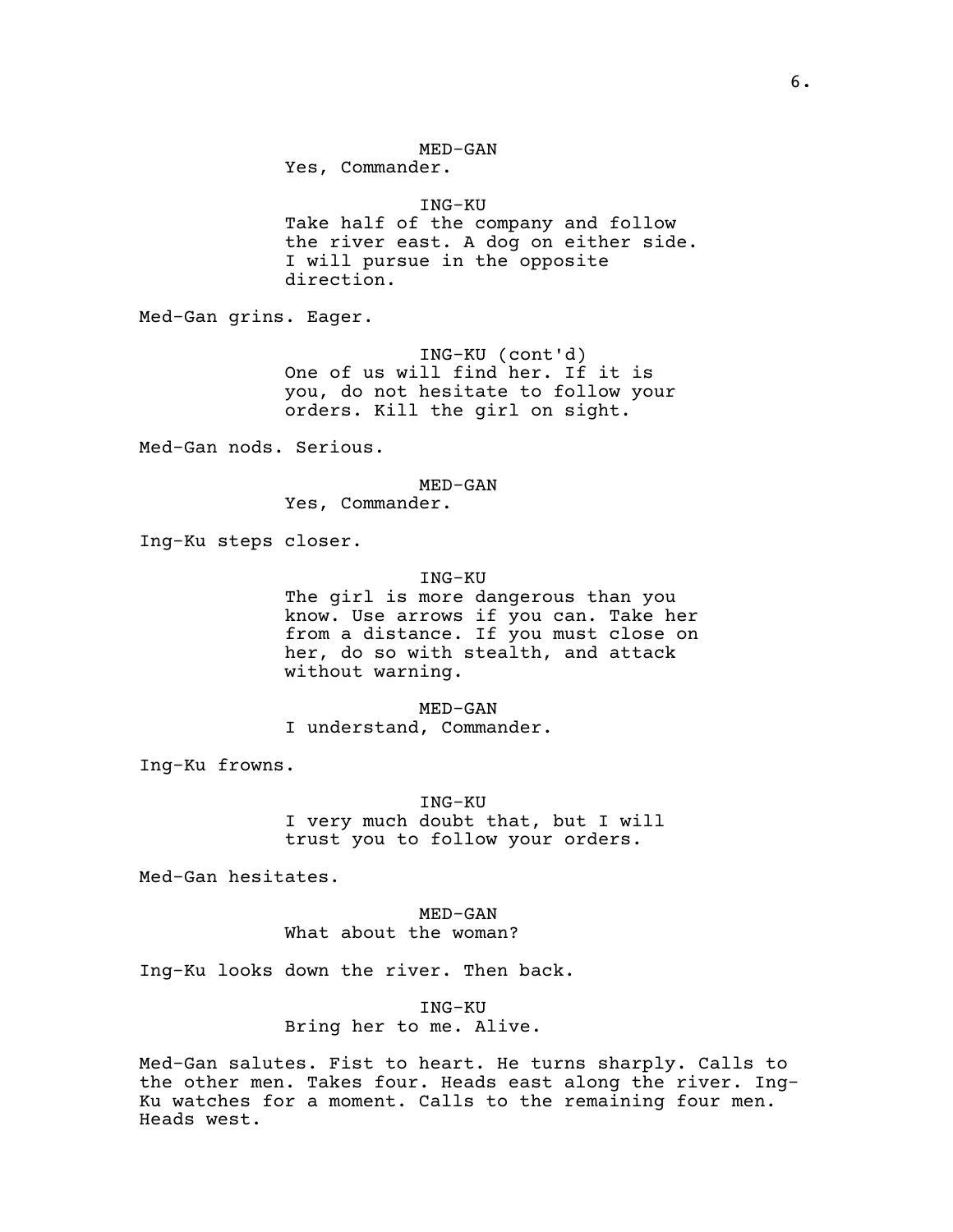Sha-Kutan stands on one side of the table. Lee-Nin and Sao-Tauna on the other.

> LEE-NIN We were hungry. We only wanted some food. We'll go. We mean you no harm.

Sha-Kutan looks at the canvas bag. Then the knife.

SHA-KUTAN You could not harm me.

They continue to stare at each other. After a moment, Sha-Kutan leans the axe handle against the table. He points to the sack of food.

SHA-KUTAN (cont'd)

Eat.

Lee-Nin hesitates. Then sits on the lone chair. Sao-Tauna on her lap. They begin to pull food from the sack and eat.

> SHA-KUTAN (V.O.) Best to say little... *Yes. Let her tell her story.*

Sha-Kutan goes to the cooking counter. Fills a clay cup with water from a pitcher. Places it on the table. Lee-Nin looks at him. Then passes the cup to Sao-Tauna. The girl takes a few gulps. Hands it back to Lee-Nin. She sips it.

> SHA-KUTAN (V.O.) (cont'd) Saying nothing may... May be too little... *And we have too little time...*

Sha-Kutan steps toward the table.

SHA-KUTAN (CONT'D) How did you end up here?

LEE-NIN We were traveling along the river and saw your farm.

SHA-KUTAN Why were you following the river?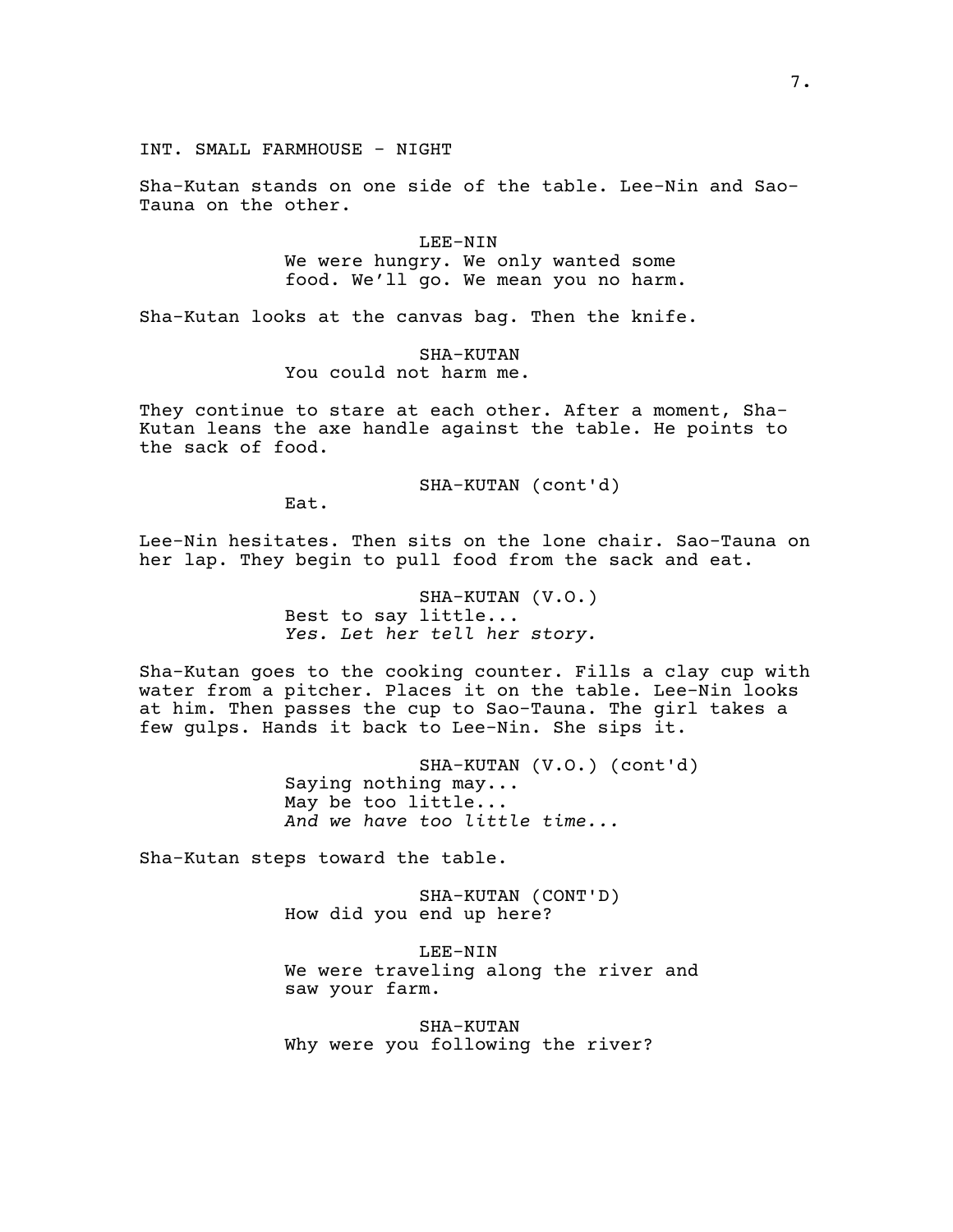LEE-NIN

We got lost. Our horse ran off. We are sorry to trouble you. You are very kind to feed us.

SHA-KUTAN (V.O.) Too many lies... *And we have even less time...*

Sha-Kutan sighs. Steps to the edge of the table. Towering over them.

> SHA-KUTAN (CONT'D) Why do the men hunt you?

Lee-Nin swallows. Looks up. Surprised. Fearful.

LEE-NIN How do you know there are men chasing us? Have you seen them?

SHA-KUTAN

I know the same way I knew you approached my farm. Do they wish to harm you?

Lee-Nin finishes chewing a piece of dried meat. Wipes her mouth on the back of her dress sleeve.

LEE-NIN

Yes. My husband died. Killed in the Long War. A border skirmish with the Daeshen army. He defied his family to marry me. After my husband's death, his mother fell ill with grief. His father did not wait long after her passing to take a new and younger wife who bore him a boy. An heir. He had the courts declare my marriage to his son void and my daughter named a sacrilege. He is an influential man with powerful allies. The soldiers he sends to hunt us will kill me and my daughter if they catch us. I'm sorry we broke into your home. We have not eaten in days.

Lee-Nin takes another sip of water. Glances at Sao-Tauna. The girl frowns.

> SHA-KUTAN (V.O.) A tragic story... *A story woven of lies...* (MORE)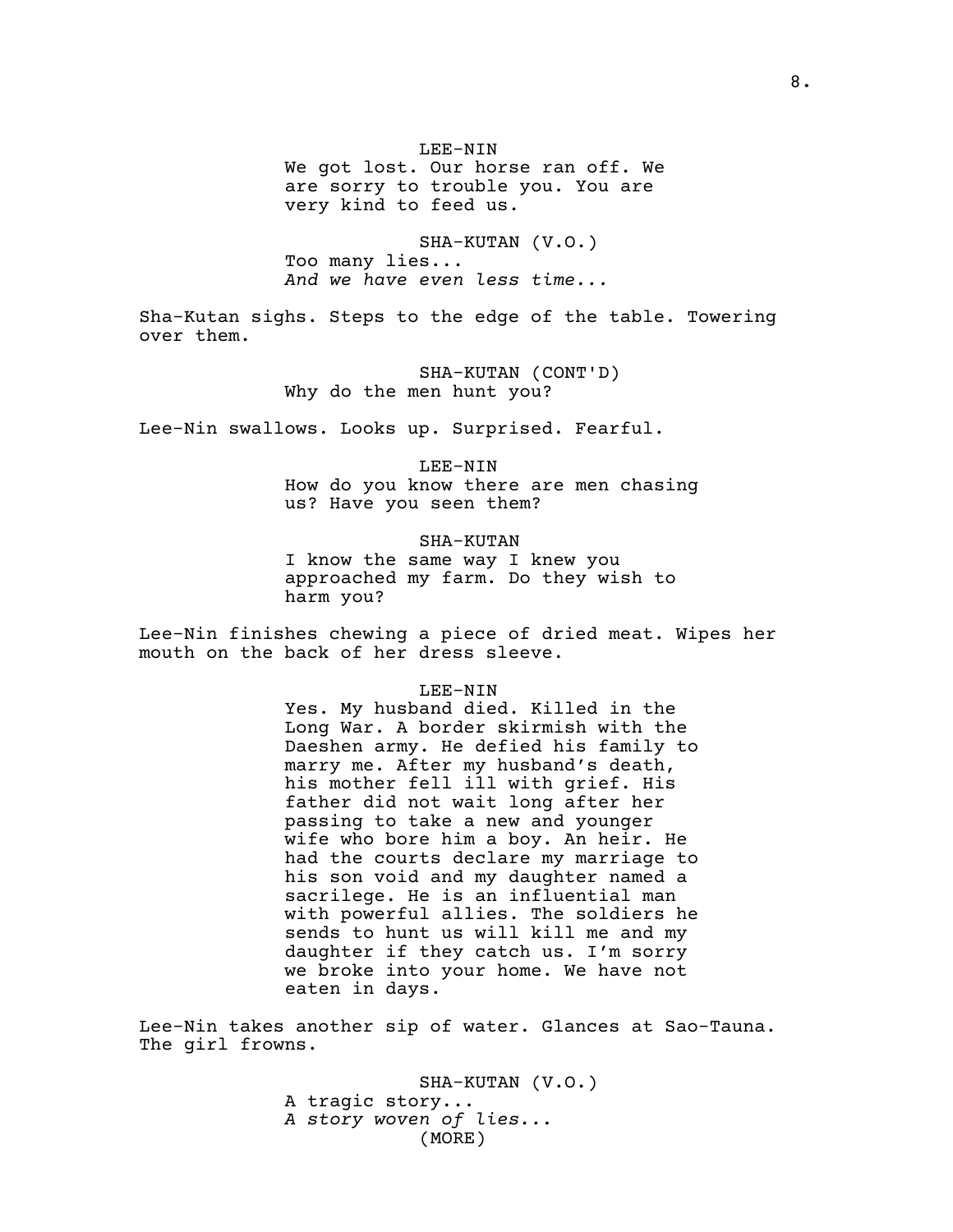Why would she lie...? SHA-KUTAN (V.O.) (cont'd) *What does she hide...?* There was one truth in her tale... *Yes. The men will kill her and the girl if they are found...*

Lee-Nin places an arm around Sao-Tauna.

LEE-NIN

We will go.

Lee-Nin puts a hand on the table. Slowly pushes up to stand.

SHA-KUTAN They are too close. And you are too weak. They will find you.

Lee-Nin looks to Sao-Tauna. Back to Sha-Kutan. Frightened.

LEE-NIN

How close?

SHA-KUTAN

Close enough.

Sao-Tauna turns her eyes to stare at Sha-Kutan.

SHA-KUTAN (V.O.) Why does the qirl stare at us so...? *She is a danger, but I do not know how...* Maybe this is why they are hunted... *A dangerous child...?* A child in danger...? *What should we do...?*

Lee-Nin and Sau-Tauna stare as Sha-Kutan looks between them and then away. Lee-Nin is wary. Sau-Tauna calm.

> SHA-KUTAN (V.O.) (cont'd) We can hold them and turn them over to the soldiers... *Yes. The soldiers will leave then...* And we will be safe again... *And they will kill the girl...* And they will kill the woman... *After they have raped her...* We could... *Yes. We could...*

Sha-Kutan steps to the edge of the table. Startled, Lee-Nin grabs the meat knife again. Sha-Kutan looks at Lee-Nin.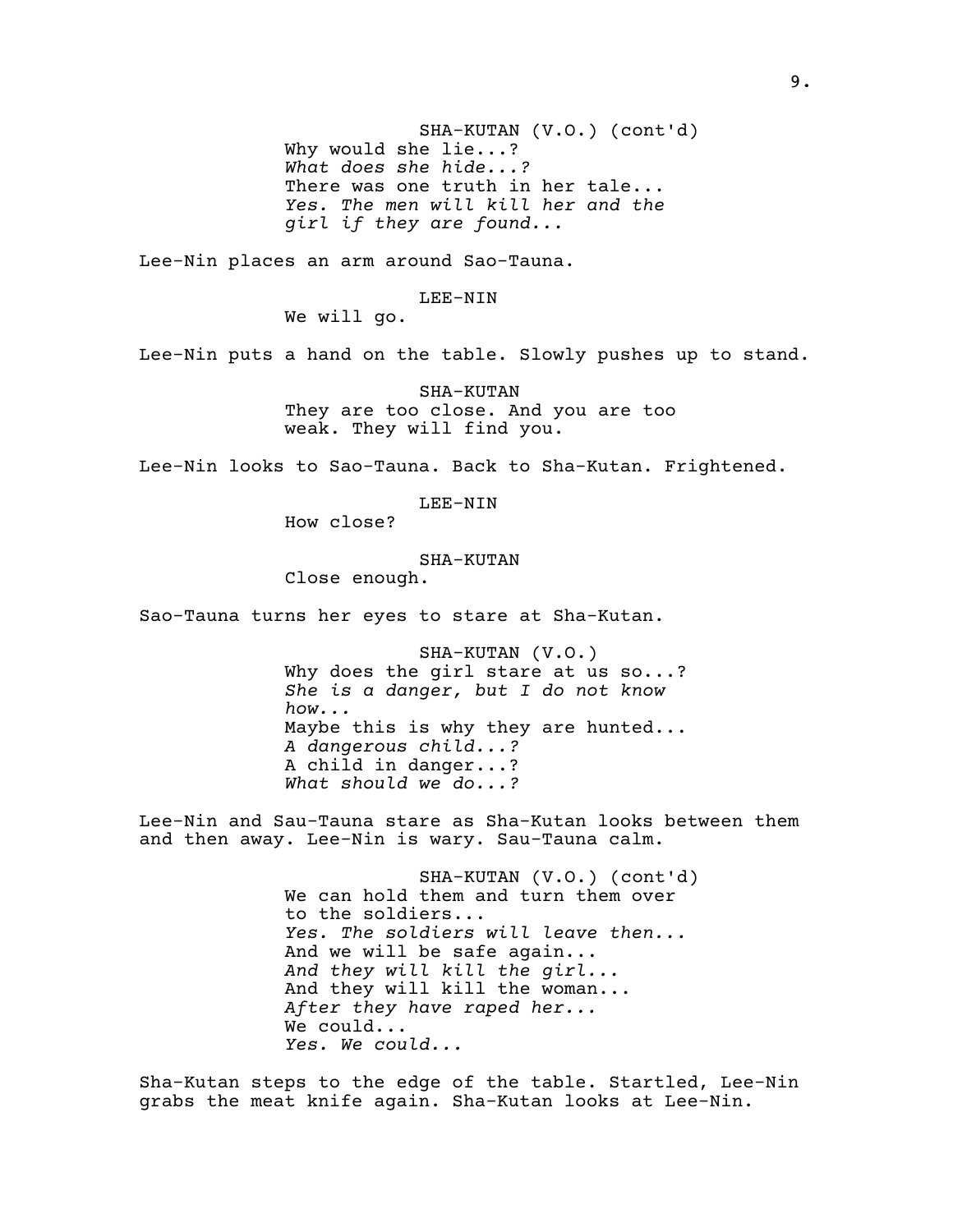SHA-KUTAN (CONT'D) They will kill you if you run. I can hide you until they pass.

Lee-Nin continues to stare at Sha-Kutan. Uncertain. Sao-Tauna smiles.

> SHA-KUTAN (V.O.) The child's smile is unnerving... *Yes. No one ever smiles at us...* And the men are close... *Yes. And we must not kill them...*

Sha-Kutan crosses the small room to the back wall.

SHA-KUTAN

Come.

Lee-Nin and Sao-Tauna watch as Sha-Kutan pulls at the back wall. It moves. Pivoting at one end. Revealing a false wall and hiding space. A sword in a sheath gathers dust inside.

> LEE-NIN A hiding space for a sword?

SHA-KUTAN It is from another time. You will be safe in there.

LEE-NIN They have dogs.

SHA-KUTAN The dogs will not enter the house.

LEE-NIN

Why not?

SHA-KUTAN Because of me. Now hurry.

Lee-Nin looks at Sao-Tauna. The girl nods. They step into the hiding space and Sha-Kutan pushes the wall closed.

INT. HIDING SPACE IN SMALL FARMHOUSE - NIGHT

Lee-Nin takes Sao-Tauna's hand in the darkened space. Sao-Tauna looks up at her. Afraid. She squeezes the girl's hand.

Light seeps through a crack in the wall. Lee-Nin places her eye near it.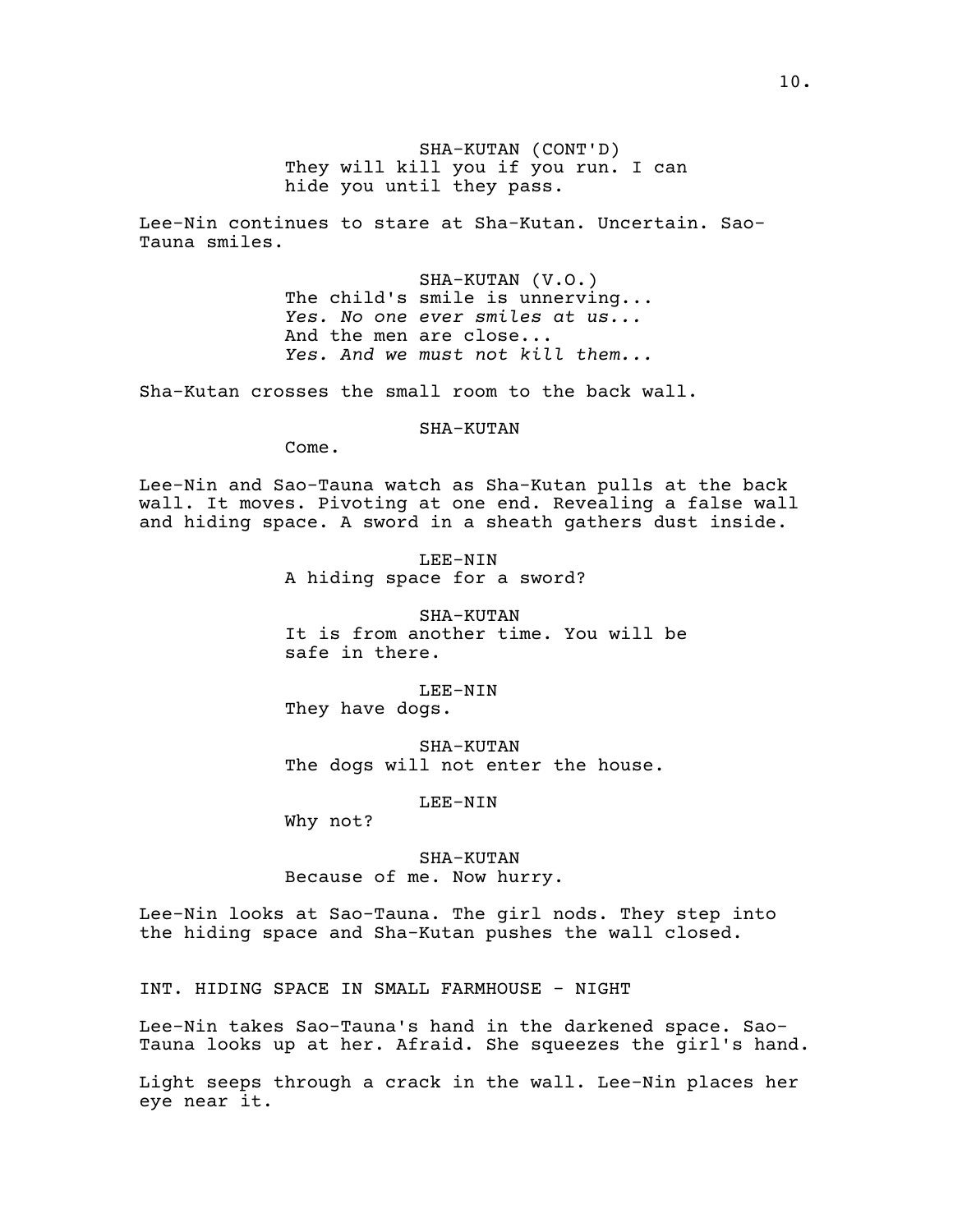INT. SMALL FARMHOUSE - NIGHT

Sha-Kutan sits at the table. Stares at the door. Waiting.

INT. HIDING SPACE IN SMALL FARMHOUSE - NIGHT

Lee-Nin looks through the crack in the wall.

## LEE-NIN What is he doing?

Lee-Nin turns to Sao-Tauna. The girl looks up. Calm now.

LEE-NIN (cont'd)

I'm so sorry.

Lee-Nin frowns.

INT. SMALL FARMHOUSE - NIGHT

Sha-Kutan sits at the table, making it seem small.

SHA-KUTAN (V.O.) The men are close... *Yes. Very close...*

He looks at the stack of books. Touches the spine of one.

SHA-KUTAN (V.O.) (cont'd) And we must... *Must convince them to leave...* Leave alive...

The sounds of dogs barking grows closer. Sha-Kutan's face glows in the lamplight. He looks out the window. Then to the door. Takes one of the books. Stares at it. Frowns.

A dog whines. Sha-Kutan looks up from the book. Men's boots thump outside. Sha-Kutan breathes deep. Exhales slowly.

The door bursts open. Two wardens rush in, swords drawn. Med-Gan pushes between them. Looks around the room. Levels his gaze at Sha-Kutan.

> MED-GAN Where are they?

Sha-Kutan looks at the swords. Then the men.

SHA-KUTAN

Who?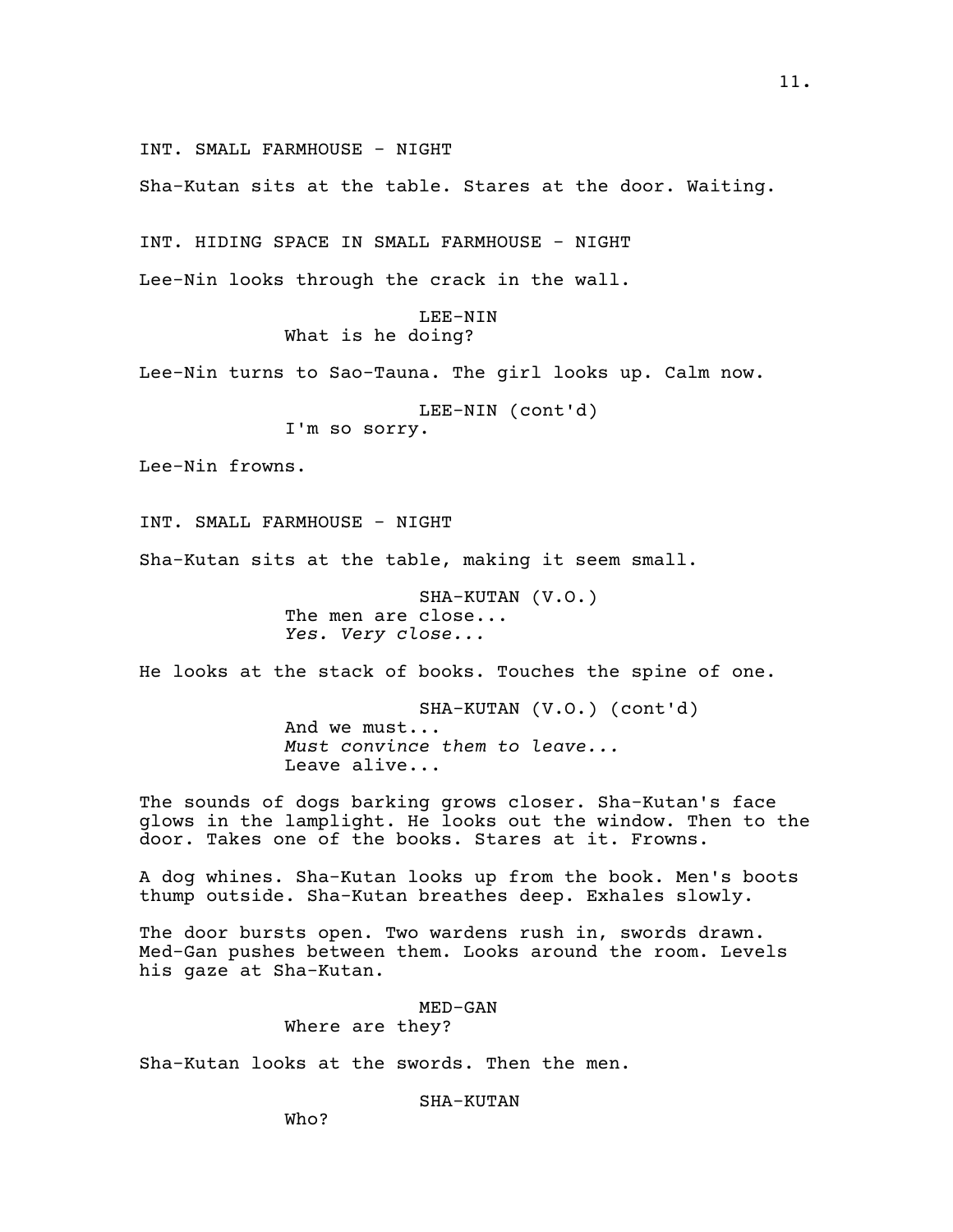Med-Gan steps into the room. Glowers at Sha-Kutan.

MED-GAN The woman and girl. Do not lie. I know they are here.

SHA-KUTAN There is no one here. See for yourself.

Sha-Kutan gestures around the single room.

MED-GAN The dogs say they came here. To this house. Where are they?

Sha-Kutan looks between Med-Gan and the soldiers.

SHA-KUTAN

Gone.

Med-Gan frowns. Looks around the empty room again.

MED-GAN So they were here?

SHA-KUTAN

Yes.

MED-GAN And where are they now?

SHA-KUTAN I told you. Gone.

Med-Gan fingers the hilt of the dagger at his belt.

MED-GAN

Gone where?

SHA-KUTAN I did not see.

Med-Gan leans on the table.

MED-GAN I am losing my patience with you, fool. Gone where?

SHA-KUTAN Along the path to the river. Maybe.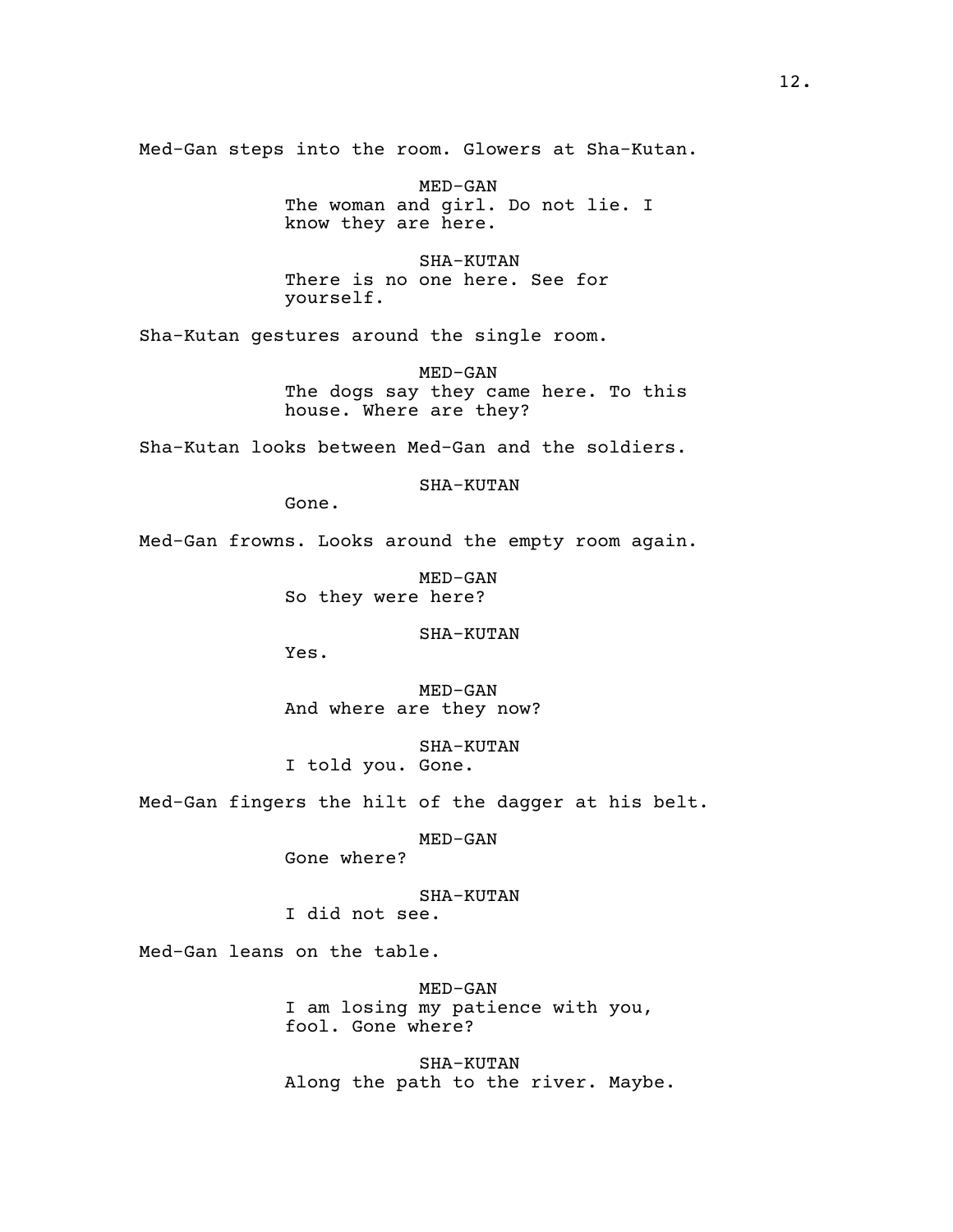# MED-GAN How long ago did they leave?

# SHA-KUTAN Not long. A quarter candle. No more.

Sha-Kutan looks to the open door where two more men stand outside, blades drawn.

INT. HIDING SPACE IN SMALL FARMHOUSE - NIGHT

Lee-Nin leans in. Eye near the crack in the false wall.

MED-GAN (O.S.) I don't believe you. Where are they?

Lee-Nin holds her breath.

# END OF ACT ONE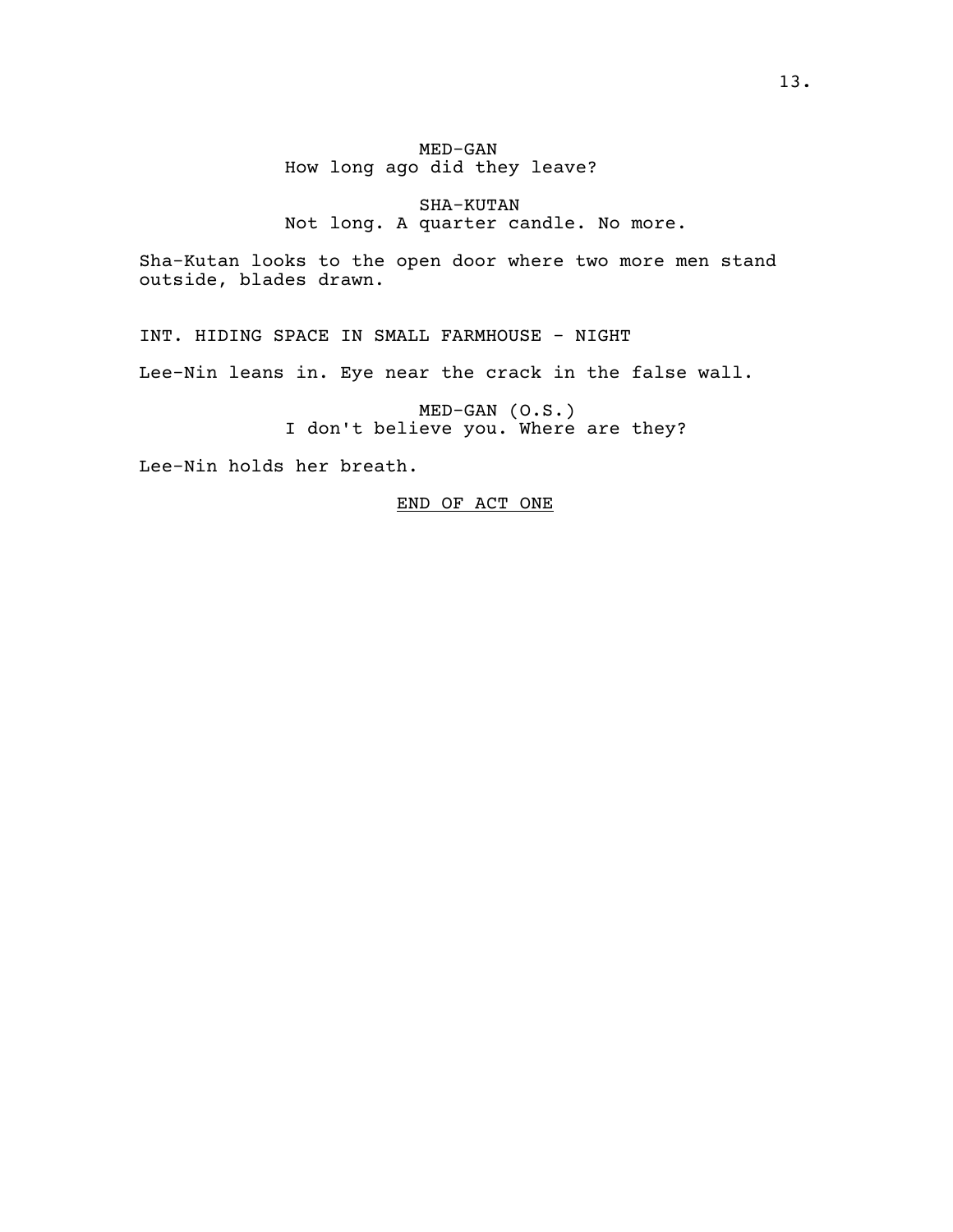## ACT TWO

EXT. PILGRIM CAMP BESIDE THE OLD BORDER ROAD - NIGHT

A hundred tents sprawl across an untamed field of grass beside a wide, well-packed dirt road. Watch fires dot the campsite.

TITLES: The Old Border Road -- Between the Daeshen and Tanshen Dominions

The tents spiral out from one in the center.

INT. CANVAS TENT - NIGHT

A woman lies on an ornate rug. Sweating. Dreaming. JUNARI. Early 40s. Indian features.

EXT. TEMPLE RUINS - NIGHT (DREAM)

DREAM IMAGES BLEND TOGETHER:

*Stars blazing in coal-black emptiness.*

*A new crimson star erupts. Brighter than all others.*

*Boots and bare feet tread the dust of a winding road.*

*Waves lap against barnacled hulls.*

*A rainbow rises over weathered temple stones.*

*A GODDESS -- face indistinct -- stands atop a temple dais.*

GODDESS I am the new goddess come to release you.

*The worshipers cheer.*

INT. CANVAS TENT - NIGHT

Sloe-black eyes open to crow-black night. The eyes blink. Junari sits up. Takes a deep breath. Looks to the stars through a gap in the tent flap. Breaths deep again. Sighs. Pulls a cloak over her damp nightgown.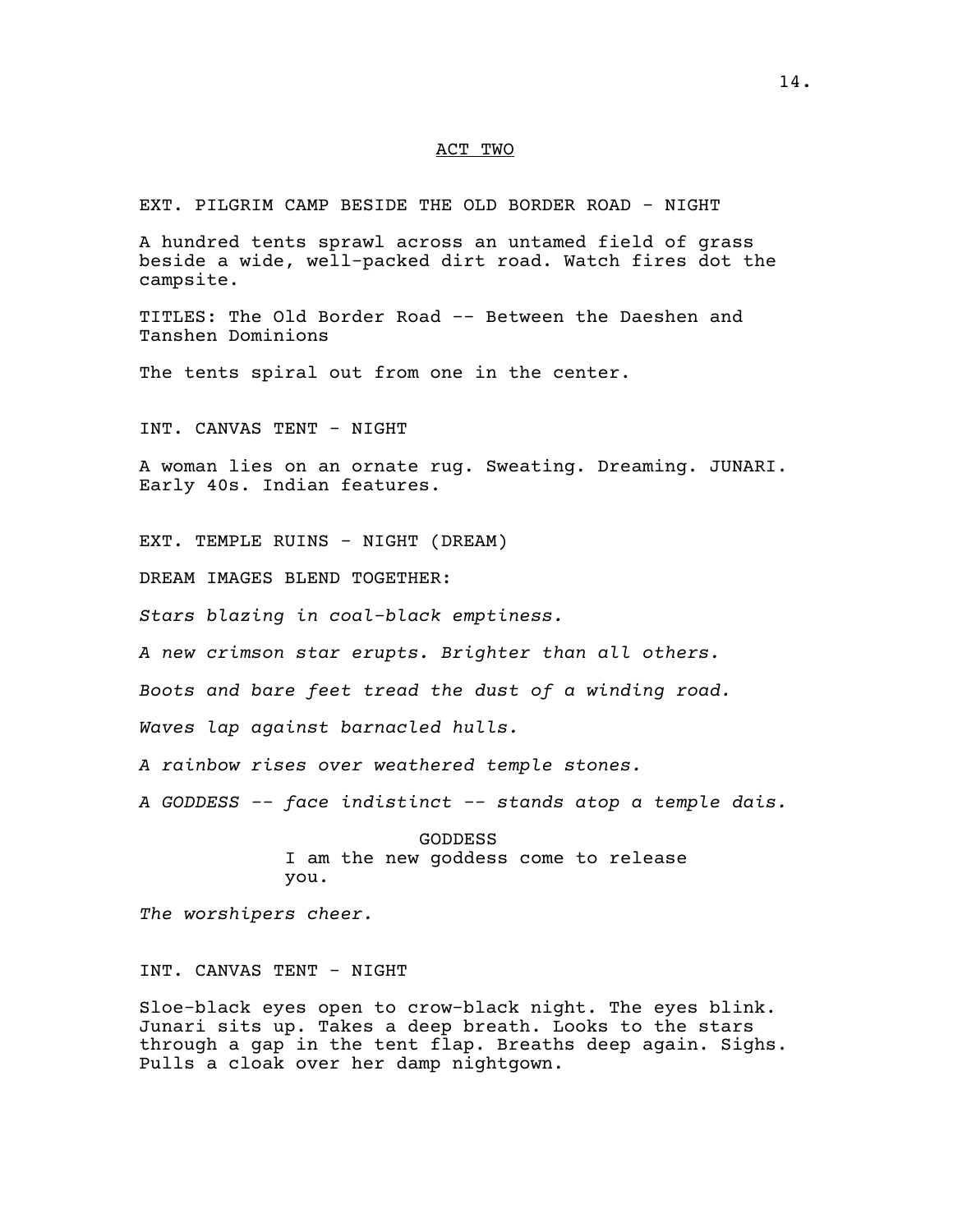Junari steps out of the tent into the pilgrim camp. Bare feet. Toes wriggle in the wild grass.

Two guards stand nearby. JUPTERUS. Male. Mid 20s. European features. KANTULA. Female. Mid 20s. Indian features.

> KANTULA Time for your nightly walk, Mother Shepherd?

JUNARI I must do something. I cannot sleep after the dream, Jupterus.

**JUPTERUS** Few of us can, Mother Shepherd.

Junari walks between the tents. Kantula and Jupterus follow.

JUNARI Is all well in the camp?

JUPTERUS

The night guards around the perimeter have reported nothing, Mother Shepherd.

#### JUNARI

We can only march the Old Border Road, hemmed between the Daeshen and Tanshen Dominions, for so long before one of the Kam-Djen militias finds us. Or we are caught in one of the battles of their Long War.

## JUPTERUS

They should embrace us, not hate us. The Goddess shows them the truth in her dreams.

### JUNARI

Not all have the dreams. And Ni-Kam-Djen literally means "The True God" in Shen. The Tanshen and Daeshen people believe all other gods are false. How can they not hate a new goddess who places dreams in their believers' minds and the prophet who calls them to pilgrimage?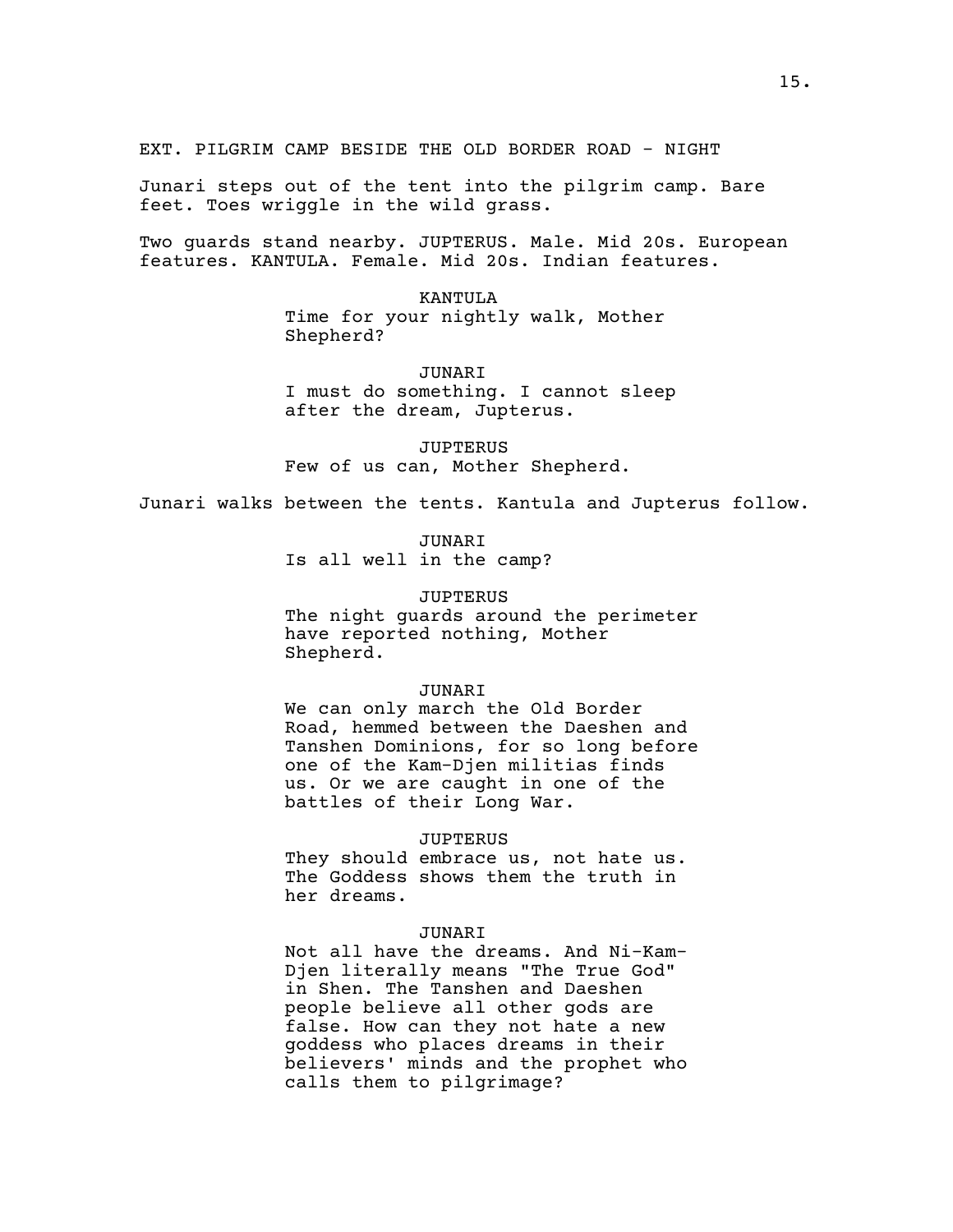# KANTULA

The Goddess will protect her pilgrims.

#### JUNARI

I am sure you are right, Kantula, but I will feel more comfortable when we reach the Zha Ocean and can be on our way to the Forbidden Realm.

KANTULA

I would feel more comfortable if we had scouts accessing the road ahead of us each day. Mother Shepherd.

JUNARI As you have said, Kantula. We will discuss it again in the morning.

Junari stops at the edge of the camp. The sister moons illuminate the Old Border Road stretching east and west.

> JUNARI (cont'd) Sometimes, I can hardly believe we have come so far from home.

Junari looks up at the sister moons.

INT. PASHIST TEMPLE COUNCIL CHAMBER - DAY (FLASHBACK)

A mural painting of the sister moons covers one wall of the ornate council chamber. Three elderly high priests (tanjari) in purple robes sit in raised chairs. Of various ethnicities. GORONTHUS. Male. 70s. KANTHARUS. Male. 60s. PAGISTAA. Female. 70s.

Junari steps before them, head bowed.

TITLES: The Juparti Dominion -- 200 Days Ago

PAGISTAA What have you done now, Junari? And how have you accomplished it?

Junari blinks. Startled.

JUNARI I have done nothing, Tanjari Pagistaa.

GARONTHUS Explain the dreams.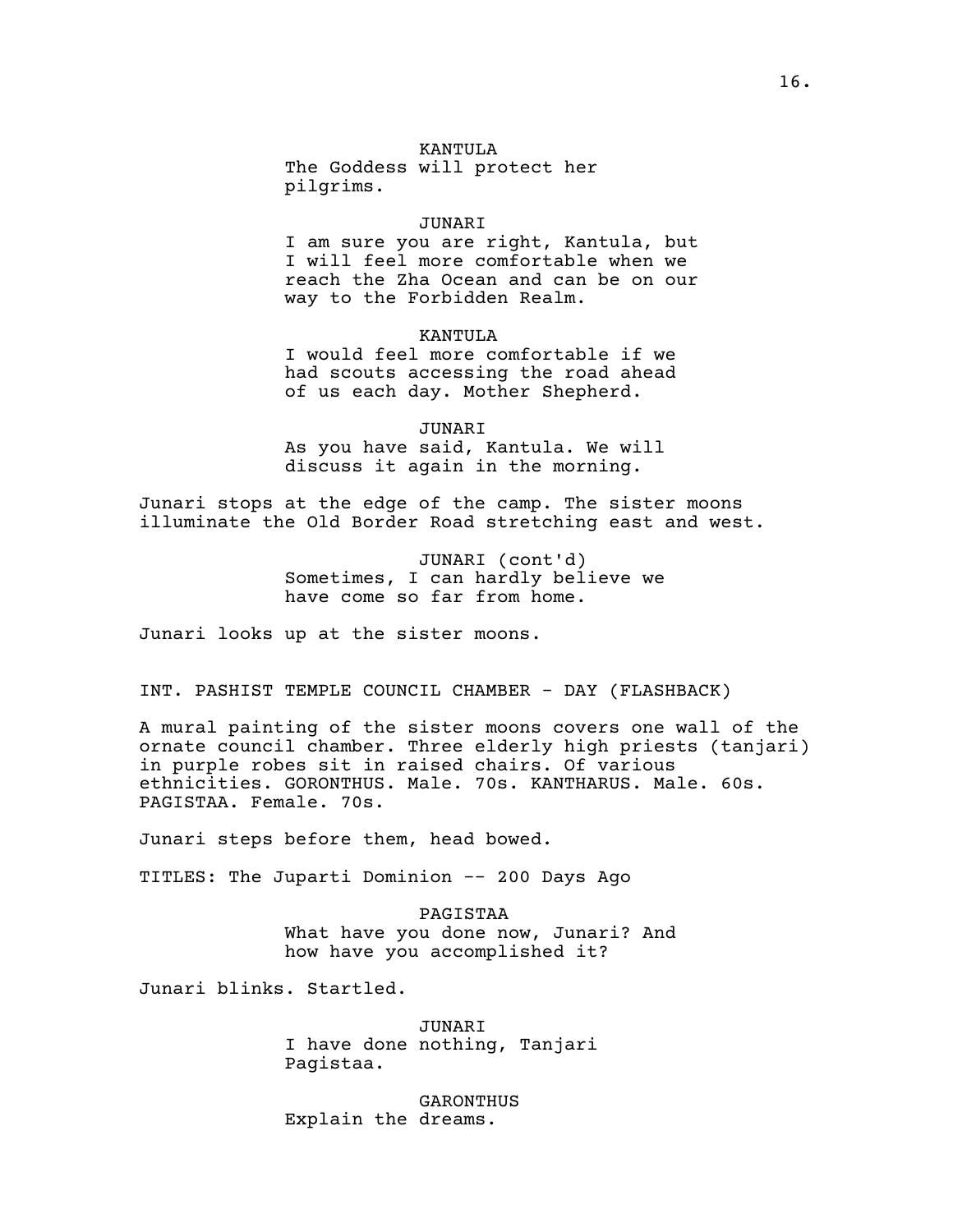## JUNARI

I cannot explain the dreams, Tanjari Garonthus.

KANTHARUS Is this some manner of The Sight? Are you a seer in secret?

### JUNARI

I am no seer, Tanjari Kantharus.

Junari looks between the three tanjari.

### PAGISTAA

I can vouch that the girl does not possess The Sight. Regardless, she could not manage the skill to put the dream of a new goddess into thousands and thousands of minds across the Iron Realm each night.

## GARONTHUS

How then? The Urris?

#### KANTHARUS

No one has seen an Urris in a hundred years or more.

## PAGISTAA

The Urris have always proscribed travel to the Forbidden Realm. They would not use dreams to entice humans to go there.

# GARONTHUS

Then how? To what end?

Junari takes a deep breath. Steps closer to the tanjari.

## JUNARI

The dreams frighten me. I cannot fathom why I am in them. They call me to actions I dread to take. You ask from where the dreams emanate and how. I believe they are the work of this new and nameless goddess. And I fear she wants me to be her prophet.

The tanjari are silent. For a time.

KANTHARUS Do you wish to be a prophet?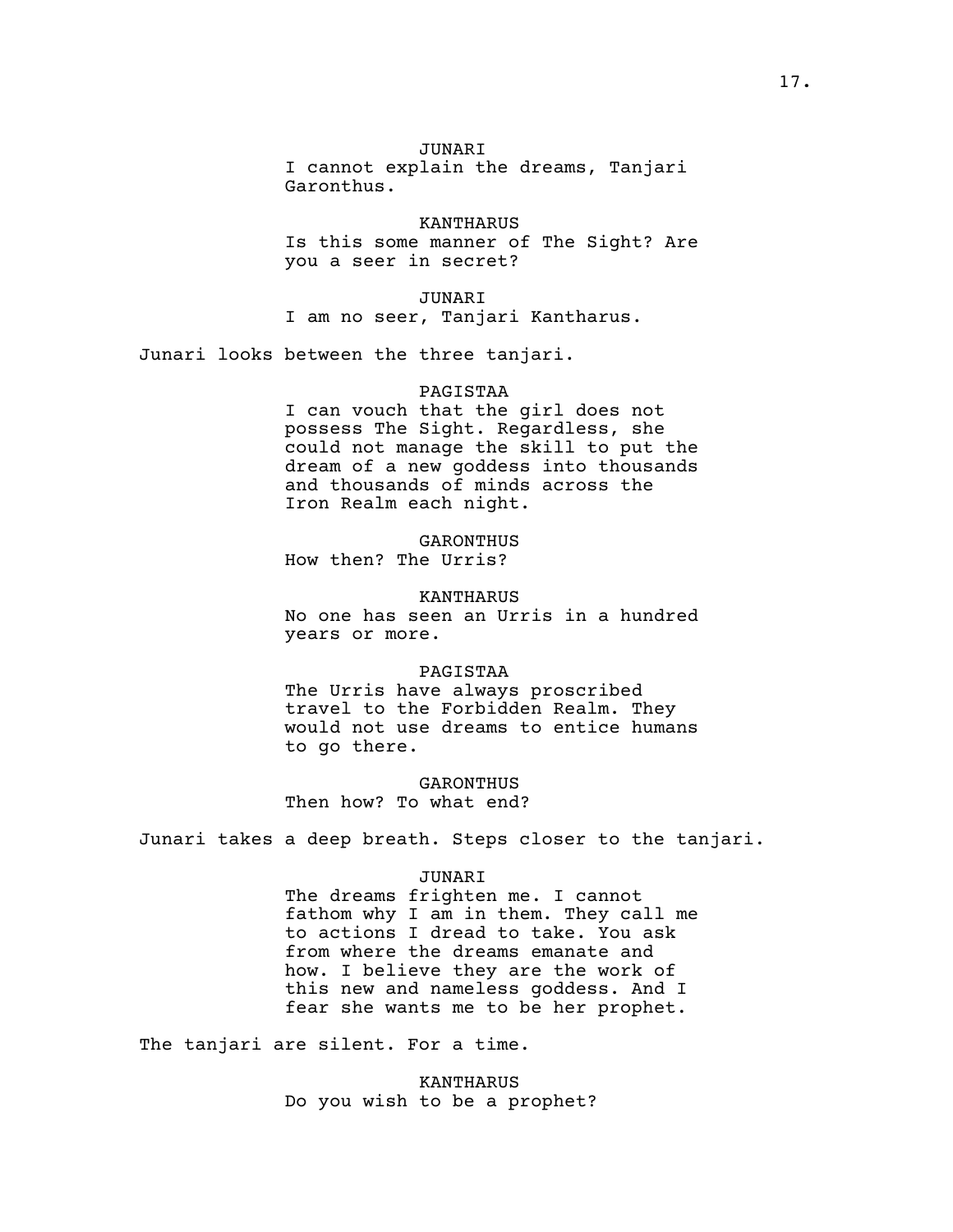# JUNARI

I am a Pashist priest. That is all I have ever desired.

Junari's hands tremble.

### PAGISTAA

If this new goddess is truly coming forth into the world, granting the same nightly dream to thousands, beckoning them to the Forbidden Realm, naming you as their prophet, then I think you must follow this calling, for it is yours and yours alone to fulfill.

Tears fill Junari's eyes. She nods her head. Acceptance.

EXT. FIELD BESIDE THE OLD BORDER ROAD - NIGHT (BACK TO PRESENT)

Junari looks down from the sister moons. She wipes her eyes. Turns back to the camp. A woman's scream shatters the stillness of the night.

Kantula and Jupterus draw their swords. Another scream cuts through the air. Then shouts. Then cries.

> KANTIILA A militia has found us!

Torches appear at the edge of the camp. Men with swords attack pilgrims as they stumble from their tents.

> JUPTERUS We must keep you safe, Mother Shepherd!

JUNARI We must save the Goddess's flock!

Junari runs toward the violence, heedless of the danger.

INT. SMALL FARMHOUSE - NIGHT

A knife blade digs into the oak table. Med-Gan leans on the table, across from Sha-Kutan. He stares back. Placid. Book in his massive hands.

> MED-GAN Do you have a cellar, fool?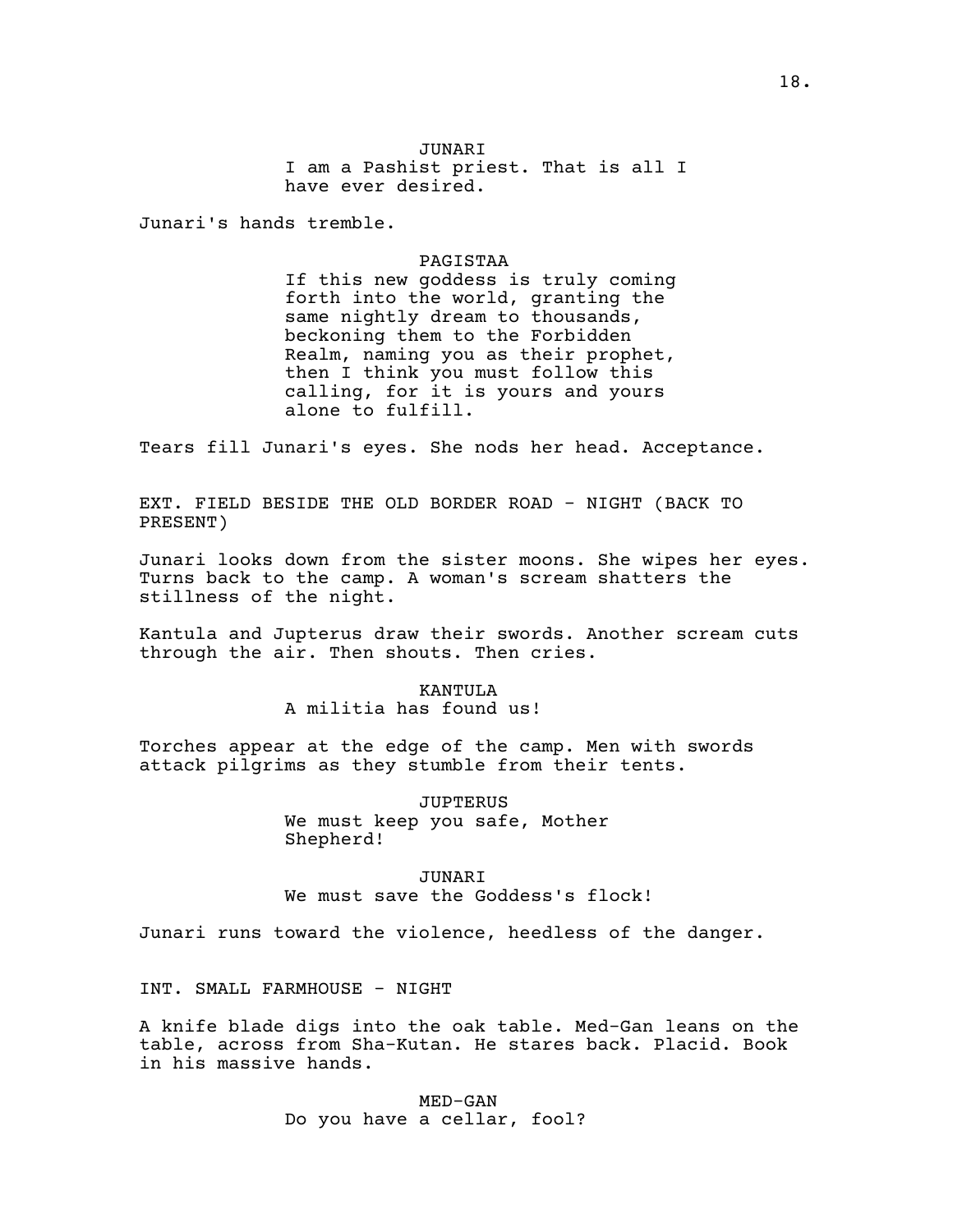# SHA-KUTAN

In the barn.

Med-Gan turns to the wardens outside.

MED-GAN Take a dog and search the barn.

The dogs whimper behind the wardens outside.

SHA-KUTAN (V.O.) The dogs are always smarter than the men... *Unfortunately...*

Sha-Kutan looks between the men.

SHA-KUTAN (V.O.) (cont'd) Whatever happens, we should not stand... *No. If they are intimidated, they will be foolish...* This one may be foolish no matter what we do... *If we appear meek, that may make him more comfortable...* And we must... *Must not kill them...*

Sha-Kutan looks at the book in his hands. Sighs.

EXT. TANSHEN FOREST - SUNRISE (FLASHBACK)

Sha-Kutan (late 20s) sits beneath a wide branched tree. Cross legged. Wearing the amber robes of a Pashist monk. The same book sits in front of him.

TITLES: The Juparti Dominion -- 19 Years Ago.

Across from him sits another monk. NUKAPAN. 50s. African features. A sword lies in the grass beside each man.

### NUKAPAN

I am very impressed with your training this past year. You have completed the essential readings, and you have mastered the preliminary meditations for taming your mind and illuminating your inner essence.

SHA-KUTAN Thank you, Master Nukapan.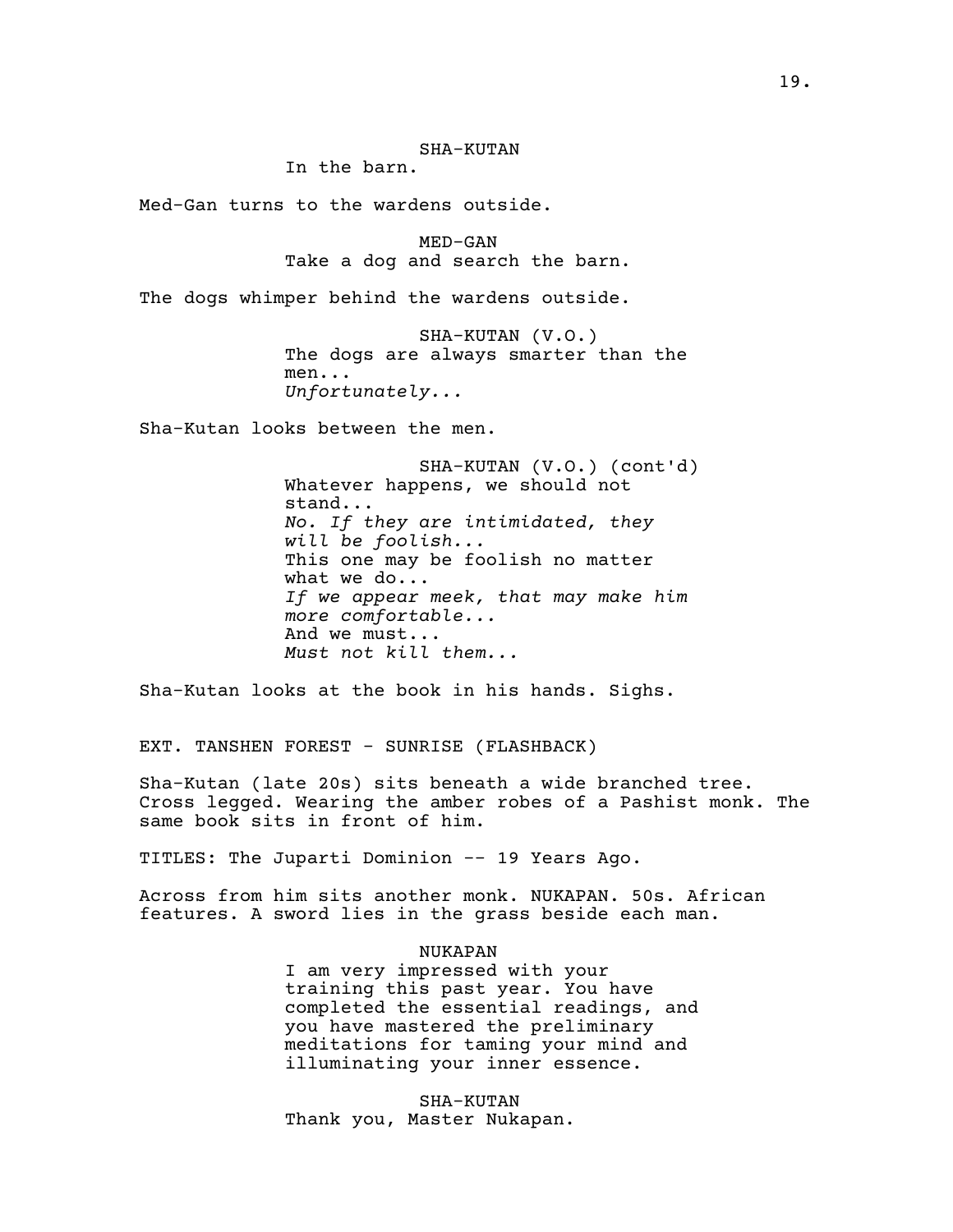# NUKAPAN

However...I still sense anger in you. It radiates like an ember left in the ashes of a fire. And like an ember, it can burst to flame again with the proper fuel. Best to douse that ember completely. Do you remember your readings of Kana Joshi?

### SHA-KUTAN

Yes, Master. Kana Joshi says, "Anger is the rotted seed that gives rise to a corrupt inner tree full of withered branches and thorns for leaves."

#### NUKAPAN

Just so. And for you to release that anger, you must acknowledge the causes of it. Do you know the true source of your anger?

#### SHA-KUTAN

I...It is hard to look at that place, Master.

## NUKAPAN

Undoubtedly. Pain is the root of most anger. But such pain is in the past. Though we carry it with us, it is not here and now. We can recognize this and release the past's grip on us... even the past we refuse to see clearly. By doing so, we can abandon anger for peaceful minds.

### SHA-KUTAN

I try, Master, but there is so very much anger within me and...I fear looking at what I have done because of it. It is a mountain pressing down on me that I cannot lift or crawl from beneath.

### NUKAPAN

I felt this mountain crushing me once. I know the remedy.

Nukapan pulls two bags and two bowls from a leather satchel.

NUKAPAN (cont'd) This is a different form of meditation. A contemplation of your life and actions.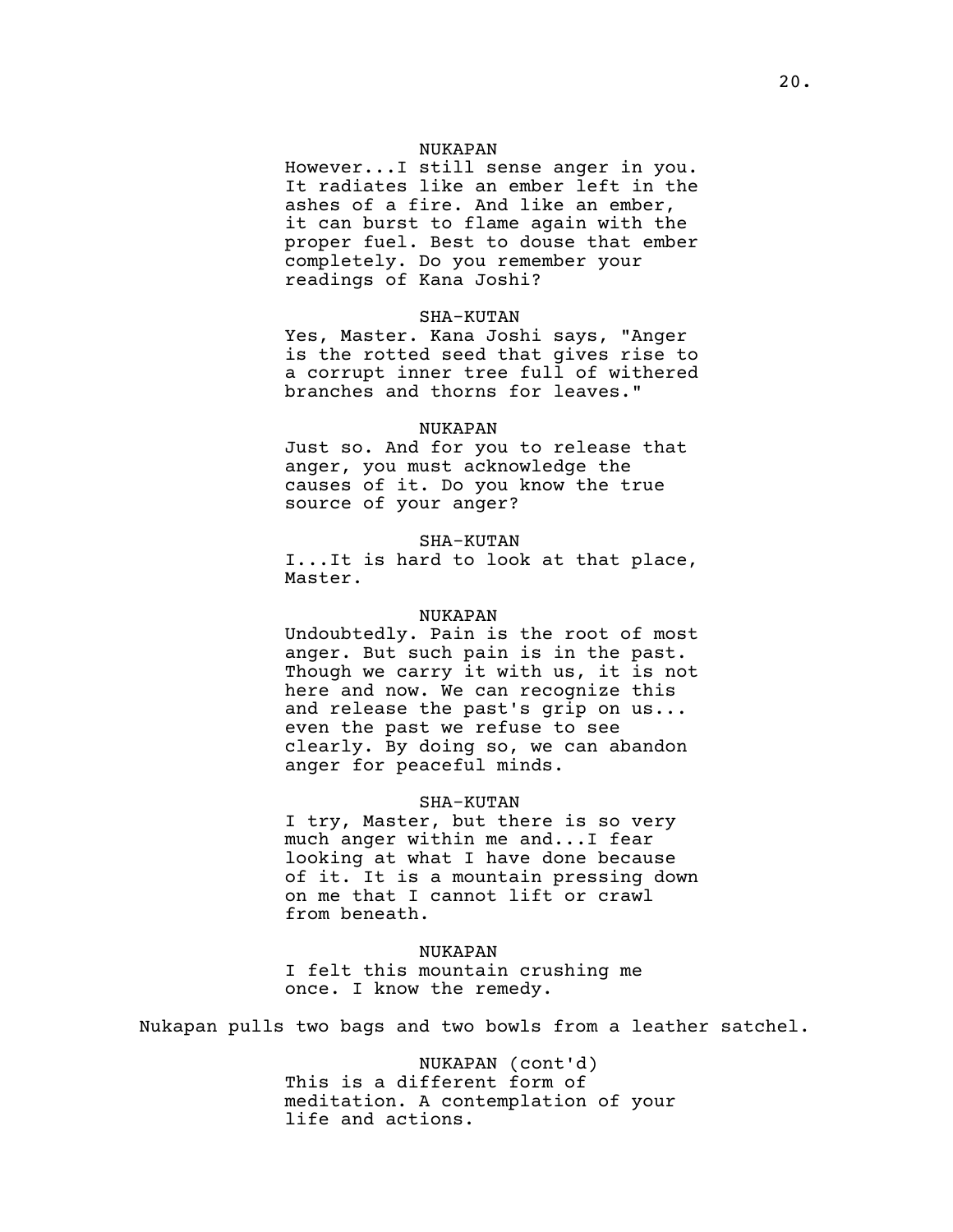Nukapan opens the small bags. One is filled with round red stones. The other with white stones. Two dozen each. He places them before Sha-Kutan with the two bowls.

> NUKAPAN (cont'd) You will review your life. Slowly. All life is sacred and each action, negative and positive, holds great potential to affect the sacred lives of others. For each vile and violent action you have taken, you will contemplate the person you harmed, cultivating regret for your behavior. Then you will place a red stone in the first bowl. Likewise, for each benevolent or selfless act, you will contemplate your motivations and place a white stone in the second bowl. Do you understand?

Sha-Kutan selects one of the white stones. Sighs.

SHA-KUTAN Yes. Master, Nukapan.

Sha-Kutan stares at the white stone.

SHA-KUTAN (cont'd) This is the only white stone I will require.

NUKAPAN Ah. I feared as much.

SHA-KUTAN And I will need many more red stones.

Nukapan blinks in surprise.

## NUKAPAN

How many?

Sha-Kutan raises sad eyes with obvious effort.

# SHA-KUTAN Two more bags. At least.

Sha-Kutan returns his gaze to the single white stone.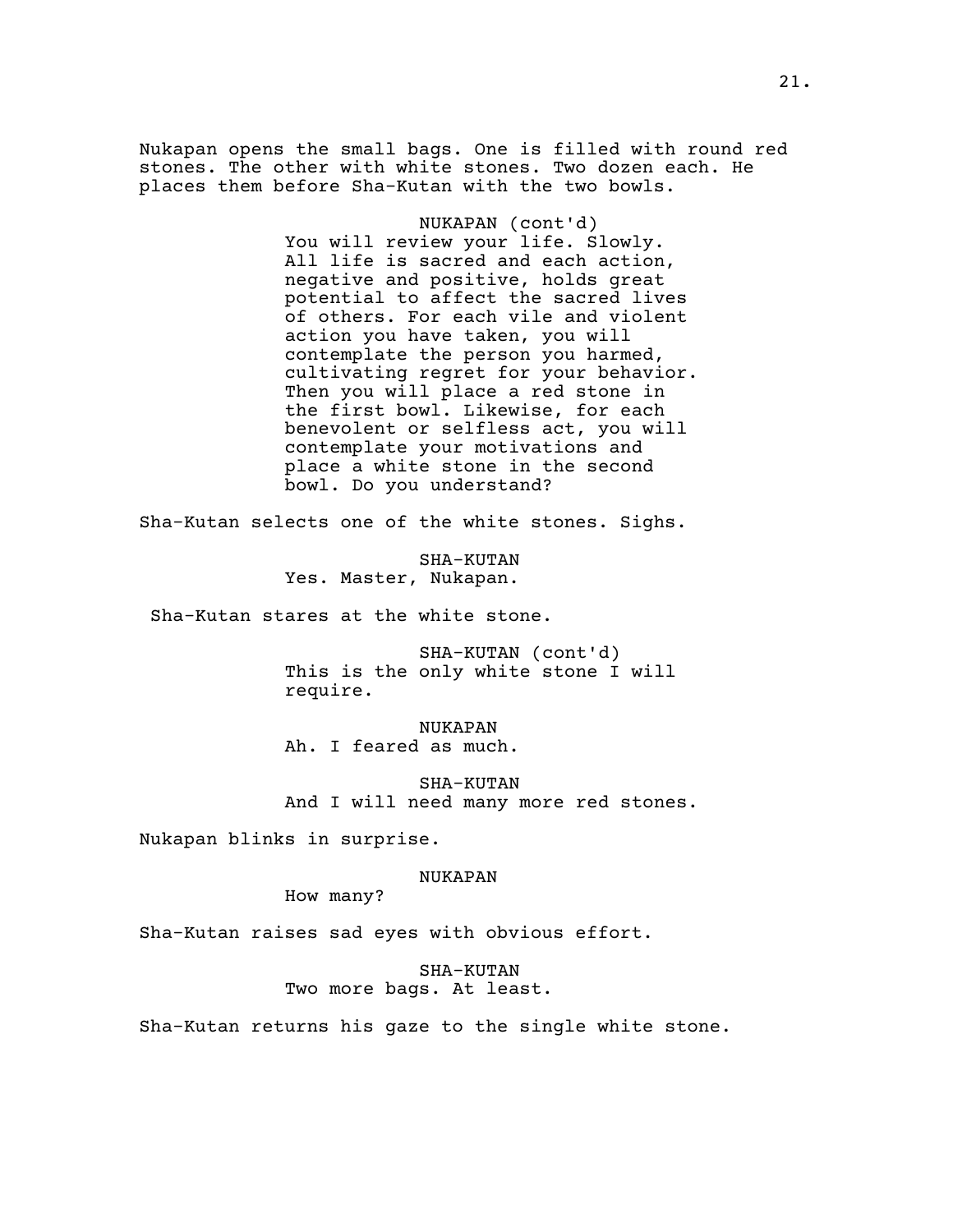Sha-Kutan looks up from the book as Med-Gan's hand slams into the table.

> MED-GAN What did they tell you?

SHA-KUTAN They said they were hungry. I gave them food. Then they left.

Med-Gan yanks the knife blade from the table and brandishes it to Sha-Kutan's face.

> MED-GAN Do not lie to me. Did the woman tell you why we are chasing them?

Sha-Kutan looks at the blade before his eyes.

SHA-KUTAN (V.O.) To control the mind is essential... *They do not need to die this night...* Life is sacred. To be preserved at all costs... The Book of Light *says, "All things are one thing living through each other. To kill another is to murder part of oneself..."*

Med-Gan slams a metal studded glove into Sha-Kutan's head.

MED-GAN I asked you a question, you dimwitted dirt grubber!

SHA-KUTAN (V.O.) Do not rise... *No. To rise would lead to...* Unpleasantness...

Sha-Kutan looks at Med-Gan.

SHA-KUTAN (CONT'D) She told me her dead husband's father wished to kill her and the child. To maintain the family inheritance.

Med-Gan shakes his head.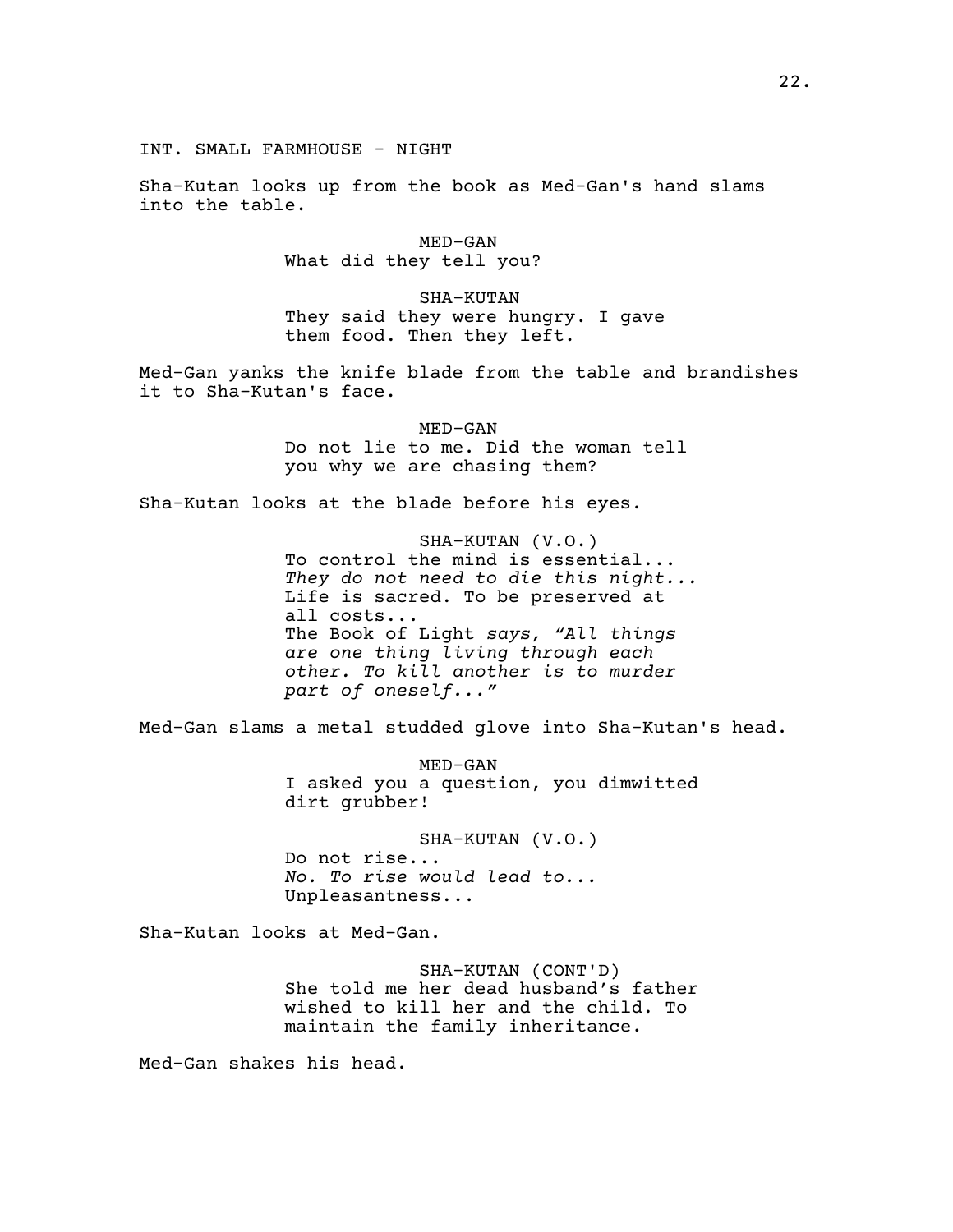INT. HIDING SPACE IN SMALL FARMHOUSE - NIGHT

Lee-Nin leans closer to the crack in the false wall.

MED-GAN (O.S.) She has no husband. And the girl is not hers. Again. Where are they?

A dog whimpers beyond the wall. Lee-Nin looks down and affectionately touches Sao-Tauna's hair.

EXT. TANSHEN PALACE PRIVATE BALCONY - DAY (FLASHBACK)

The teeth of a comb catch in the tangle of rich, black hair. Lee-Nin tugs the comb through Sao-Tauna's hair.

# SAO-TAUNA

Ouch.

They stand on a balcony above the palace gardens. Through the open door behind them -- a private library contains numerous shelves of books.

TITLES: The Tanshen Palace -- Ten Days Ago.

LEE-NIN Honestly, Sao-Tauna, I don't know how your hair gets so tangled.

SAO-TAUNA

Ouch.

LEE-NIN I comb it twice a day.

SAO-TAUNA

Ouch.

### LEE-NIN

You hardly leave the living chambers and the gardens. I don't see how you get a mouse nest like this in your hair.

SAO-TAUNA

A mouse? In my hair?

LEE-NIN

It is a phrase of speaking. A way of describing something.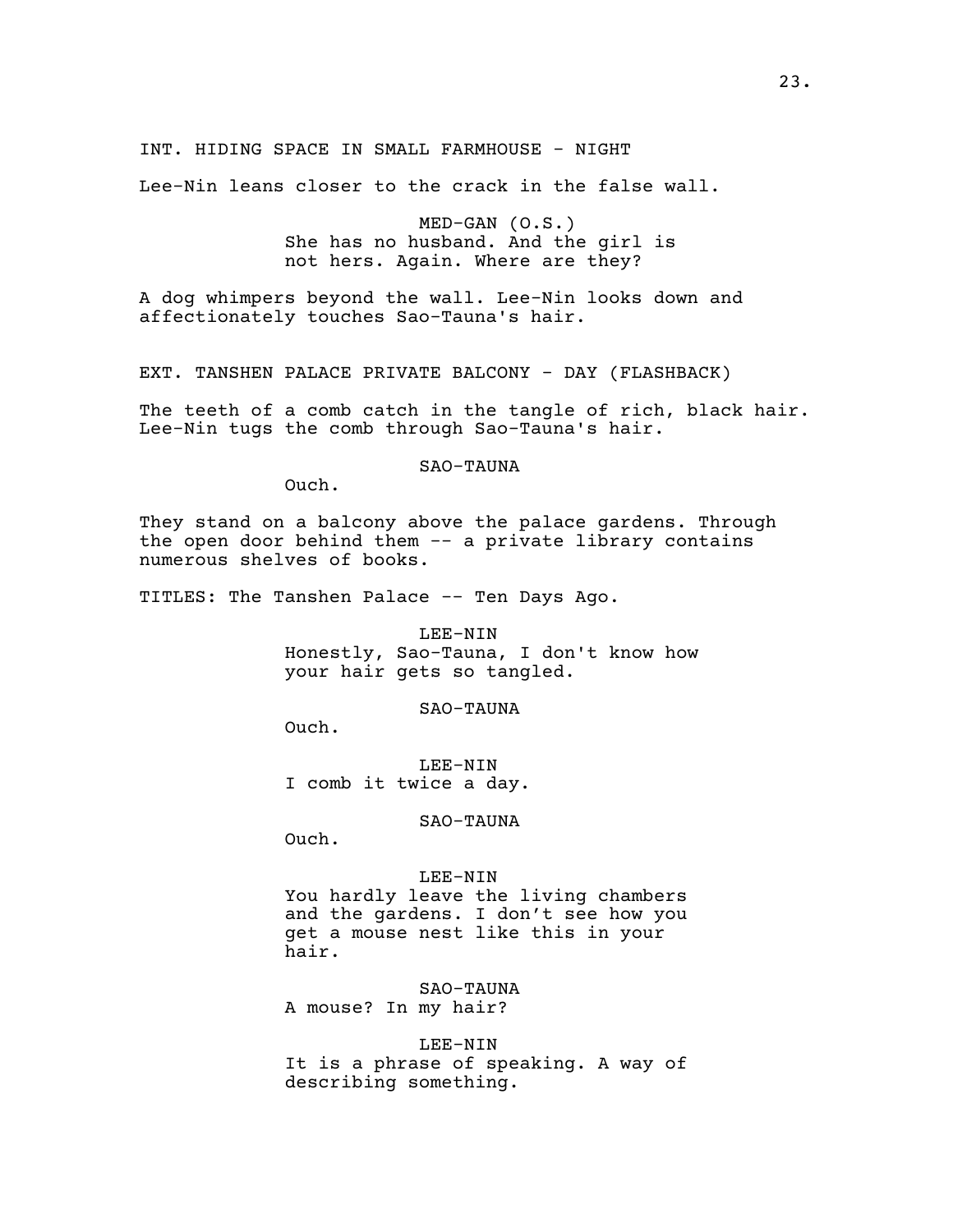SAO-TAUNA Oh. I like mice. Like Wan-Nun.

LEE-NIN Must you name all the inhabitants of the palace?

SAO-TAUNA Ja-Na was going to eat him.

LEE-NIN Ja-Na? The black cat with the white paws?

SAO-TAUNA Ja-Na likes mice. (Pause.) How can we both like mice, yet I don't want to eat one?

LEE-NIN Words are subtle things.

Inside the library -- voices. The door opens. Lee-Nin pulls Sao-Tauna to the side. Out of sight.

> LEE-NIN (cont'd) Quiet. Your mother and father will be furious if they find us here.

Sao-Tauna nods. Serious.

INT. TANSHEN PALACE PRIVATE LIBRARY - DAY (FLASHBACK CONT'D)

Two men in royal robes enter the small library. TAHN TAUJIN LIN-PI. Mid 40s. Tall. Handsome. Vaguely Asian features. And HIGH PRIEST BIHN-FAN. 60s. Stern. Vaguely European features.

> HIGH PRIEST BIHN-FAN My deepest apologies, Tahn Lin-Pi, but I thought it best to speak where others could not...misunderstand

TAHN LIN-PI We will not be disturbed here.

Tahn Lin-Pi stands behind the table.

TAHN LIN-PI (cont'd) You have finished your investigation?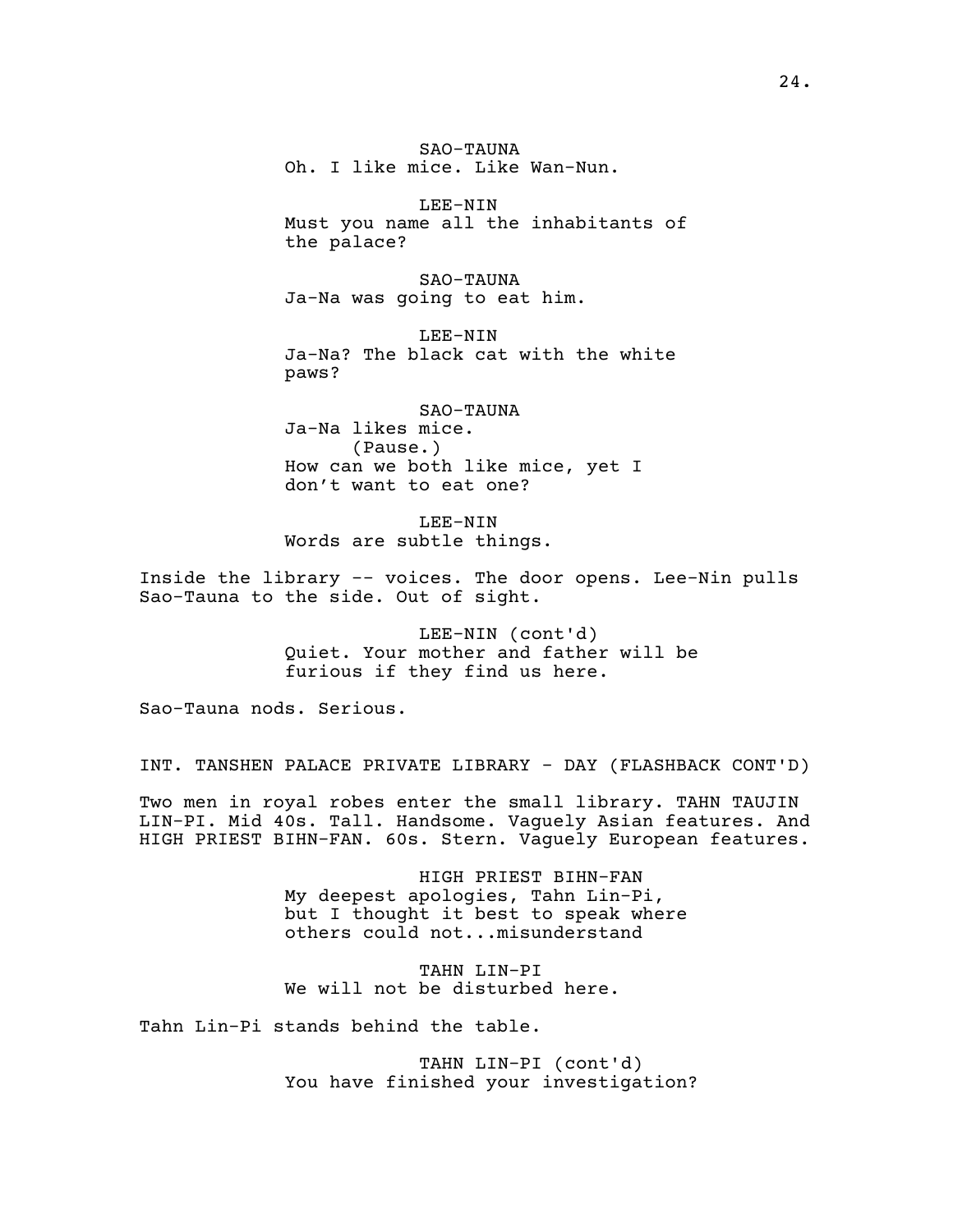HIGH PRIEST BIHN-FAN Yes, my tahn. TAHN LIN-PI And your conclusion? HIGH PRIEST BIHN-FAN Our worst fears are realized, my tahn. TAHN LIN-PI You are certain? HIGH PRIEST BIHN-FAN Without doubt or suspicion of doubt, my tahn. TAHN LIN-PI What must be done?

HIGH PRIEST BIHN-FAN There is only one course of action that ensures the safety of the dominion, my tahn.

TAHN LIN-PI There must be another way.

HIGH PRIEST BIHN-FAN You have seen the...phenomenon yourself, my tahn.

TAHN LIN-PI I have seen something, yes. We could wait. See if it occurs again.

HIGH PRIEST BIHN-FAN To wait would be to invite our own destruction, my tahn. Your uncle died from meddling with such dark forces twenty years ago.

TAHN LIN-PI You need not remind me of the mistakes of my family.

HIGH PRIEST BIHN-FAN My apologies, my tahn. I wish no offense. My only desire is the protection of the dominion and the royal family.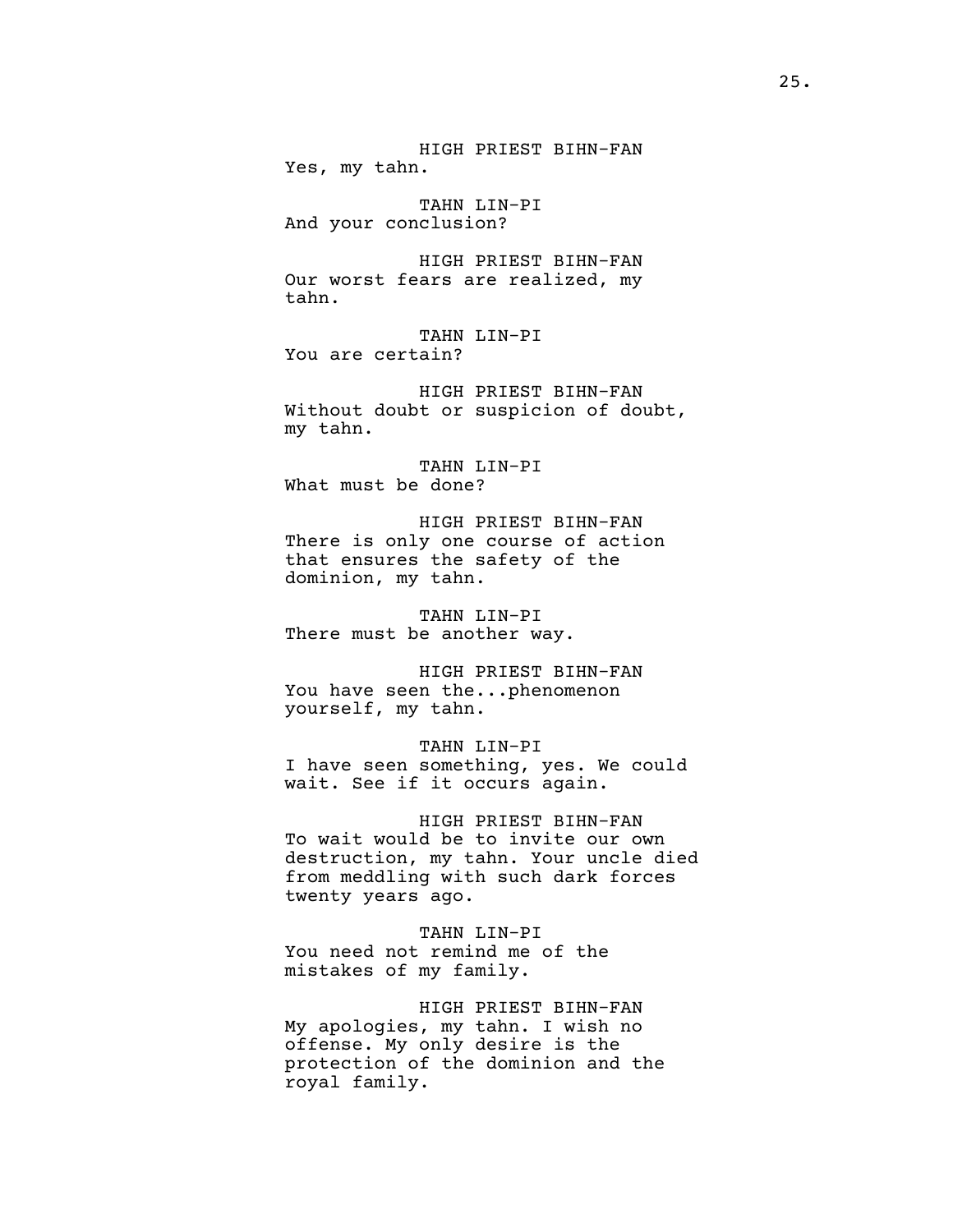TAHN LIN-PI All except one member of the royal family.

HIGH PRIEST BIHN-FAN A regrettable necessity, my tahn.

TAHN LIN-PI Killing my daughter is more than a regrettable necessity, Bihn-Fan.

Tahn Lin-Pi scowls.

EXT. TANSHEN PALACE PRIVATE BALCONY - DAY (FLASHBACK CONT'D)

Lee-Nin clasps a hand over her mouth to stifle a gasp. Sao-Tauna looks up at her. Confused. Hurt. Lee-Nin places her thumb to her lips. *Silence.*

INT. TANSHEN PALACE PRIVATE LIBRARY - DAY (FLASHBACK CONT'D)

Tahn Lin-Pi looks down at the table. High Priest Bihn-Fan stares at the floor.

> TAHN LIN-PI You are certain Sao-Tauna must die?

HIGH PRIEST BIHN-FAN As certain as I am of standing in this room with you, my tahn.

TAHN LIN-PI If it must be, it must be. My daughter will die to protect the dominion.

HIGH PRIEST BIHN-FAN I know a man who can assist us, my tahn.

TAHN LIN-PI No. If it is to be done, it will be by my hand. May Ni-Kam-Djen forgive me and protect us all.

HIGH PRIEST BIHN-FAN Now and forever.

High Priest Bihn-Fan bows. Tahn Lin-Pi looks out the open balcony door to the gardens. Sadness twists his face.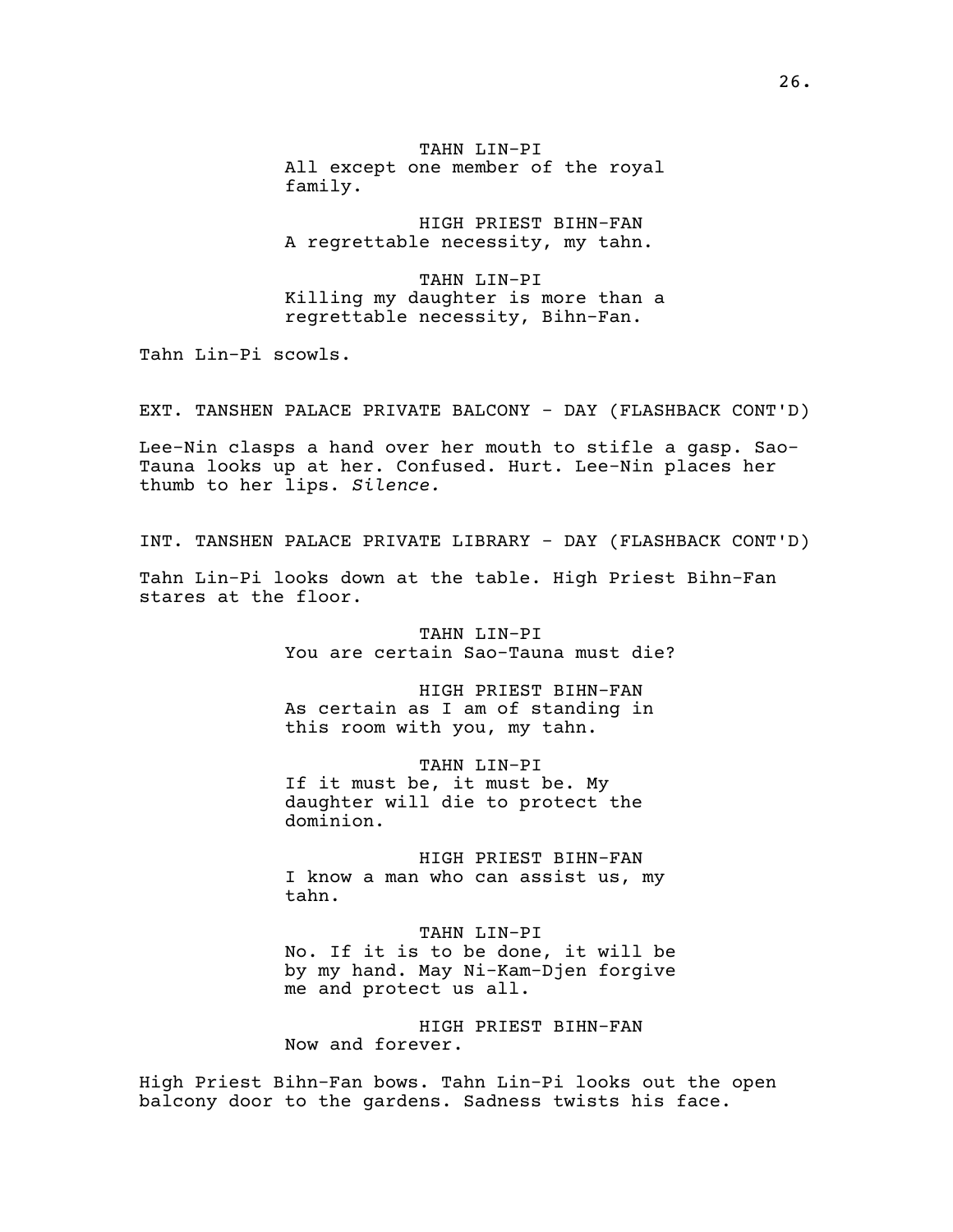EXT. TANSHEN PALACE PRIVATE BALCONY - DAY (FLASHBACK CONT'D)

Lee-Nin looks down to Sao-Tauna. Pulls her close. The girl stiffens but does not resist the embrace.

INT. HIDING SPACE IN SMALL FARMHOUSE - NIGHT (BACK TO PRESENT)

Lee-Nin shudders. She squeezes Sao-Tauna's hand. Beyond the false wall -- dogs bark in the distance.

> MED-GAN (O.S.) I will not ask again. Where are they?

Lee-Nin places her eye to the crack in the wall again.

# END OF ACT TWO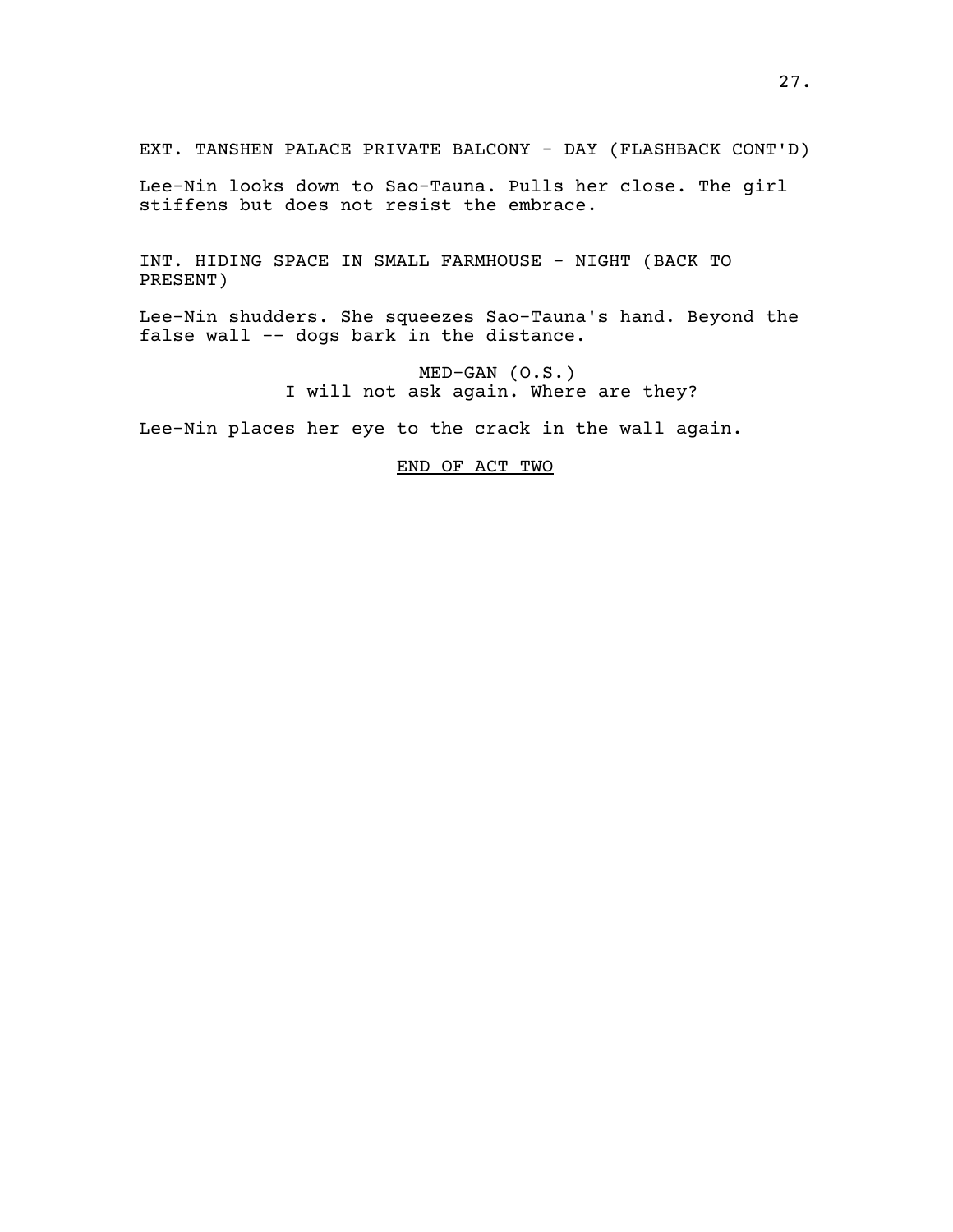## ACT THREE

EXT. CITY OF TAGU-LAN: DAESHEN PALACE - NIGHT

The palace squats in the center of the city of Tagu-Lan, massive stone walls rising above the surrounding buildings.

TITLES: Daeshen Palace.

The lights of the palace illuminate numerous gardens, trees climbing above the ramparts.

INT. DAESHEN PALACE HALLWAY - NIGHT

Shadows fight the hazy yellow light of lamps lining the stone walls of the inner palace corridors. A man in green priestly robes walks along the polished tile floor.

TIN-TSU. 30 years old. Asian features.

He nods to guards stationed at an intersection. Continues walking. Comes to an open door. Stops. Hesitates.

# INT. DAESHEN PALACE ROYAL STUDY - NIGHT

Oil lamps illuminate leather-bound books lining tall shelves. A massive desk faces the entrance. A couch sits by the open balcony door. On the couch, reading a book -- DJU-TESHA. Late 20s. Asian features.

Tin-Tsu steps into the room. Stares at Dju-Tesha.

TIN-TSU Whenever I think of you, I imagine you with a book in your hands.

Dju-Tesha looks up. Startled.

DJU-TESHA Tin-Tsu! You are home.

Puts the book down. Stands. Hesitant. Tin-Tsu goes to her.

TIN-TSU

Dju-Tesha.

They embrace. Cautiously.

TIN-TSU (cont'd) It is good to see you, Sister.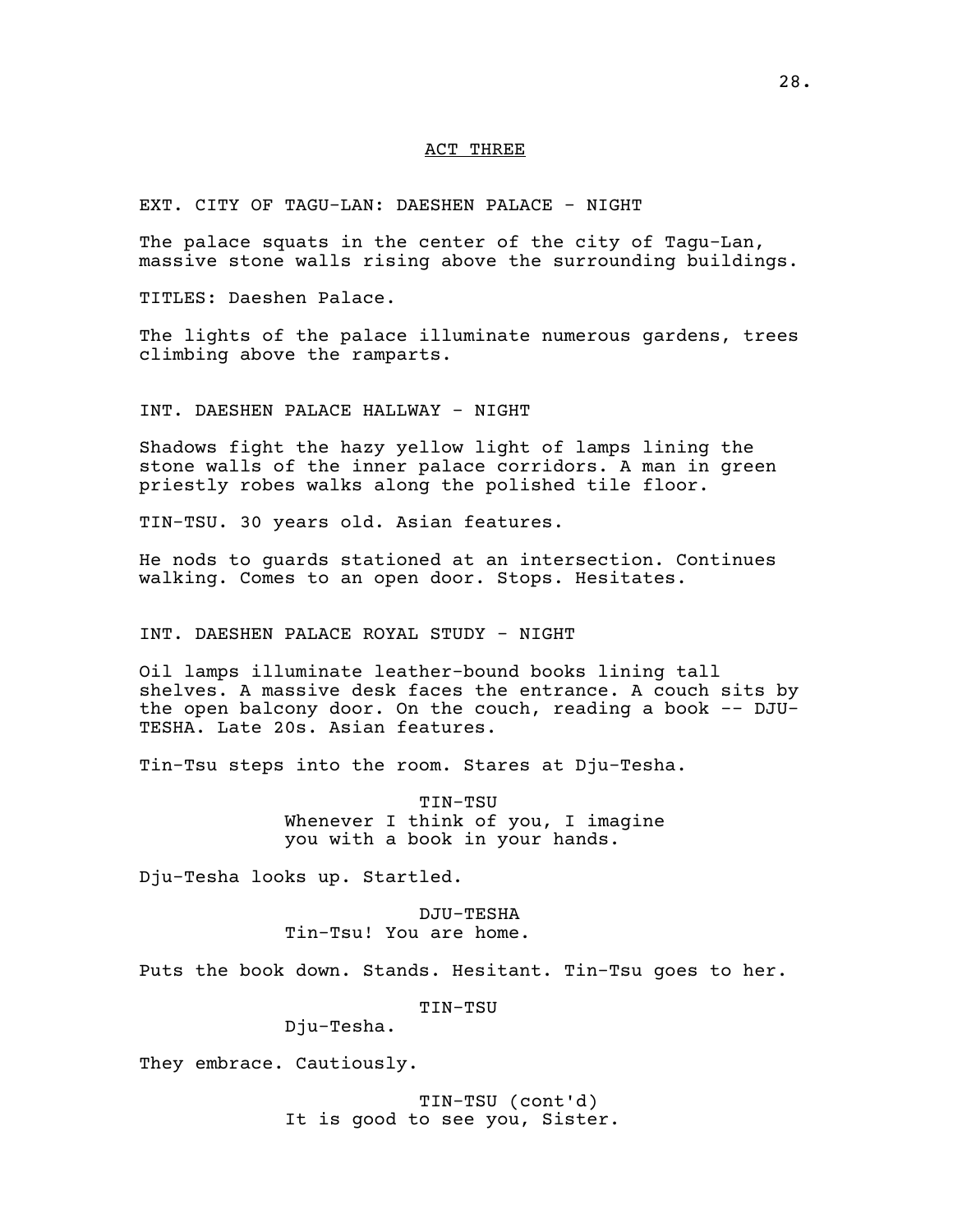Tin-Tsu steps away.

TIN-TSU A few hours past. Mother greeted me. She was...Mother. Still.

DJU-TESHA She has remained very consistent in the years of your absence. She is always...Mother.

Tin-Tsu smiles. Dju-Tesha returns the smile. Tin-Tsu steps back. Awkward silence. Then...

> TIN-TSU Thank for your letters through the years. They were often my sole comfort in the monastery.

Dju-Tesha looks down.

DJU-TESHA I am sorry I stopped writing.

Tin-Tsu nods.

TIN-TSU I understood. After father's death, everyone stopped writing.

Dju-Tesha looks up. Hint of anger in her eyes.

# DJU-TESHA

You should have returned for his funeral. He always spoke of you with pride. The first priest in the family in six generations.

Tin-Tsu swallows.

### TIN-TSU

I...I found I could not imagine this palace without him. All that I am is because father sent me away. I hated the monastery in my first years. The cold mountain air. The bland food. The regimen of prayers. But eventually it became my home. (MORE)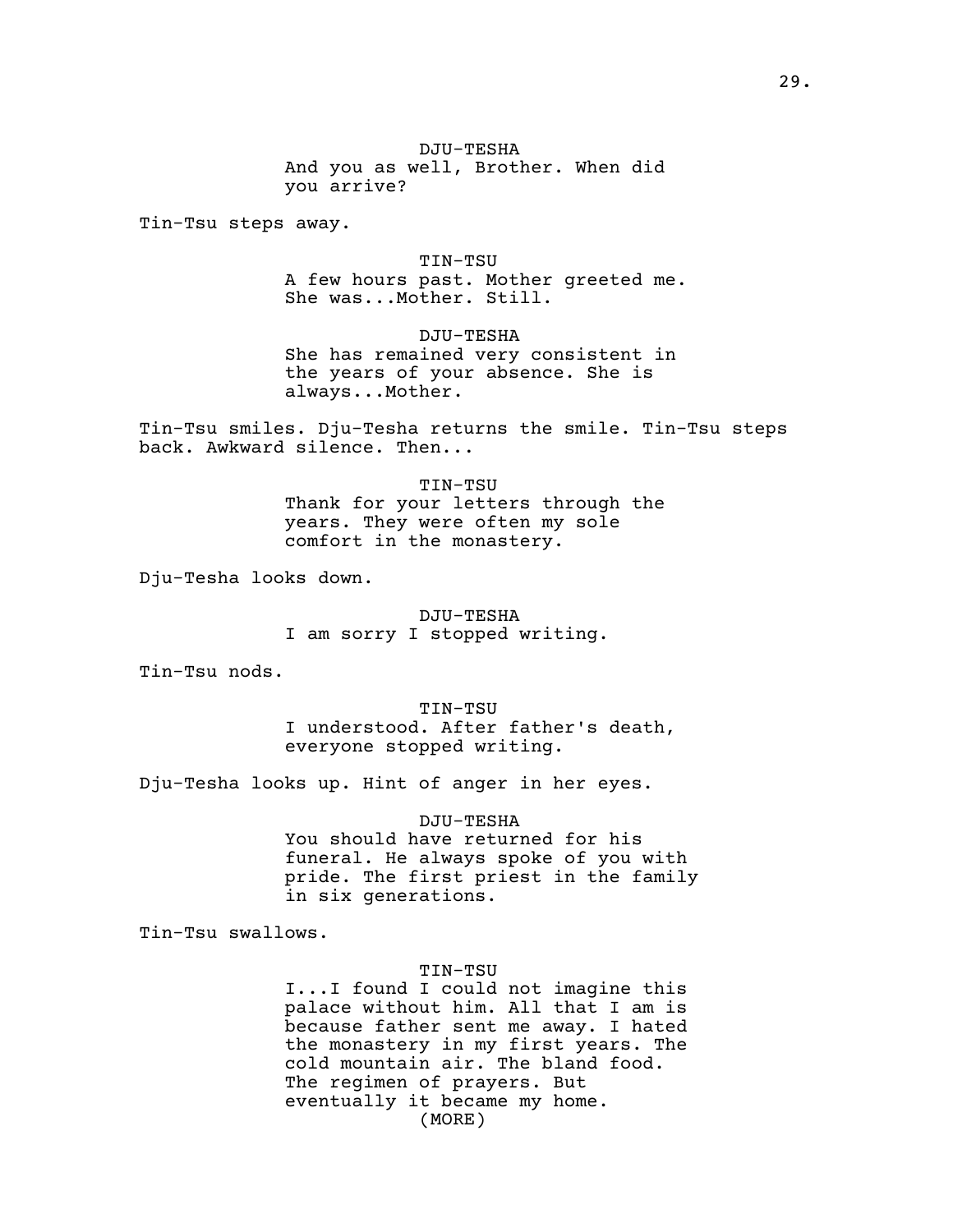### TIN-TSU (cont'd)

And this place, all of you, something from a perfect past. I said the Prayers of Passing for Father each day for a year, but I could not bring myself to be here without him. And now...

## DJU-TESHA

And now we have lost Fan-Mutig as well as Father. And the palace feels as an empty husk without their presence.

### TIN-TSU

Two great zhans felled in battle. And their son and brother, a priest with no experience of state, must replace them on the throne. While the Long War rages with the Tanshen Dominion. While visions of a false goddess infect our people's dreams. While heretics roam the land, marching toward the Forbidden Realm in defiance of The Urris and The Pact.

Tin-Tsu looks away.

### DJU-TESHA

Father always said the Urris were the only cube on the koris board that could move without warning and never be captured.

TIN-TSU I miss playing koris with Father.

Tin-Tsu looks at the large desk.

## TIN-TSU (cont'd)

I see the desk Father sat at. That our brother sat at. That every zhan for over a thousand years sat behind, and I fear sitting there more than the throne itself. It is the true seat of power in the dominion.

### DJU-TESHA

I have read the histories documenting the lives of all the rulers from before the First Great Dominion to after the collapse of the Third Great Dominion, and I am certain you will make an excellent zhan.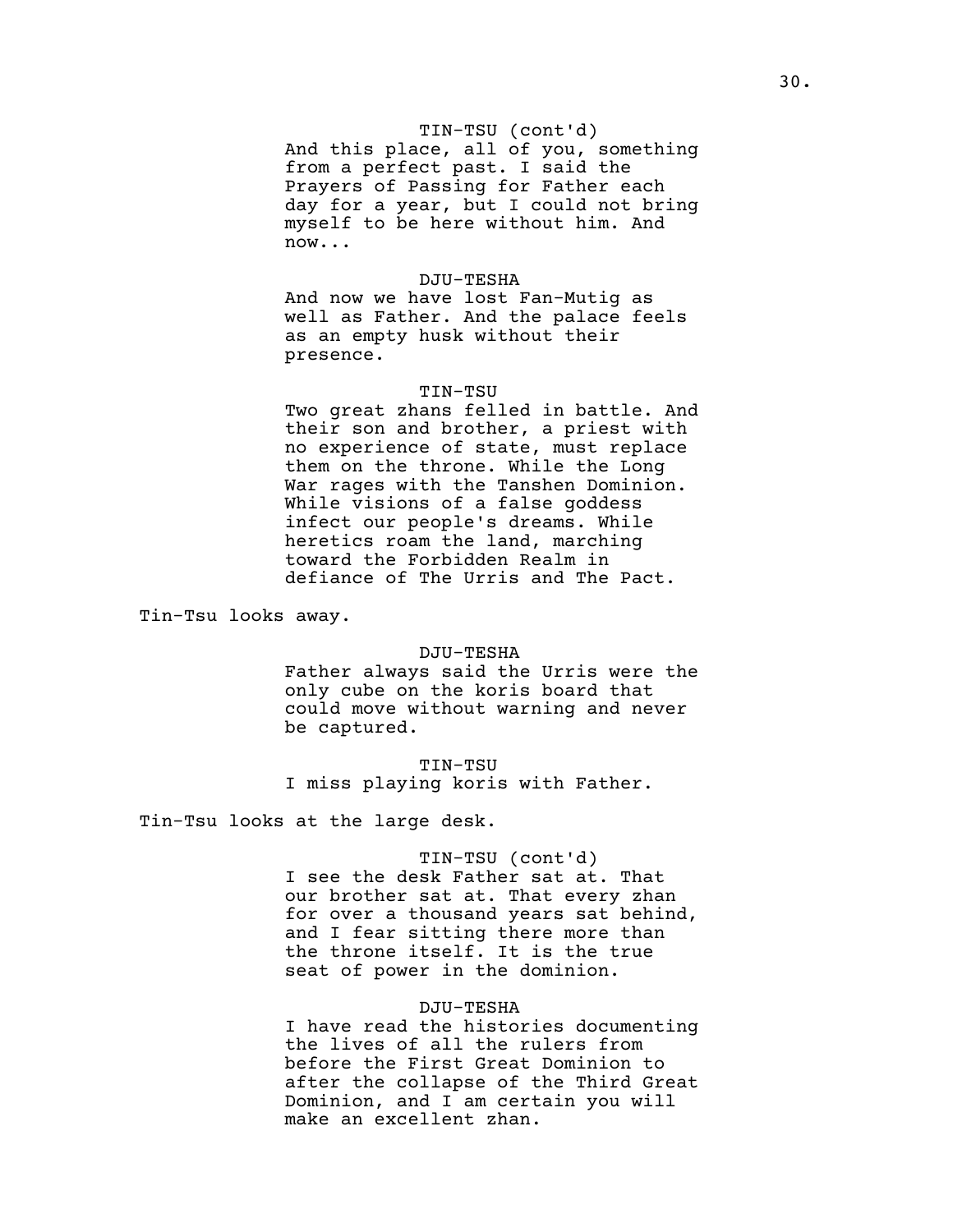TIN-TSU Mother said I would make a competent zhan.

# DJU-TESHA She is...Mother.

Tin-Tsu smiles. Takes Dju-Tesha's hands.

TIN-TSU Tell me, Sister, in all your readings, has a priest ever assumed the throne as zhan?

Dju-Tesha frowns.

### DJU-TESHA

No. Not once.

Tin-Tsu nods. Sighs. Looks to the desk. Sighs again.

INT. SMALL FARMHOUSE - NIGHT

Sha-Kutan looks at the dogs cowering outside. WARDEN ONE steps into the house.

> WARDEN ONE Nothing in the barn, Sir. Barely has a cellar. More like a hole in the ground.

MED-GAN Peasants. Drag those lazy mutts in here. Maybe they can get a better scent.

SHA-KUTAN (V.O.) If the dogs search the house, they will smell the woman and girl... *We must not allow that to happen...*

Sha-Kutan looks at the wardens. Then the axe. Frowns.

SHA-KUTAN (V.O.) (cont'd) We must distract them... *Make them punish us...* Forget about the dogs and the house.

Sha-Kutan fumbles with the book in his hands. It skids across the table. Med-Gan picks up the book.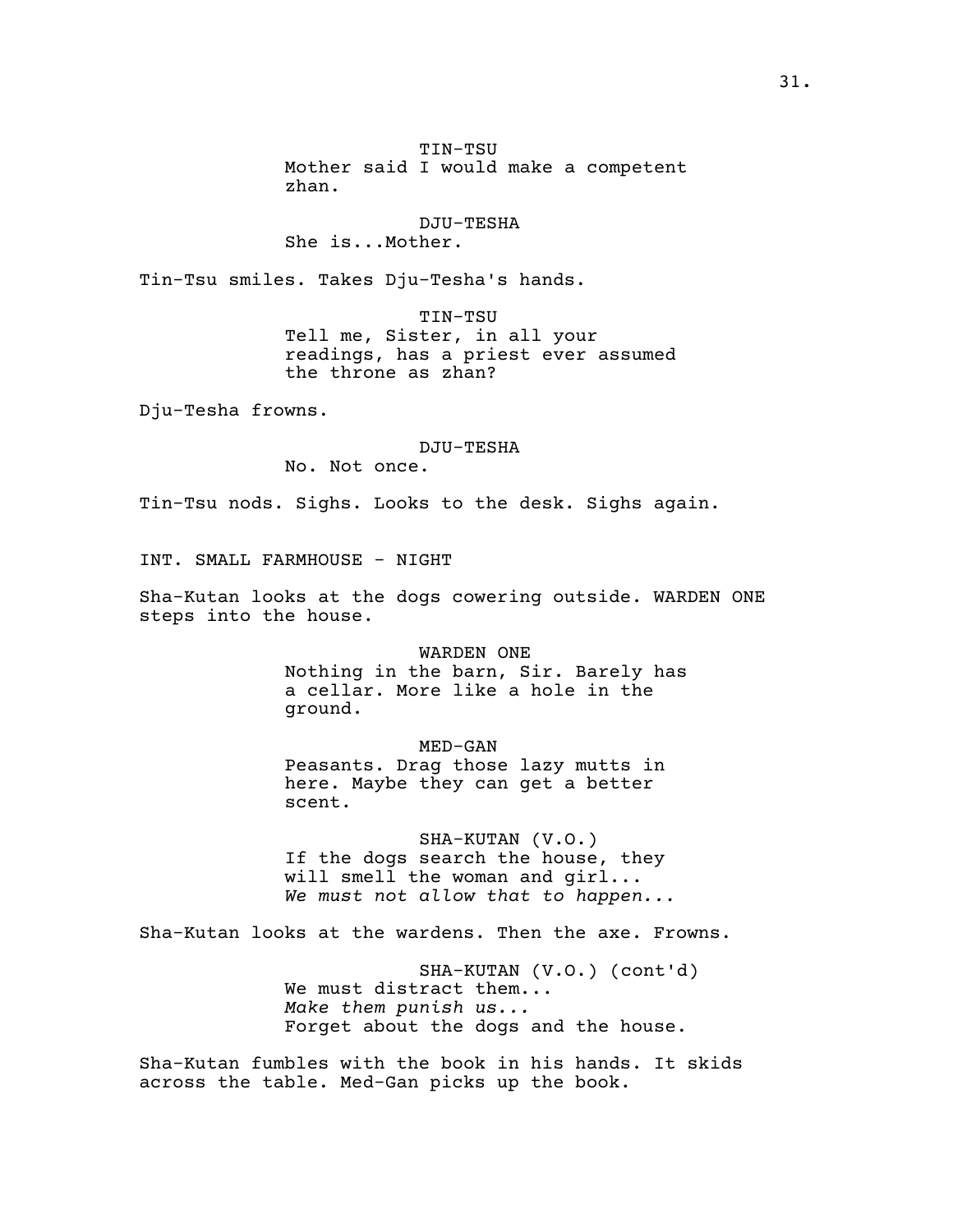What's this? Mumtiba? I have heard of this book. This book is a Pashist sacrilege. The Kam-Djen priests are clear. There is only one god. Only Ni-Kam-Djen. To worship the false Pashist gods is an abomination.

SHA-KUTAN It's merely a book.

MED-GAN Do you know what the punishment for heresy is, Pashist?

Med-Gan grabs Sha-Kutan by the hair, meaning to pull his head back. Sha-Kutan's head does not move.

> SHA-KUTAN (V.O.) We must not defend ourselves... *We must protect the woman and child...* Weakness. We must display weakness... *Weakness encourages the wicked...*

Sha-Kutan allows his head to be pulled back.

MED-GAN I asked you a question, you mindless drooler.

SHA-KUTAN No. I do not know the punishment.

MED-GAN Fifty lashes. But I could kill you, and Ni-Kam-Djen would rejoice.

Med-Gan places the knife to Sha-Kutan's throat.

SHA-KUTAN (V.O.) Breathe in the light of love; breathe out the darkness of anger... *Yes. Love before anger...*

Warden One coughs.

WARDEN ONE The fugitives, Sir?

Med-Gan looks to Warden One. Then Sha-Kutan.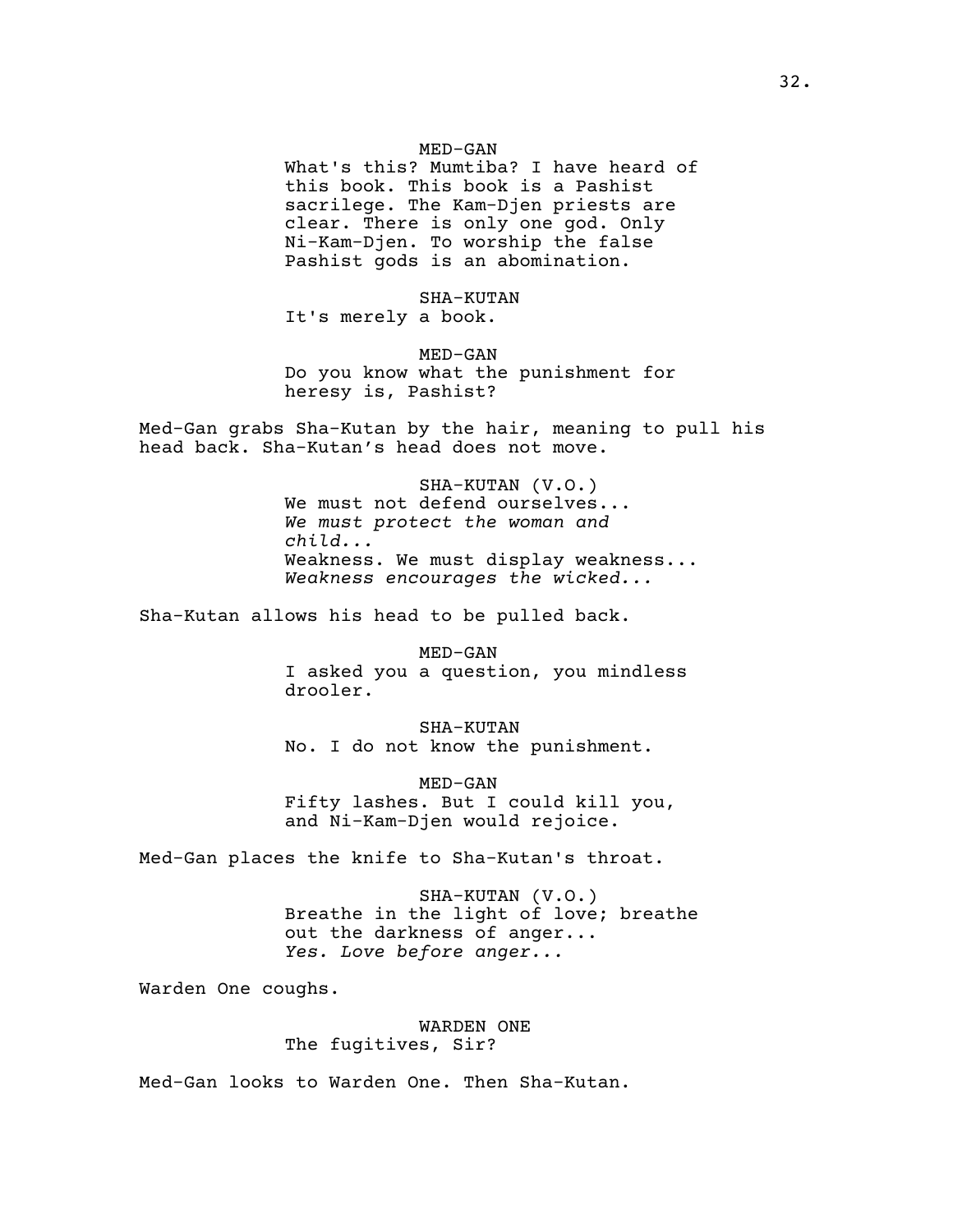Find some rope and take this halfwit heretic outside and tie him to a post. And drag those mongrels in here to catch the scent. SHA-KUTAN (V.O.) If the dogs enter, they will find the woman and child... *And then we must kill the soldiers...* Med-Gan tugs at Sha-Kutan's shirt. He does not budge. MED-GAN Get up or I'll run you through where you sit. Med-Gan yanks at Sha-Kutan again to no effect. SHA-KUTAN (V.O.) They are men, sacred living beings deserving of life... *They will kill the woman and girl...* MED-GAN Do you hear me, stone brain!? SHA-KUTAN (V.O.) There are too many to kill with our hands... *If we kill them in* that *way,* She *will sense it and She will come...* She will hunt us once more... Med-Gan draws his sword.

MED-GAN

MED-GAN

Move!

SHA-KUTAN

Please go.

MED-GAN If you will not stand, you can sit here forever!

Med-Gan raises his sword. Begins to swing. The lamp flame flickers.

A darkness blacker than oblivion spreads across the wardens. The flame flutters out.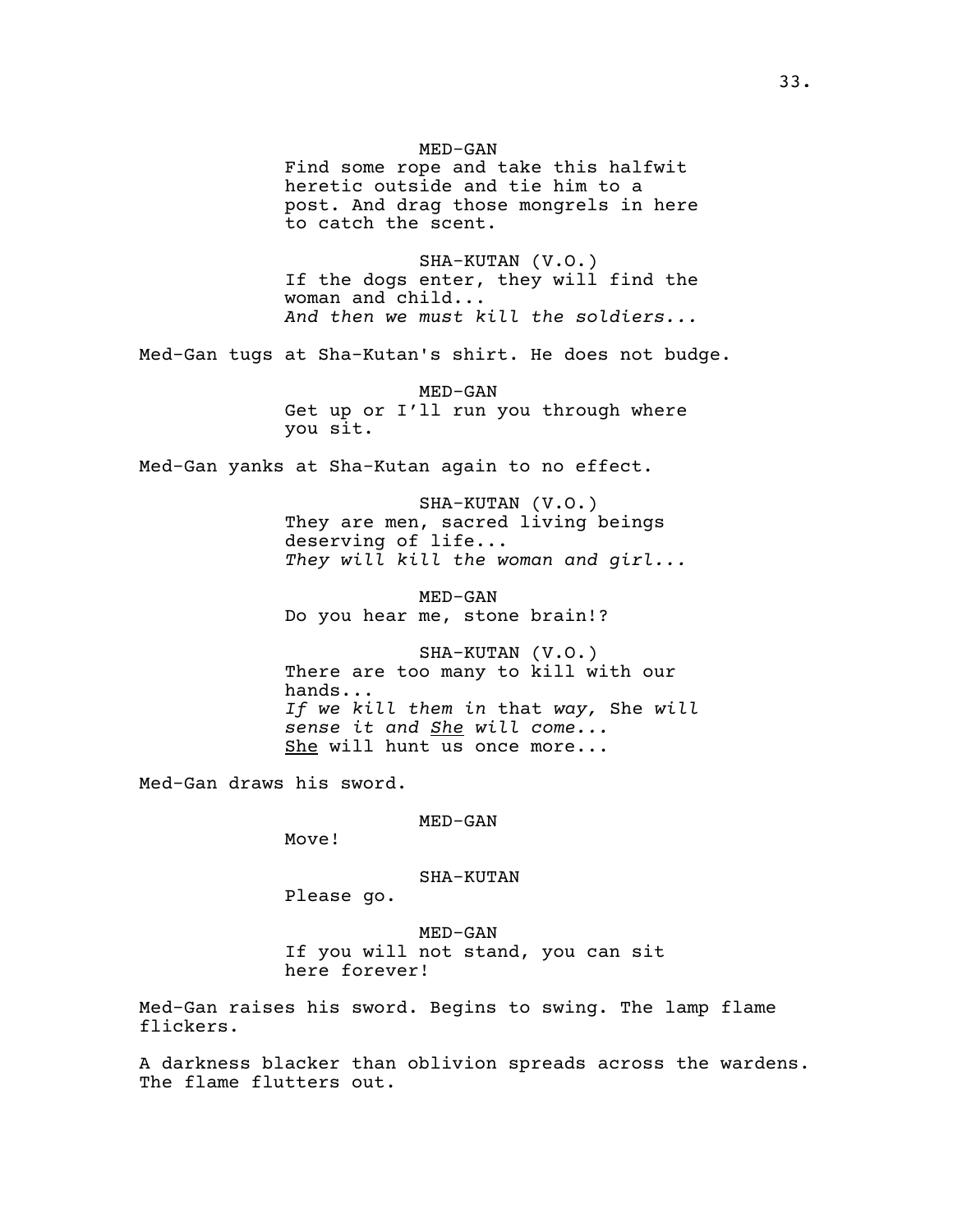A shadow consumes the room. Med-Gan's sword glints in the moonlight -- stopped by an unseen force.

Sha-Kutan stands. The wardens scream as they die in shadow.

EXT. ROADSIDE IN WESTERN JUPARTI MARSHLANDS - NIGHT

A small campfire spits sparks into the night air. A woman sleeps nearby. OGTANKAA. Late 30s. Indian-Arab features.

She sits up. Suddenly awake. Sword in hand. She blinks. Looks around. Stands slowly.

TITLES: Western Juparti.

She takes a silver medallion from beneath her shirt. Holds it out. Turns around. Stops. Faces the sister moons. West.

> OGTANKAA (V.O.) Where has it been hiding...? *What will it look like now...?* And what will it call itself...? *Why has it been silent so long...?* We will know that when we find it...

Ogtankaa sheaths her sword. Begins to break camp.

EXT. FIELD BESIDE THE OLD BORDER ROAD - NIGHT

Tents on fire. People running. Screaming. Militiamen hacking at pilgrims.

A tent flap opens. A man stumbles out. Confused. Brushing sleep from his eyes. Pulls on priestly robes. RAEDALUS. Late 30s. Indian features. He looks around. Shocked.

## RAEDALUS Junari! The Mother Shepherd!

He spins. Scans the pilgrim camp. Searching. A scream turns his head.

A flash of metal in the moonlight. MILITIAMAN ONE, in a worn leather jerkin, swings a curved blade. A husband - protecting his wife and small son -- collapses. Blood gushes from his stomach. The wife screams. Pulls the son close.

> MILITIAMAN ONE Blasphemers! We'll purge ya heretics from the land!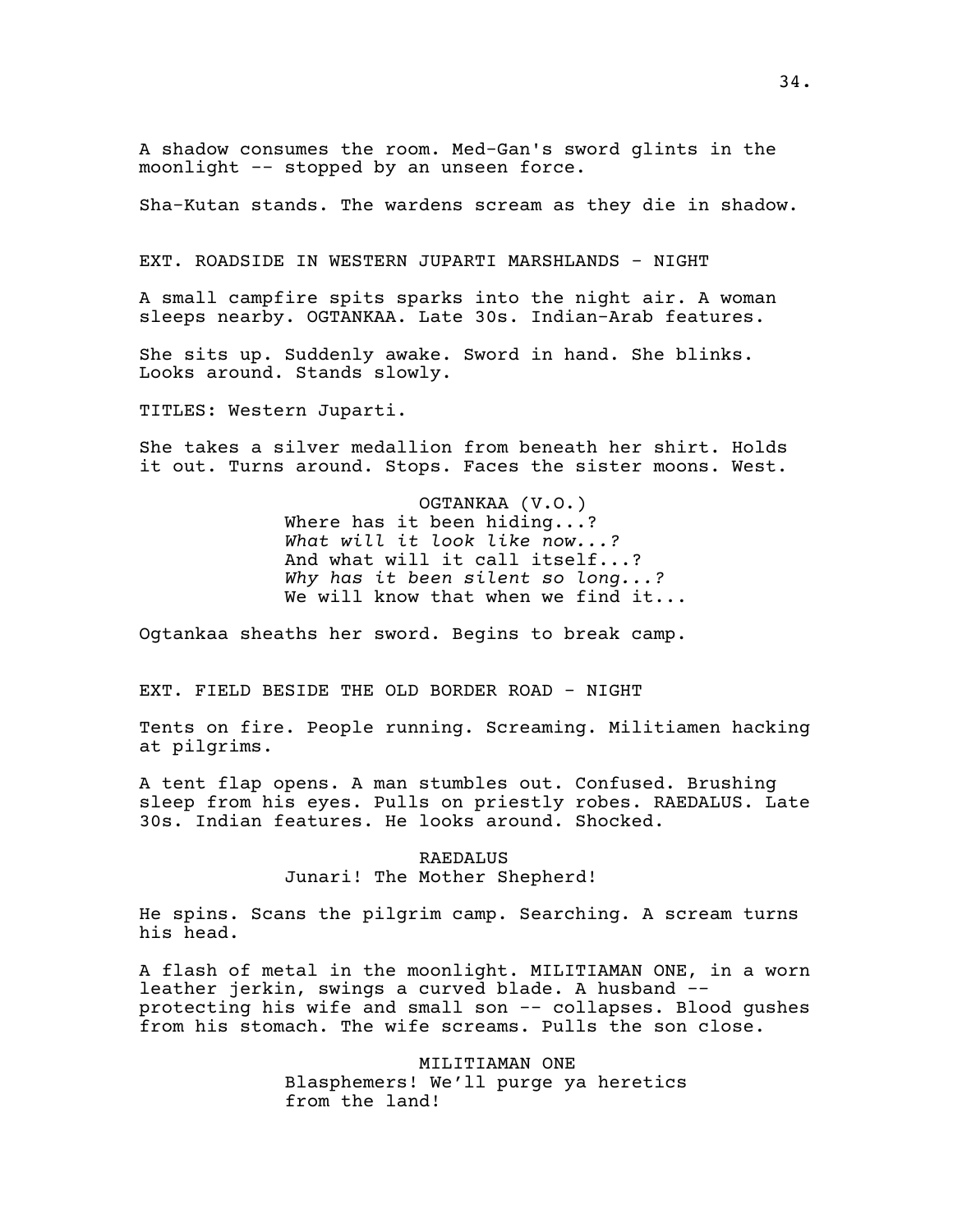Raedalus looks down. Sees a hand-sized rock. Grabs it. Throws.

Militiaman One raises his sword again.

The rock crashes into Militiaman One's head. He staggers. Drops the sword. The wife grabs the rock. Raises it high. Smashes it into Militiaman One's head. Again. Again. Militiaman One falls. Does not move.

Raedalus rushes forward. Picks up the sword. Holds it uncertainly. He turns to the wife.

> **RAEDALUS** If he can move, get him to the woods. To safety. Hide!

He helps the woman pull the man to his feet. Looks around. At least 20 militiamen attack the pilgrim camp.

He runs through the tents. Shouting.

RAEDALUS (cont'd) To the trees! Find shelter! To the trees!

He stops. Looks over the camp. Frantic.

RAEDALUS (cont'd) Mother Shepherd?

A militiaman cuts down a woman as she runs, striking her across the back. Raedalus leaps. Swings the sword. Strikes the militiaman in the neck.

The man falls. Dies beside the dead woman. Raedalus stares at the dying man. Then at the sword. His hands tremble. He looks up. Tears in his eyes.

INT. HIDING SPACE IN SMALL FARMHOUSE - NIGHT

Lee-Nin clings to Sao-Tauna in the darkness. No light. Only sounds -- Swords clang. Men shout. Dogs bark. Then silence.

The lamplight returns. Footsteps approach the false wall. It swings back. Sha-Kutan stares at her. Blood on his face. And shirt. And hands.

> SHA-KUTAN You are safe. But I need your help.

Lee-Nin steps into the room with Sao-Tauna.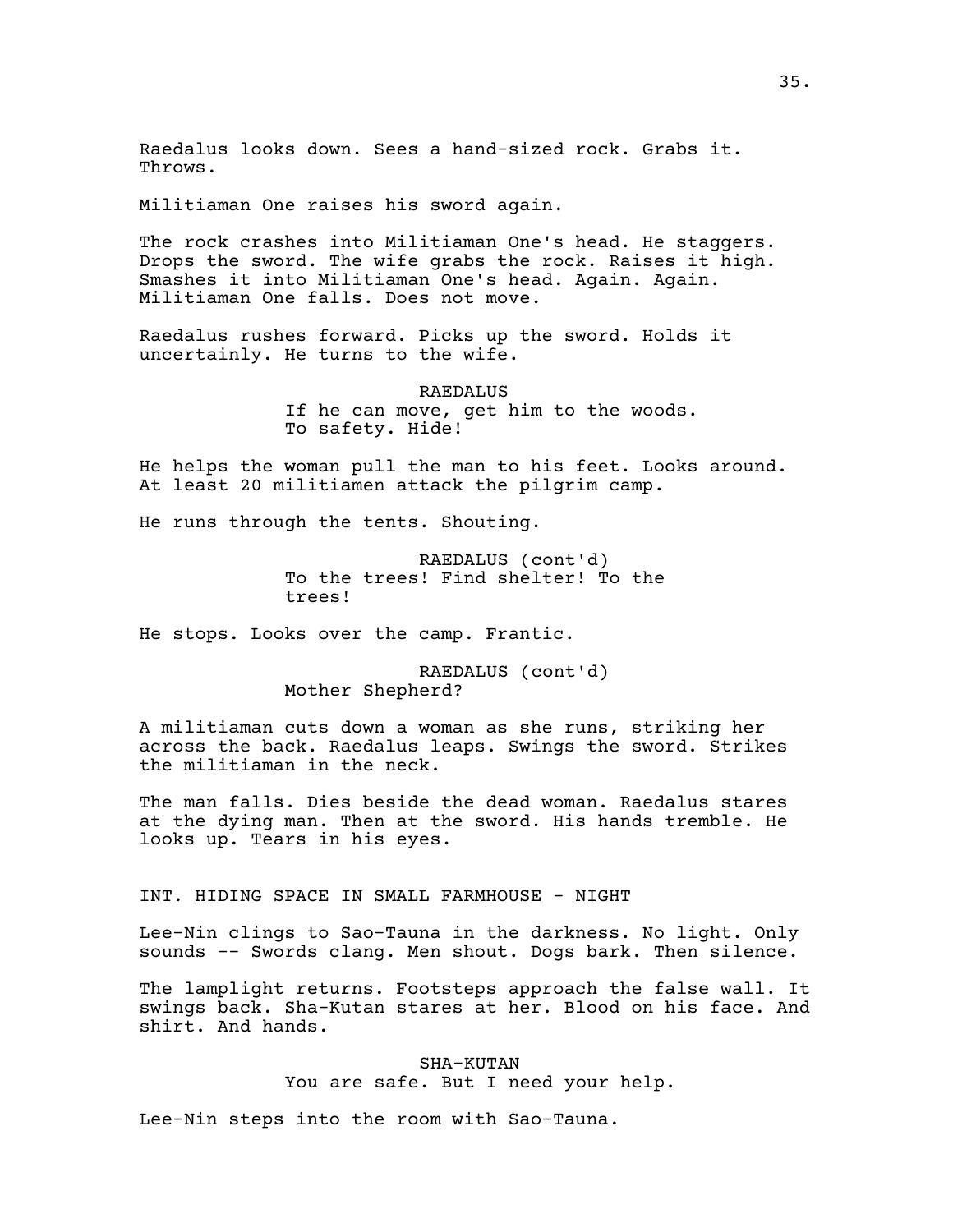# LEE-NIN You killed all of them?

Five dead bodies litter the room. Two with swords through their chests. Med-Gan with a knife in his eye. One with the axe in his back. And one dead from no apparent injury.

Lee-Nin looks to Sao-Tauna. The girl appears surprised but not horrified.

> SHA-KUTAN I could find no path that left them alive and did not end with you dead.

Sha-Kutan picks up Med-Gan. Easily tosses the body over his shoulder. He grabs another warden. Hefts the body up.

> SHA-KUTAN (cont'd) How many more hunt you?

LEE-NIN I don't know. Another hand at least. If they had been near enough to count, we would be dead.

Sha-Kutan grunts.

SHA-KUTAN I will put the bodies in the cellar in the barn. Pack all the food you can find.

Sha-Kutan carries the bodies out the door. Lee-Nin guides Sao-Tauna to the bed. Sits her on the thin mattress.

LEE-NIN

Stay here.

Sao-Tauna nods. Lee-Nin hurries to the cooking counter. Grabs the canvas sack. Fills it with the rest of the food from the pantry.

Sha-Kutan returns. He hands her a clay jug.

SHA-KUTAN Take this. It's tamak seed oil. Pour it over the blood and light it on fire. Douse the flames with a blanket from the bed.

## LEE-NIN

Why?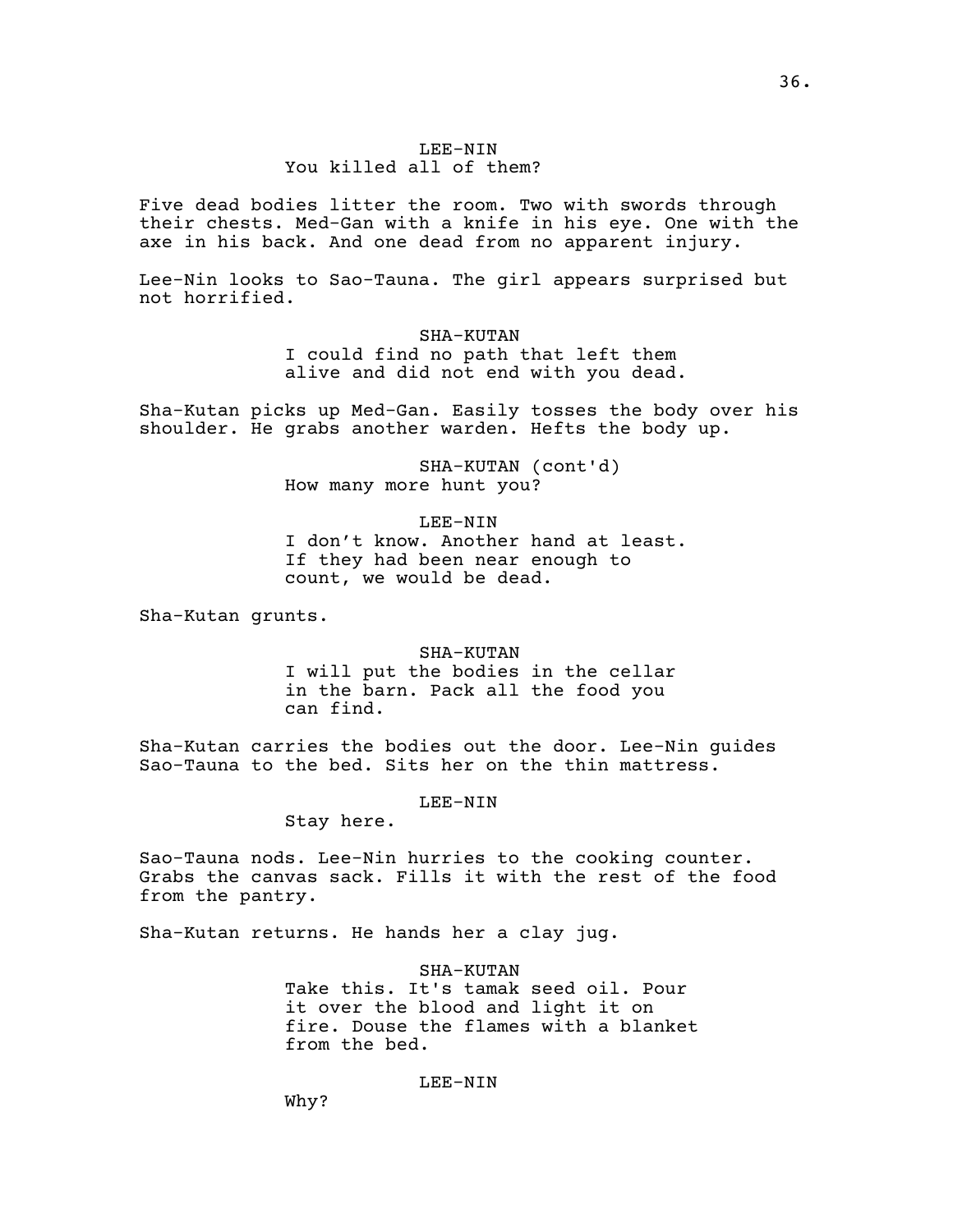Sha-Kutan lifts two more bodies into his arms.

SHA-KUTAN It will disguise what happened. And confuse the dogs that are with the men who follow you.

Sha-Kutan carries the bodies out the door.

Lee-Nin pours the oil on the puddles of blood. Takes a stick of kindling from the fireplace. Lights it in the lamp. Touches the flame to the oil-soaked blood. Fire jumps up.

She stumbles back. Into Sao-Tauna. The girl hands her a blanket.

#### LEE-NIN

Thank you.

Lee-Nin uses the blanket to smother the pools of flame.

Sha-Kutan returns. Lee-Nin folds the singed blanket into neat squares. Sha-Kutan hefts the final body. Stares at Lee-Nin holding the blanket. Cocks his head. Shrugs. Carries the body outside.

Lee-Nin grabs the canvas sack of food. Looks around. Spies the meat knife. Takes it. Slides the blade into a pocket fold of her dress.

She takes Sao-Tauna's hand as Sha-Kutan returns. He carries a burlap harvest sack filled with what looks like it might be potatoes.

He says nothing. Goes to the trunk by the bed. Opens it. Stuffs clothes in the sack. Goes to the false wall in the back.

Removes the dust caked sword. Wipes it down with a rag from his pocket. Puts the sword in the sack. The sack strap over his shoulder. Pushes the false wall back into place.

Lee-Nin stands at the door holding Sao-Tauna's hand.

LEE-NIN (cont'd) Thank you. For helping us.

Sha-Kutan nods.

LEE-NIN (cont'd) You saved our lives, but if we do not leave now, your actions will have been wasted.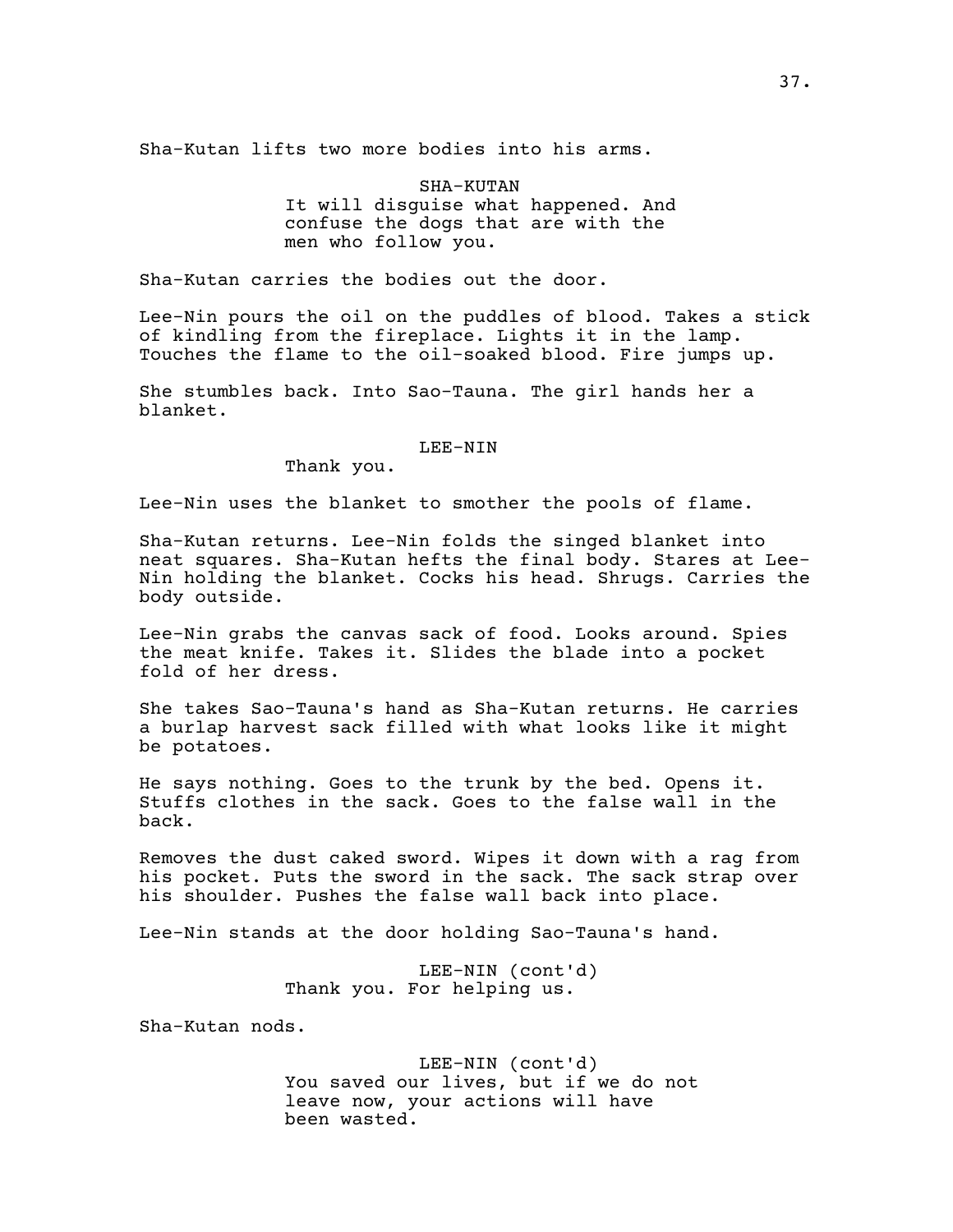Sha-Kutan nods again.

LEE-NIN (cont'd) When the others come, what will you do?

SHA-KUTAN I will not be here when they arrive.

Sha-Kutan goes to the table.

LEE-NIN We seek a road toward the nearest town.

Sha-Kutan takes the books.

SHA-KUTAN The road lies behind us. Half an hour walk. A town is two days to the east.

LEE-NIN Thank you. Again.

Lee-Nin turns to go. Stops. Frowns. Turns back.

LEE-NIN (cont'd) Which way will you go?

Sha-Kutan stares at her. Blinks. Cocks his head.

SHA-KUTAN Toward the road and the town.

Sha-Kutan steps forward. His massive hands clutch the books.

SHA-KUTAN (cont'd) I flee with you.

Lee-Nin's mouth opens in surprise. Sao-Tauna smiles.

EXT. FIELD BESIDE THE OLD BORDER ROAD - NIGHT

Ten pilgrims huddled together. Four militiamen taunt them. Poking them with the tips of their swords. A flash of white -- Junari running toward the captive pilgrims.

Raedalus -- races toward the pilgrims and Junari.

MILITIAMAN TWO and MILITIAMAN THREE -- Gleeful in their violence.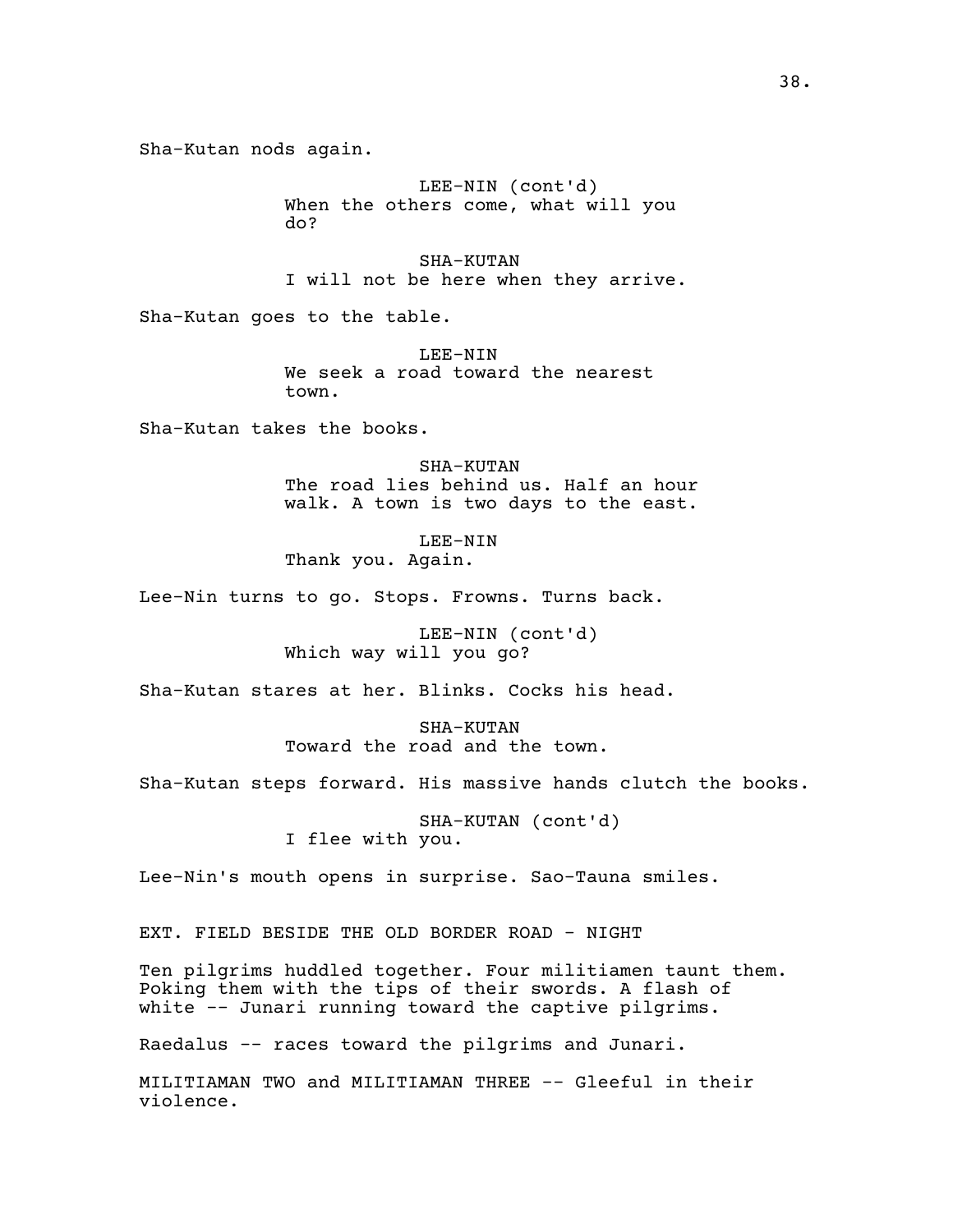MILITIAMAN TWO Squeal, heathen!

MILITIAMAN THREE Cry for yer false god to protect ya!

## JUNARI

Stop!

Junari places herself between the pilgrims and militiamen.

Nearly there -- Raedalus trips over a dead body. Tumbles to the ground.

> JUNARI (cont'd) We mean no harm. We are pilgrims. We walk in peace.

MILITIAMAN THREE That's her! That's the filthy bitch herself!

MILITIAMAN TWO Kill her and the vermin'll stop comin' to our lands!

Raedalus stumbles to his feet. Lifts the sword. Ready to charge.

The four militiamen advance on Junari.

She raises her hands as she looks to the sky -- her voice loud and clear in the cacophony.

> JUNARI Protect us, Goddess Moaratana!

Blue-white brilliance fills the night. Lightning flows from the clouded night sky -- a rivulet of liquid light strikes the swords of the four militiamen in mid-swing, sending them hurtling backward. Instantly dead.

> JUNARI (cont'd) Protect us, Goddess Moaratana!

Brilliant, jagged strings of lightning descended in an instant, striking the swords of all the militiamen attacking the pilgrims throughout the campsite. The militiamen scream. Smoke as they crumple to the ground. Dead.

Junari lowers her arms. Eyes sad. WOMAN ONE looks at her.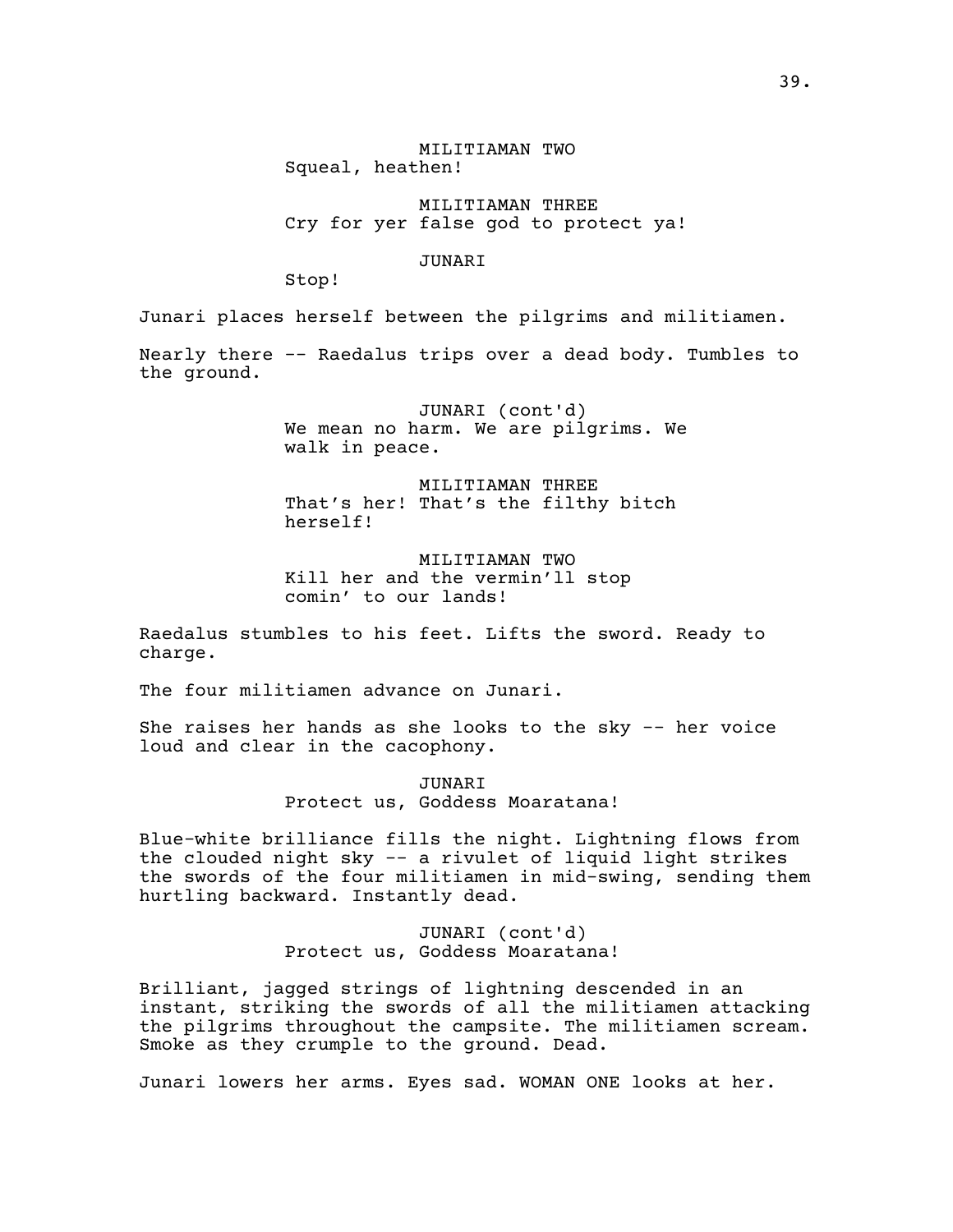WOMAN ONE A miracle. A miracle of the Goddess!

MAN ONE stares at Junari.

MAN ONE You called down lightning!

JUNARI No, I called on the Goddess. As we all must call on her now. (To the crowd.) Help our people. Tend to the wounded. We must bury our dead. We leave at sunrise. Hurry now!

The pilgrims lurch into action. Following Junari's orders.

She turns to Raedalus. Puts a hand on his shoulder.

JUNARI (cont'd) Raedalus, my old friend. It is fortunate our goddess knows you from our enemies.

Raedalus looks to the sword in his hand.

RAEDALUS

I...

JUNARI Keep it. Learn to use it. We will have need of it again, I fear.

RAEDALUS I...I am not meant to be a killer, I think.

Kantula and Jupterus rush up.

KANTULA Mother Shepherd. You must not run off like that!

JUPTERUS We are meant to protect you!

JUNARI

As you have seen, the Goddess Moaratana will protect me. Protect all of us.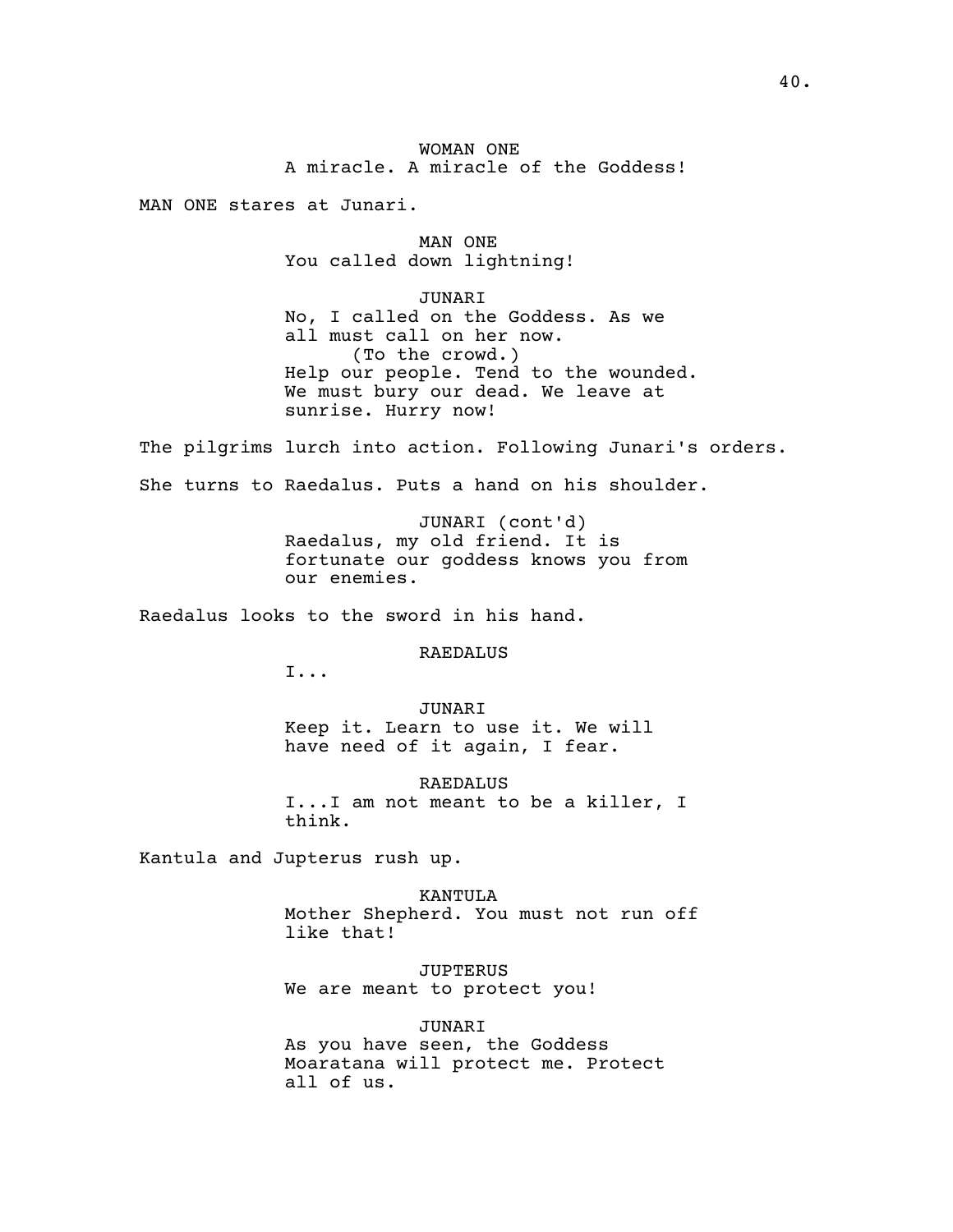# RAEDALUS

The Goddess has a name now? Moaratana?

JUNARI The name came to my lips as I spoke. Placed there by the Goddess herself.

RAEDALUS

The Dragon Star.

JUNARI

Yes. A fateful name. Now come. All of you. We have much to do, and dawn will arrive all too soon.

Junari leads the way into the camp. Raedalus hesitates. Looks at the sword again. He frowns. Lowers it but does not put it down. Follows the Mother Shepherd.

EXT. SMALL FARM - NIGHT

Ing-Ku stands between the house and barn. The doors of both are open. WARDEN TWO steps from the barn. The other wardens lead dogs from the house.

> WARDEN TWO They're all dead, Commander.

> > ING-KU

I warned him.

WARDEN TWO What do you think happened here?

## ING-KU

Med-Gan forgot that his promotion to warden rested more upon his father's connections at court than his own abilities, which were limited at best.

WARDEN TWO But who killed them? A lone farmer? Did the woman help? How...?

ING-KU

The girl.

Warden Two looks back to the barn. Confused.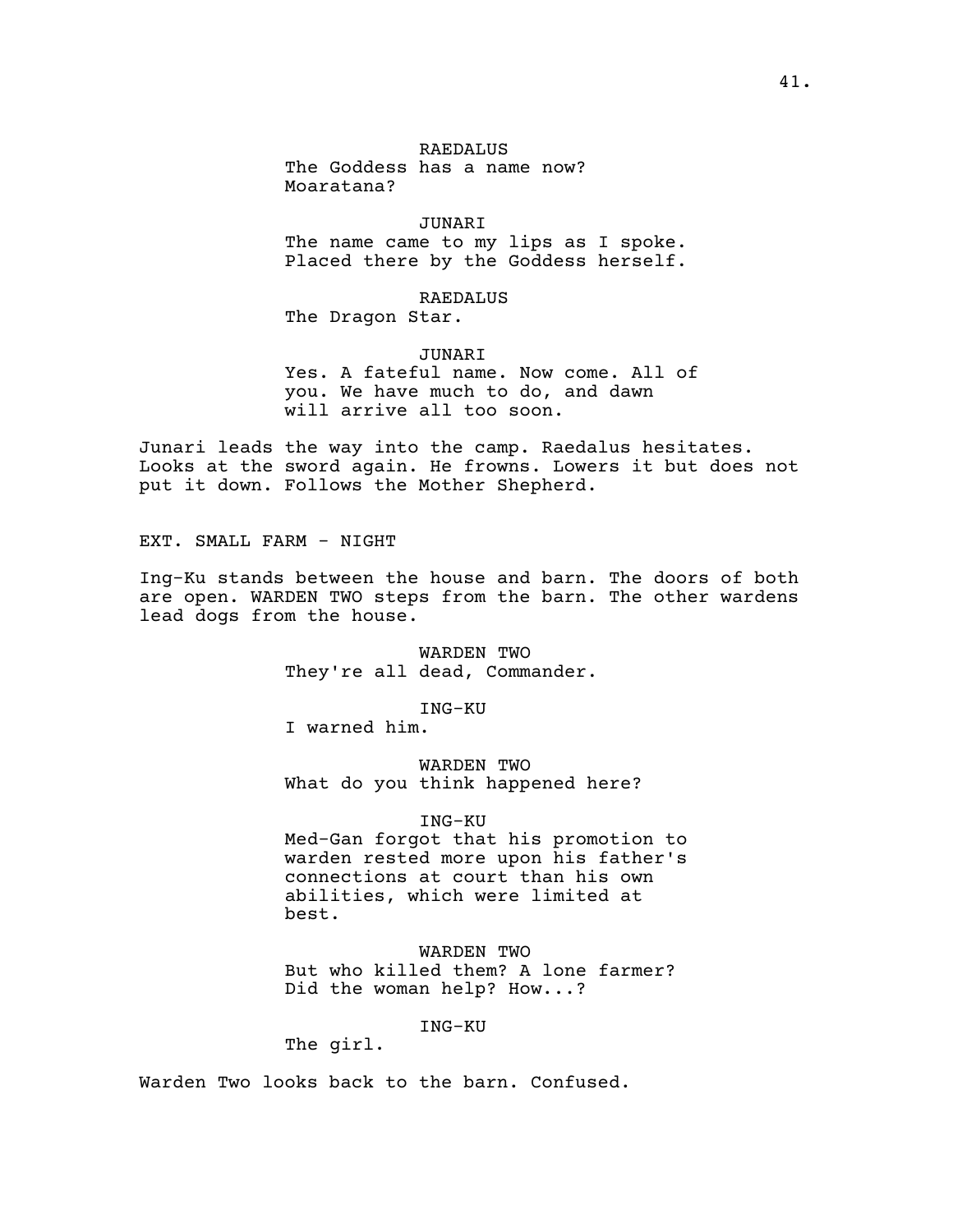ING-KU (cont'd) What can the dogs tell us?

# WARDEN TWO

There is a path behind the house. They have the farmer's scent, but they aren't keen to follow.

ING-KU

That's good enough. We track this farmer. If they aren't with him, he'll know where they went.

Ing-Ku stares at the farm moment. Strides away.

# END OF ACT THREE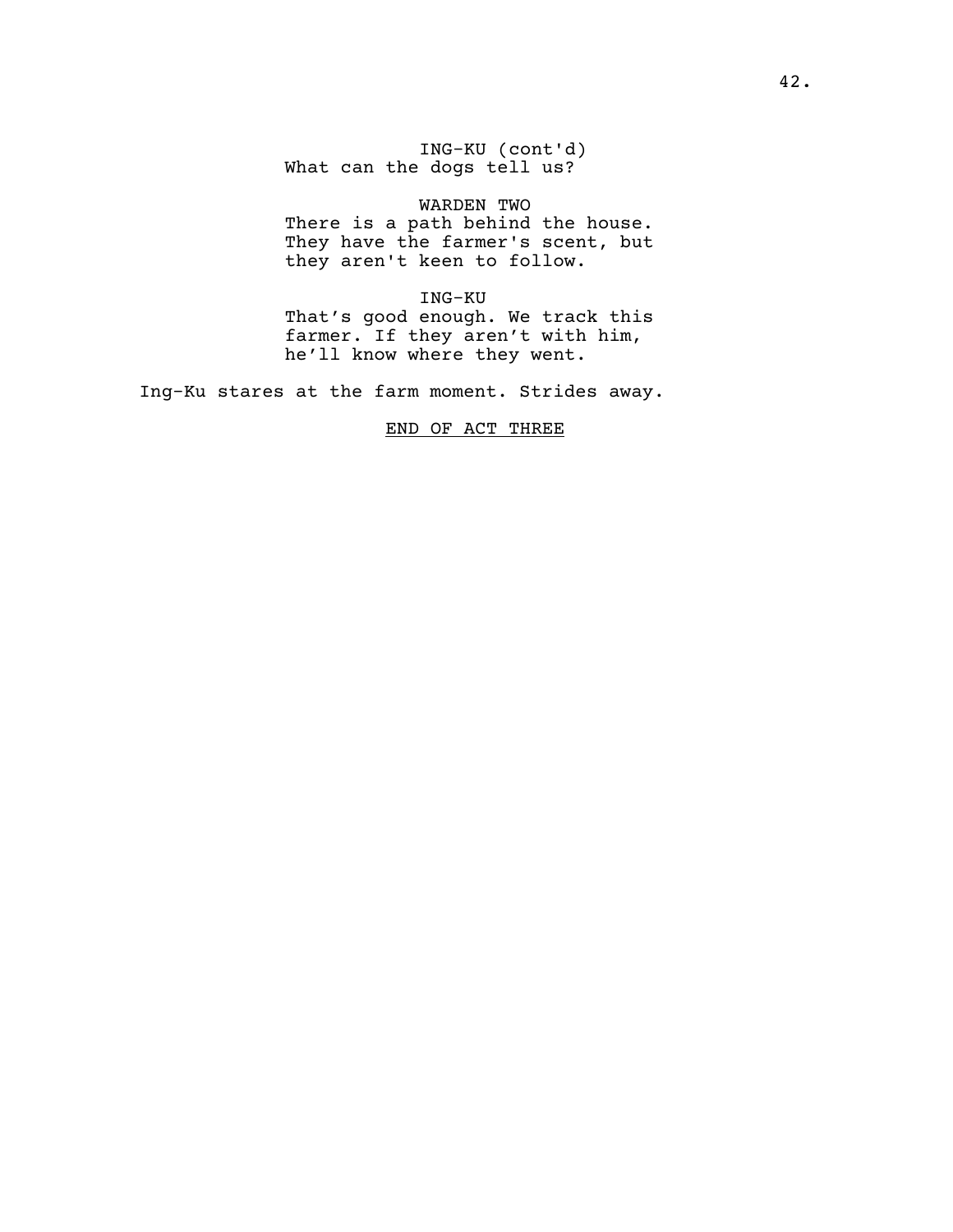## ACT FOUR

EXT. FIELD BESIDE THE OLD BORDER ROAD - NIGHT

Junari walks along the edge of the Old Border Road. A line of pilgrims grieving. Mounds of black soil. Short branches with leaves mark the graves. Behind -- dead militiamen scattered across the field.

Women wail their grief. Children sob. Men wipe their eyes. The wounded moan in wagons.

An older woman joins Junari. TAKSATI. 70s. African features.

JUNARI You need not say it.

TAKSATI I have been your servant for twenty years. I always speak what you need to hear.

JUNARI Please, Taksati.

TAKSATI You have not failed them.

JUNARI But I have, and we both know I have.

## TAKSATI

You led them here along this road. But you did not call them to this journey. The Goddess beckoned them. You could have ignored the dreams to become the Mother Shepherd, and another would have answered. And these people would still be dead. But now they have you to bear the burden of their deaths. To make meaning of their sacrifices. And there is no one better suited to that task, Junari.

Junari stops. Looks at Taksati. Tears in both their eyes.

JUNARI

As ever, you give me the wisest council...Whether I wish it or not.

Taksati places a wrinkled hand on Junari's cheek.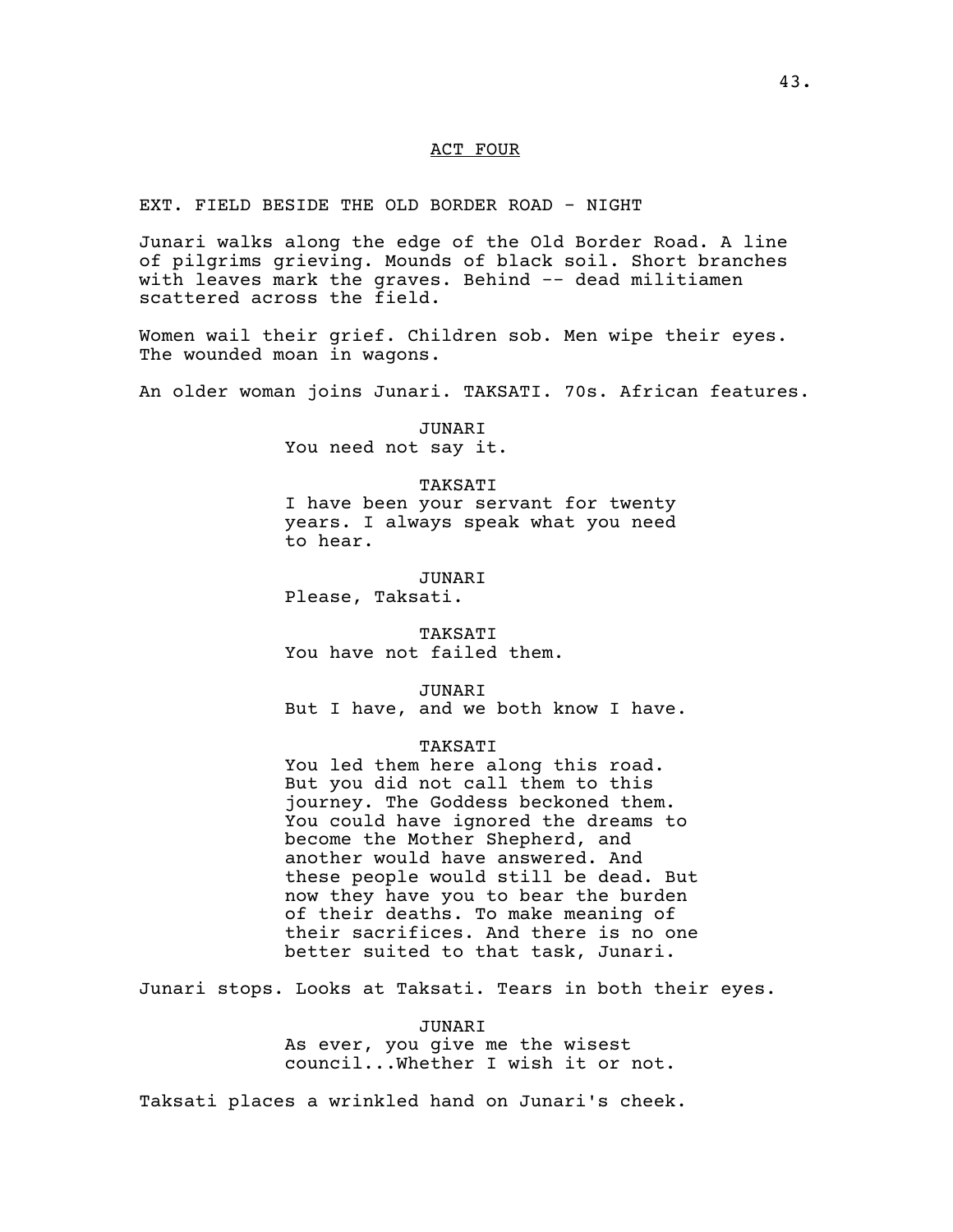# TAKSATI Let the Goddess speak through you.

Junari nods. Turns to the mourning pilgrims weeping around the graves. She raises her hands.

JUNARI

This night of tears stabs at my heart. We have lost many brothers and sisters and little ones in this bloody field. They will never see the dark waves of the Zha Ocean or the far shores of the Forbidden Realm. They will not bend their backs to help rebuild the fallen temple of our dreams. But they will watch over us. They will give us strength when we feel weak. They will grace us with courage when we are filled with fear. They will remind us of our promises and our oaths when we forget our purpose. And they will welcome us when we, too, pass through the slender veil between this world and the next. Until that day, we will love them and remember them and honor the sacrifice they offered of themselves for us this night  $-$  this night of tears.

Junari pauses. The pilgrims murmur their assent. Two weeping women reach out. She holds their hands.

> JUNARI (cont'd) Moaratana...

The pilgrims repeat the name of the new goddess.

JUNARI (cont'd) The Goddess Moaratana defended us in our terror, and I assure you she will shelter our loved ones in death. She is benevolent and loving, but she is also fierce and powerful, and those who seek to harm us will feel her wrath. We leave our dead here as we march forward, but we will carry them with every step.

Junari releases the women's hands. Clasps hers together at her chest. She bows her head.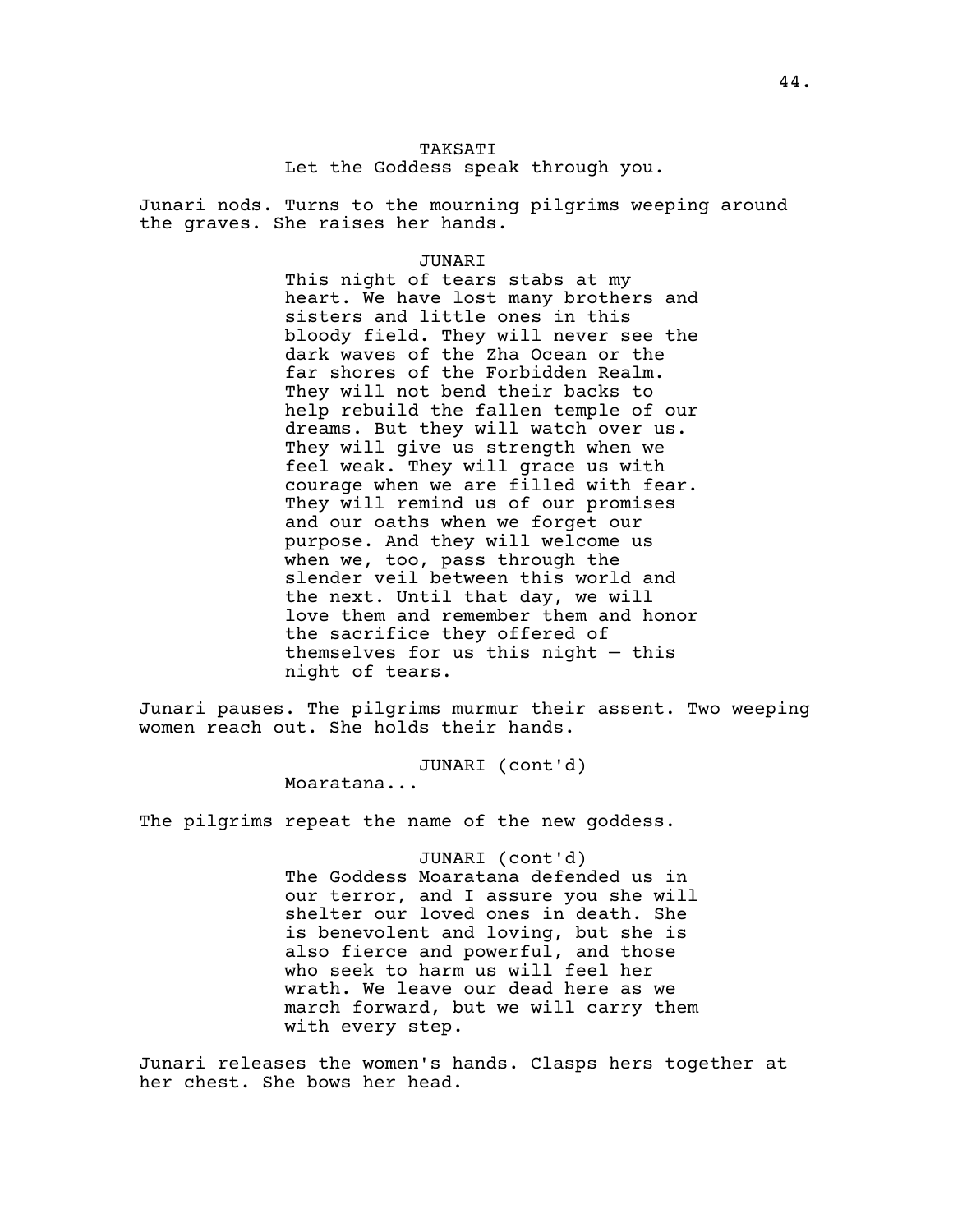## JUNARI (cont'd)

Moaratana, bless us in our time of sorrow. We have given our loved ones to the earth. Hold them in your bosom as we carry them in our memories. Comfort and protect them until we are reunited. Bless us with the solace of your grace and merciful compassion. Anaha, Ahana.

Junari raises her head. Gasps of wonder spread among the pilgrims. Hands make spirals over hearts. Others point the to the sky. Junari turns. Trepidatious.

A brilliant crimson star blazes between parted clouds. Junari stares. Astonished. Vindicated.

> JUNARI (cont'd) A new star. As in the dreams of the Goddess. Moaratana. The Dragon Star!

Cheers and chants of the Goddess's name errupt from the pilgrims. Taksati and Raedalus step to Junari's side.

> **RAEDALUS** The goddess gives us a beacon to guide us to the Forbidden Realm.

**TAKSATI** A warning to all other faiths that she is more real than their gods.

JUNARI You are both right. But the road will be more dangerous now, even with the power of Moaratana to protect us. And

once we reach the Forbidden Realm, we will have the Urris to contend with.

They stare in wonder at the Dragon Star hanging above the Old Border Road.

EXT. TANSHEN COUNTRY ROAD - NIGHT

Dried leaves skitter across a dirt-packed road. Sha-Kutan carries Lee-Nin and Sao-Tauna from the woods. Sao-Tauna, contentedly. Lee-Nin, uncomfortably.

> LEE-NIN Surely the dogs either have our scent or not by now.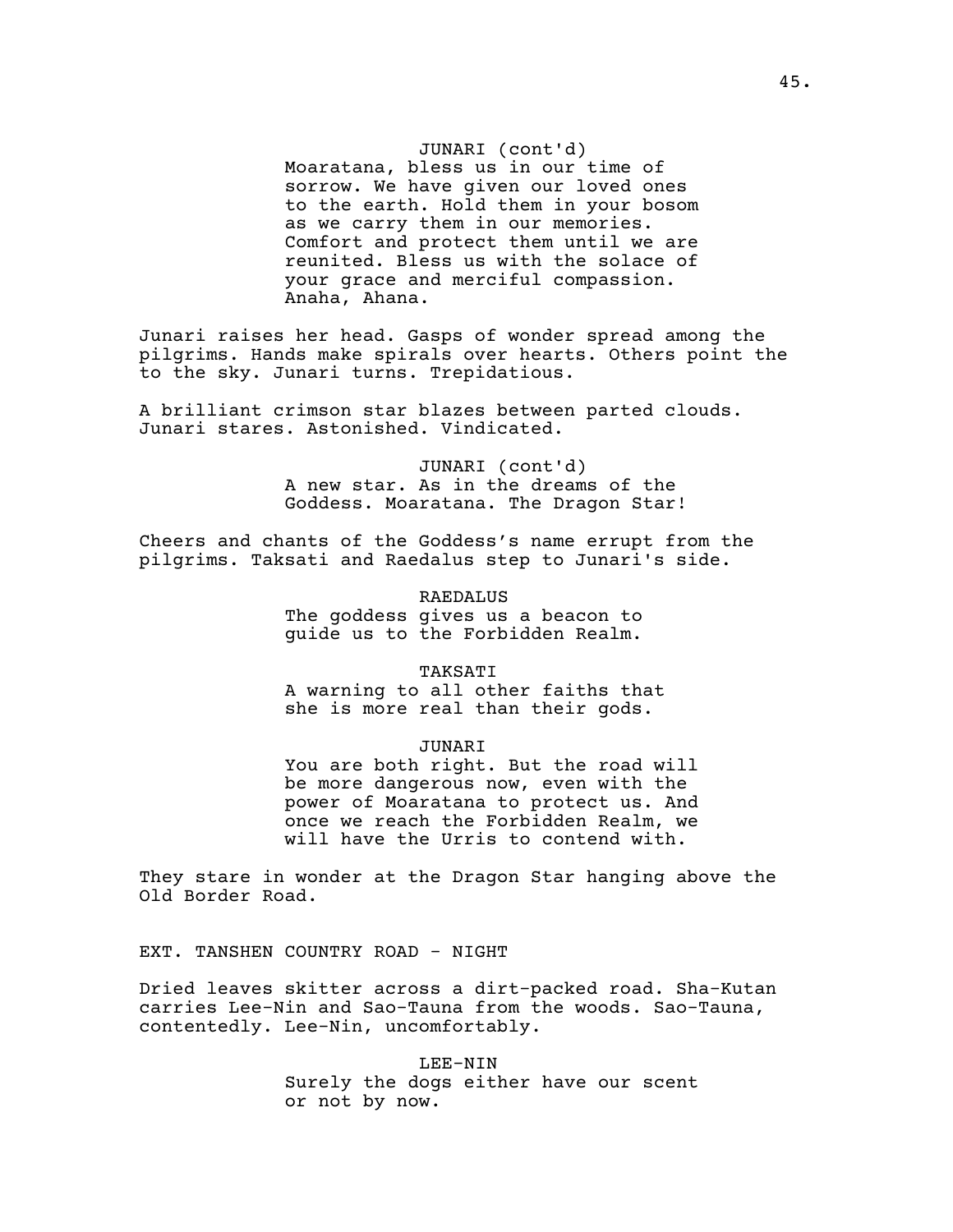Sha-Kutan puts them down. They walk along the road.

Sao-Tauna walks beside Lee-Nin. She frowns as she looks down.

INT. TANSHEN PALACE PRIVATE LIBRARY - DAY (FLASHBACK)

Sao-Tauna's father, Tahn Lin-Pi, approaches with a knife. High Priest Bihn-Fan tries to hold her. She struggles. Glares at the high priest. Thrusts out a finger of one hand. Bihn-Fan cries out. Her father gasps. A flash of light.

EXT. TANSHEN COUNTRY ROAD - NIGHT (BACK TO PRESENT)

Sao-Tauna bites her lip. Blinks her eyes. Frowns. Looks up. Clouds part to reveal The Dragon Star. Sao-Tauna raises a finger to point. Lee-Nin follows her hand. Stops still. Looks upward. Sha-Kutan halts as well.

> LEE-NIN I have seen that star.

SHA-KUTAN No one has seen that star before. It should not be there.

LEE-NIN The dreams. It's the star from the dreams.

Sha-Kutan stares are her. Curious.

LEE-NIN (cont'd) Do you have the dreams? The dreams of the new goddess and the new star?

Sha-Kutan shakes his head.

SHA-KUTAN I do not often sleep.

Sao-Tauna gazes up at Sha-Kutan. Then the star.

INT. DAESHEN PALACE ROYAL SLEEPING CHAMBER - NIGHT

A hem of royal-blue silk glides across a polished marble floor in moonlight. A hand lights an oil lamp. Tin-Tsu steps into the light. He wears an ornate silk sleeping robe. The sleeping chamber is lavishly furnished.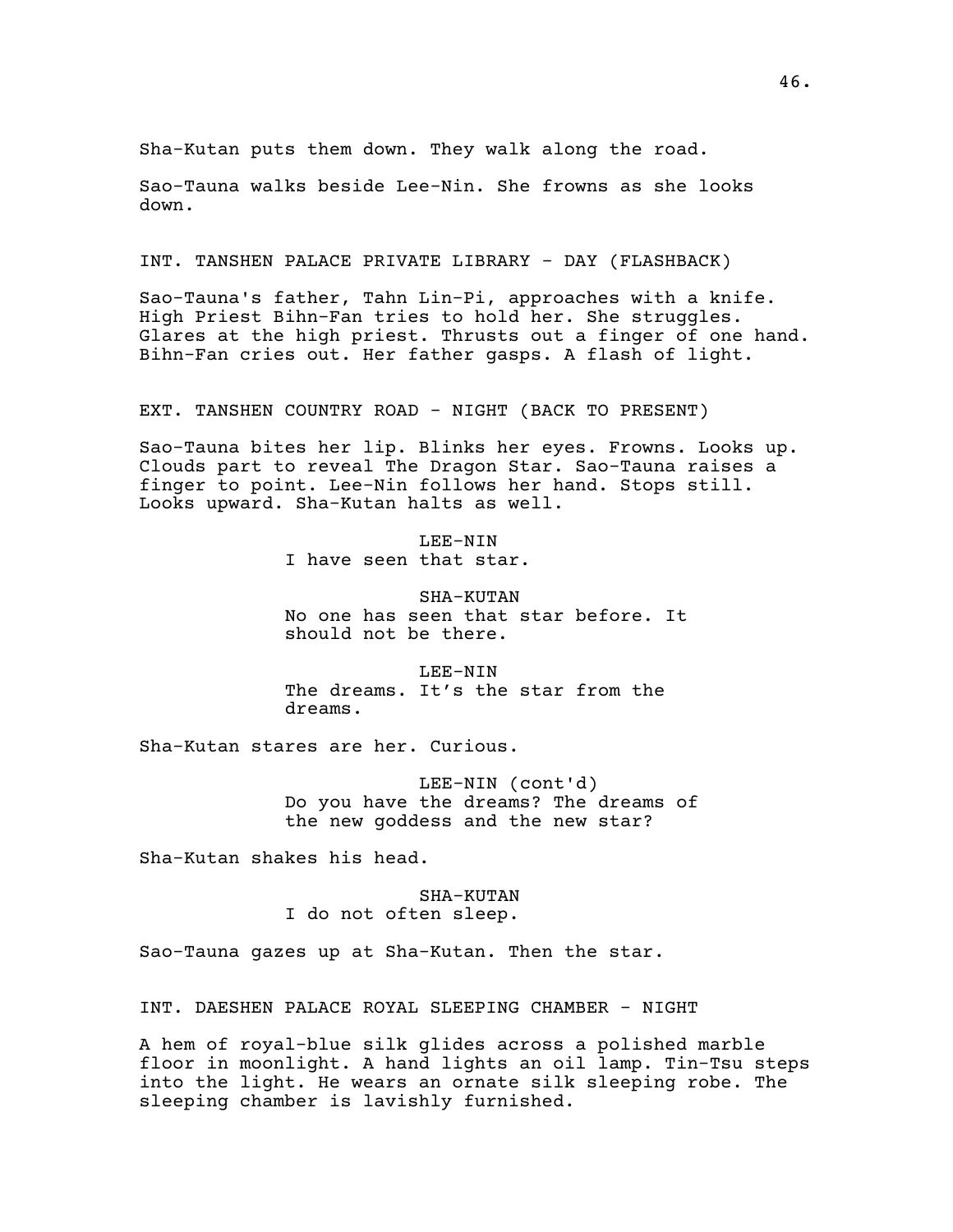He bows his head. Eyes open.

TIN-TSU Great Father, protect me all my day and through my night...

He lifts his head. Sees something. Goes to the balcony door. Opens it.

EXT. DAESHEN PALACE SLEEPING CHAMBER BALCONY - NIGHT

Tin-Tsu steps onto the balcony above the palace gardens. He looks up to the Dragon Star.

> TIN-TSU The heretic dream made real!

He shakes his head. Sighs. Looks down to the garden. Spots a particularly large tree. Sighs again.

EXT. DAESHEN PALACE GARDENS - DAY (FLASHBACK)

Tin-Tsu (age 15) stands by a large tree in the gardens. Beside his FATHER. 50s. Both wear princely robes.

> FATHER Do you know why I send you away?

> > TIN-TSU

I have shamed you and the faith.

## FATHER

I send you away not to punish you but to give you the chance to create a new path for your life, one far from the palace and your family and... friends. I am sending you to the mountain temple of Ten-Fan-Het. There you will make of yourself something else. Something pure. A servant of Ni-Kam-Djen.

TIN-TSU How long will I be banished?

# FATHER

This is not a banishment. It is an opportunity for redemption. And it will last as long as it lasts.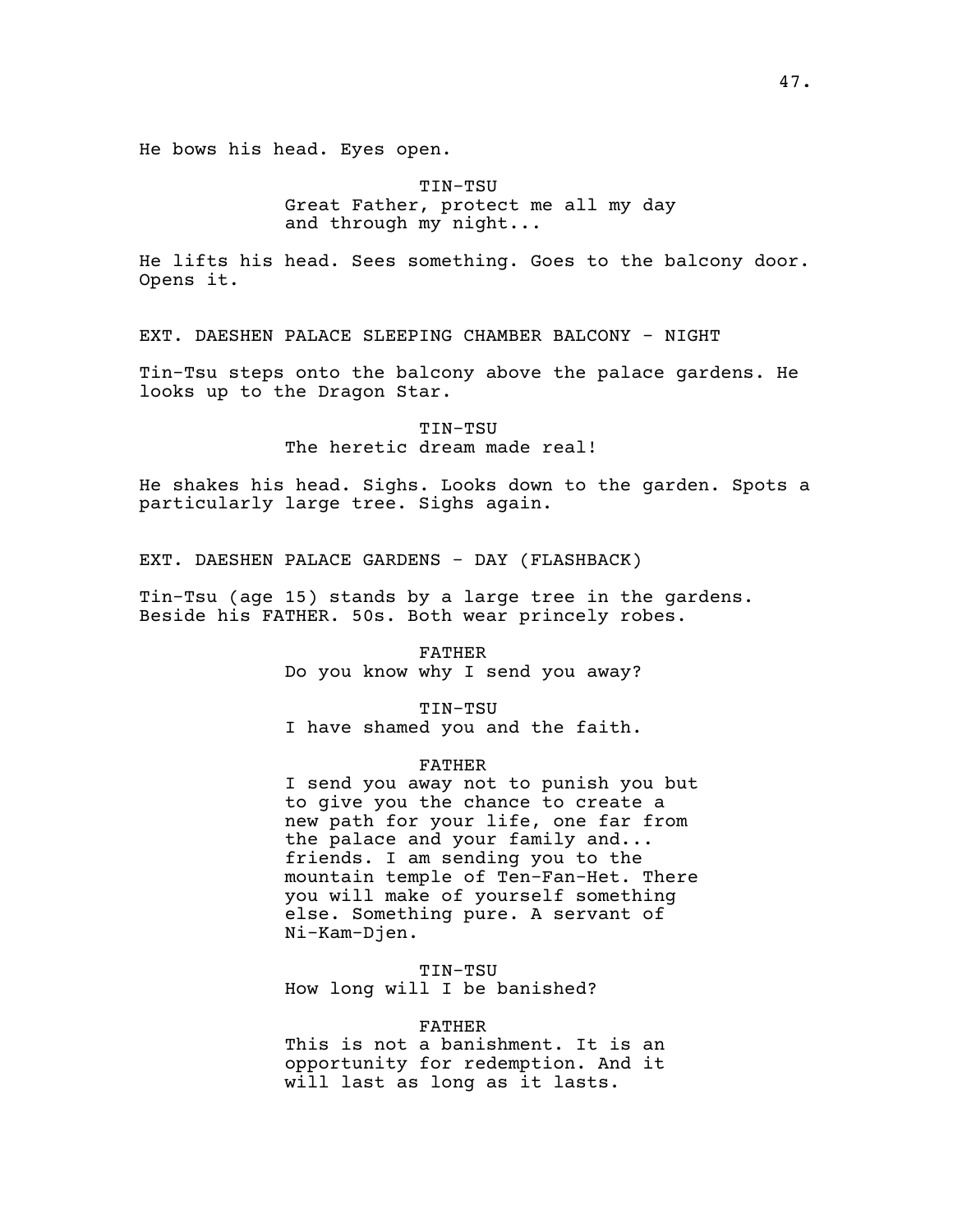### FATHER

So am I, Son. You will be missed. By me. By your brother and sister. And your mother.

TIN-TSU

I am not certain mother will miss me.

FATHER

Your mother loves you best of all her children. You need only watch the way she refuses to favor you to know the truth of that love. She will miss you more than any of us. And I will have faith in you even when you fail to have faith in yourself.

Tin-Tsu bows his head. Sadness and shame.

EXT. DAESHEN PALACE SLEEPING CHAMBER BALCONY - NIGHT (BACK TO PRESENT)

Tin-Tsu looks up from the gardens to the Dragon Star. Eyes firm. Resolute. Breathes deep.

#### TIN-TSU

Great Father, protect me all my day and through my night. Guide me in my thoughts, inspire me in my words, help me to fulfill the promise of my actions. Cast away my enemies. Unburden me of my travails. Grant me strength to follow your path even when the way is clouded and unclear. I bind myself to you now and for always, Ni-Kam-Djen, Great Father, Guardian of the Innocent, Slayer of the Wicked, Ruler of All.

Tin-Tsu stares at the Dragon Star in defiance.

EXT. TANSHEN COUNTRY ROAD - NIGHT

Sao-Tauna walks between Lee-Nin and Sha-Kutan. They do not speak for a time.

> LEE-NIN Why did you come with us?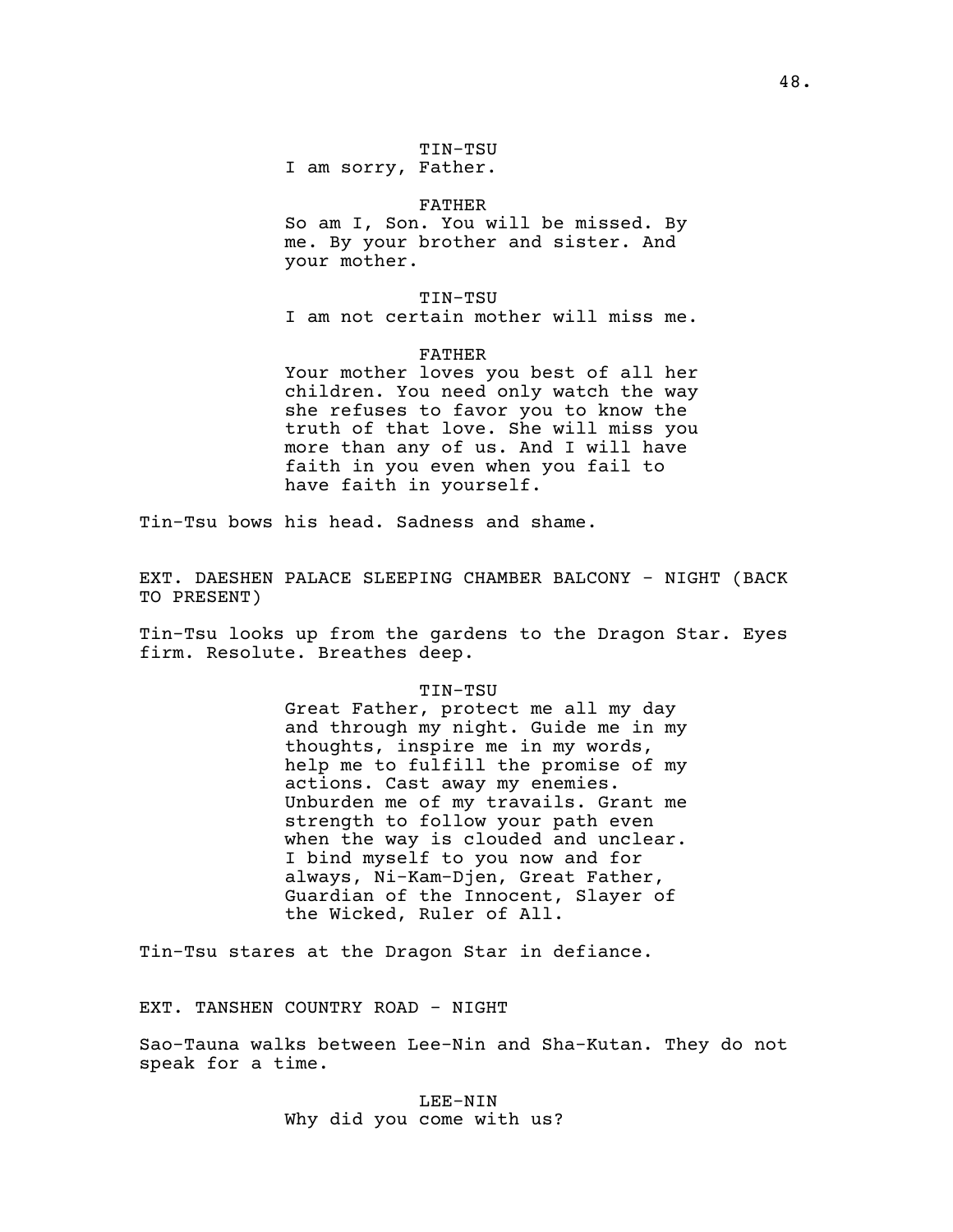Sha-Kutan looks to the ground. Then to Sao-Tauna.

SHA-KUTAN You are not the only ones being hunted.

LEE-NIN Who is hunting you?

SHA-KUTAN A lone woman hunts me.

LEE-NIN

Why?

SHA-KUTAN I have done things.

LEE-NIN Is she dangerous?

SHA-KUTAN For me...very.

Sao-Tauna shares a long, silent look with Lee-Nin.

LEE-NIN I don't even know your name.

SHA-KUTAN I am Sha-Kutan.

LEE-NIN I am Lee-Nin, and this is Sao-Tauna.

SHA-KUTAN You do not have a dead husband. Why do the soldiers hunt you?

Lee-Nin glances at Sao-Tauna. The girl nods.

LEE-NIN They wish to kill Sao-Tauna.

SHA-KUTAN

Why?

# LEE-NIN

I don't know. Her father is a high tahn in the Tanshen palace. Tahn Taujin Lin-Pi. The zhan's brother. Her father ordered her death. (MORE)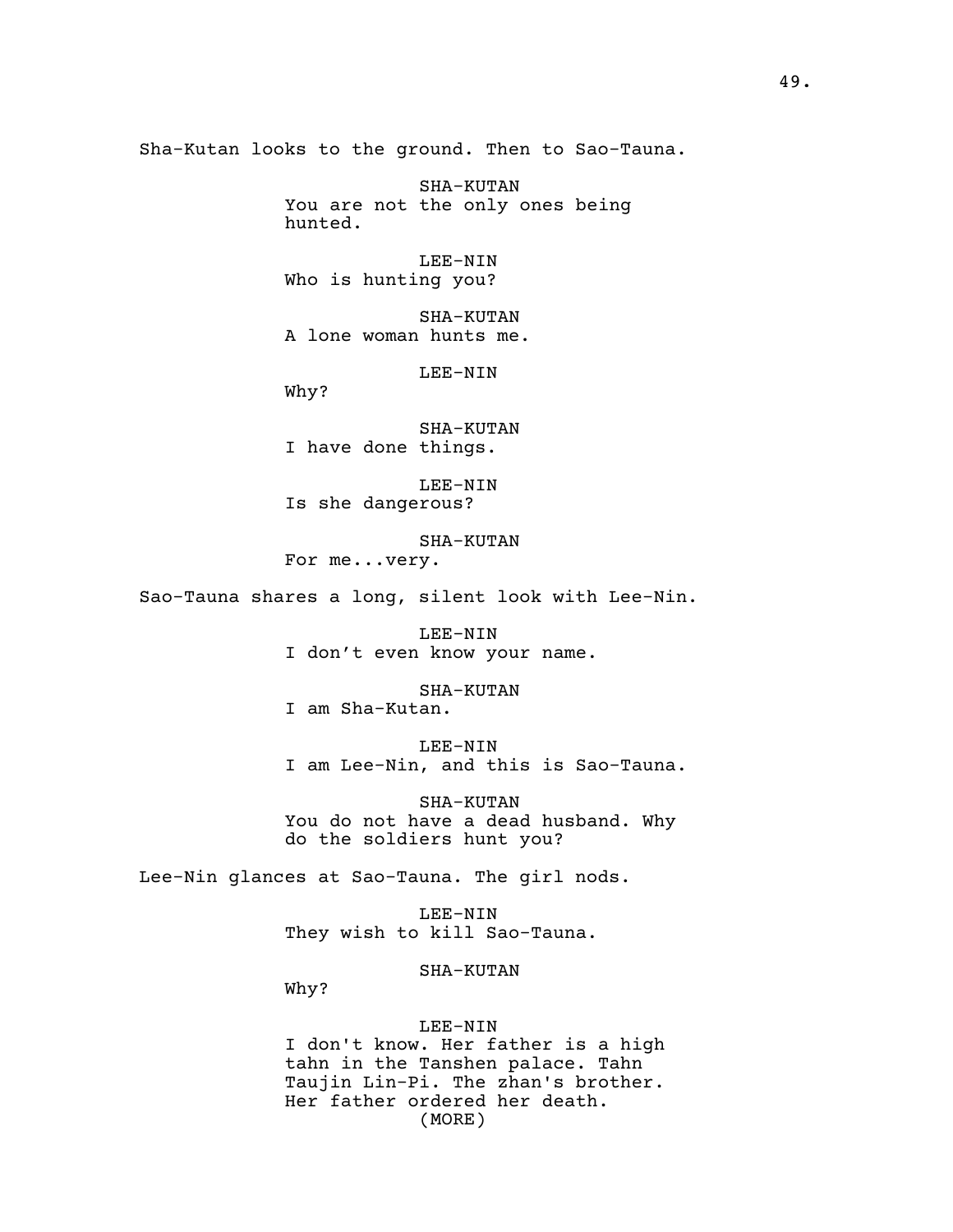I tried to warn her mother, but I am LEE-NIN (cont'd) merely her tutor. I ended up in the palace cells.

SHA-KUTAN That is truth. How did you escape?

LEE-NIN

Sao-Tauna released me from the cell. I don't know how. She hasn't spoken since then. That was ten days ago. The palace wardens have been hunting us ever since.

SHA-KUTAN You escaped the palace and avoided the tahn's elite wardens for ten days? How?

Lee-Nin raises her chin. Looks Sha-Kutan in the eyes.

LEE-NIN I am resourceful.

Sha-Kutan nods.

SHA-KUTAN That is also truth.

They stop at a crossroads.

LEE-NIN Which way should we go?

SHA-KUTAN Straight north. Past the town. There is a forest where we can hide.

SAO-TAUNA

No.

Lee-Nin and Sha-Kutan stop. Sao-Tauna looks at them.

SAO-TAUNA (cont'd)

That way.

Sao-Tauna points toward the Dragon Star in the west.

SAO-TAUNA (cont'd) Like in the dreams.